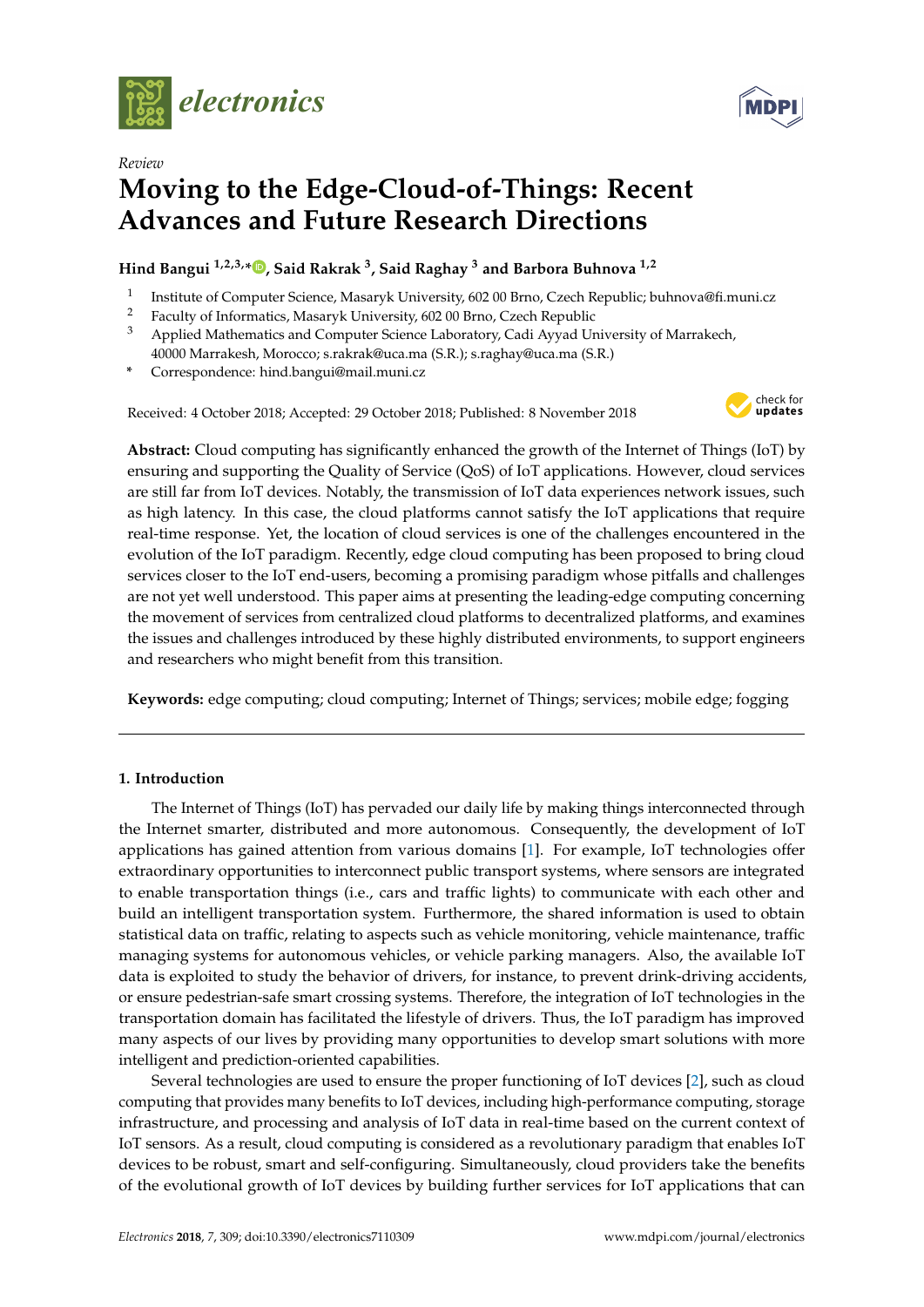facilitate the communication between IoT objects that are interconnected and controlled through the cloud infrastructure. As a result, a new paradigm called Cloud-of-Things (CoT) has appeared to describe this fusion between cloud computing and IoT technologies [\[3\]](#page-25-2).

Over time, computing is a service that has become an integral part of all major areas of human life, such as healthcare, commerce, education, agriculture, or smart cities. Before the appearance of the cloud paradigm, computing services first led to centralized servers before progressing towards distributed computing. Subsequently, computing services have been optimized by backing the centralized model with the cloud paradigm that allows users to consume unlimited services in any place and at any time based on a pay-as-you-go concept. Accordingly, cloud computing has played a major role in supporting ubiquitous IoT applications. However, there is a powerful concept that imposes restrictions on the distributed environment, which is edge computing. In fact, cloud technologies face some accessibility challenges when providing services to end-users. For example, mobile clients can move among different places, yet require cloud services with minimum cost and short response time. In this context, however, new obstacles, such as the unstable connection between cloud nodes and mobile devices that could prevent cloud providers from achieving optimal performance scores, are created and need to be faced.

To explore how well edge computing has been accepted by the scientific community, we collected 16 surveys published between 2015 and 2018 that focus on formally describing the edge paradigm and its related advantages, challenges, and issues. After reviewing the content of the papers, we selected the main observation within each survey and its related primary theme (such as security). Then, we classified the collected keywords in Table [1.](#page-3-0) Accordingly, we found that the surveys present an exhaustive state-of-the-art overview that focuses on discussing the big research directions in resource management (75%), security paradigms (68%), algorithmic aspects (44%), and network technologies (50%) in the context of edge computing. The review also shows that the edge paradigm is still in its early stages and the scientific community needs more time to understand how to use its benefits (such as resource allocation) to offer feasible services for end-user clients [\[4\]](#page-25-3). Moreover, the surveys (Table [1\)](#page-3-0) only focus on the advantages of edge computing without addressing emerging challenges, such as the choice of the best strategies that IoT users should follow to obtain best fitting services. Notably, there are three selection service options offered to the end-users: pure cloud services (the edge service is a middle layer between the cloud and the end user); edge services (extenders of classical cloud services); and, coordinated fog-to-cloud services (a collaborative model to facilitate matching between cloud and fog services).

In this work, we cover unaddressed problems and remaining challenges for the reviewed issues, and discuss new ways to deal with these. We conduct a comprehensive passage from the center to the edge to describe how the consumption of services has changed as a result of this new era of computing, and the emerging challenges related to the Edge-Cloud-of-Things paradigm. Furthermore, we explain how this paradigm is likely to support the progress of IoT applications. The contributions of this study can be summarized as follows:

- Present Cloud, Edge and IoT concepts in a comprehensive way for readers from different areas.
- Highlight the advancement of the Edge-Cloud-of-Things paradigm and its support to the current innovation in various domains (i.e., healthcare).
- Provide a summary of the most common technologies related to Edge Computing.
- Conduct a case study to demonstrate the examination of the impact of location based IoT services in Edge environment.
- Discuss the most recent issues and future trends that need to be addressed for the development of sustainable IoT applications and services under the Edge-Cloud-of-Things paradigm.

This paper is structured as follows. Section [2](#page-3-1) provides a brief overview of edge technologies and the benefits of their integration with IoT paradigms. Section [3](#page-4-0) provides an understanding of edge infrastructures with some related projects and previously established studies. Section [4](#page-14-0) points out the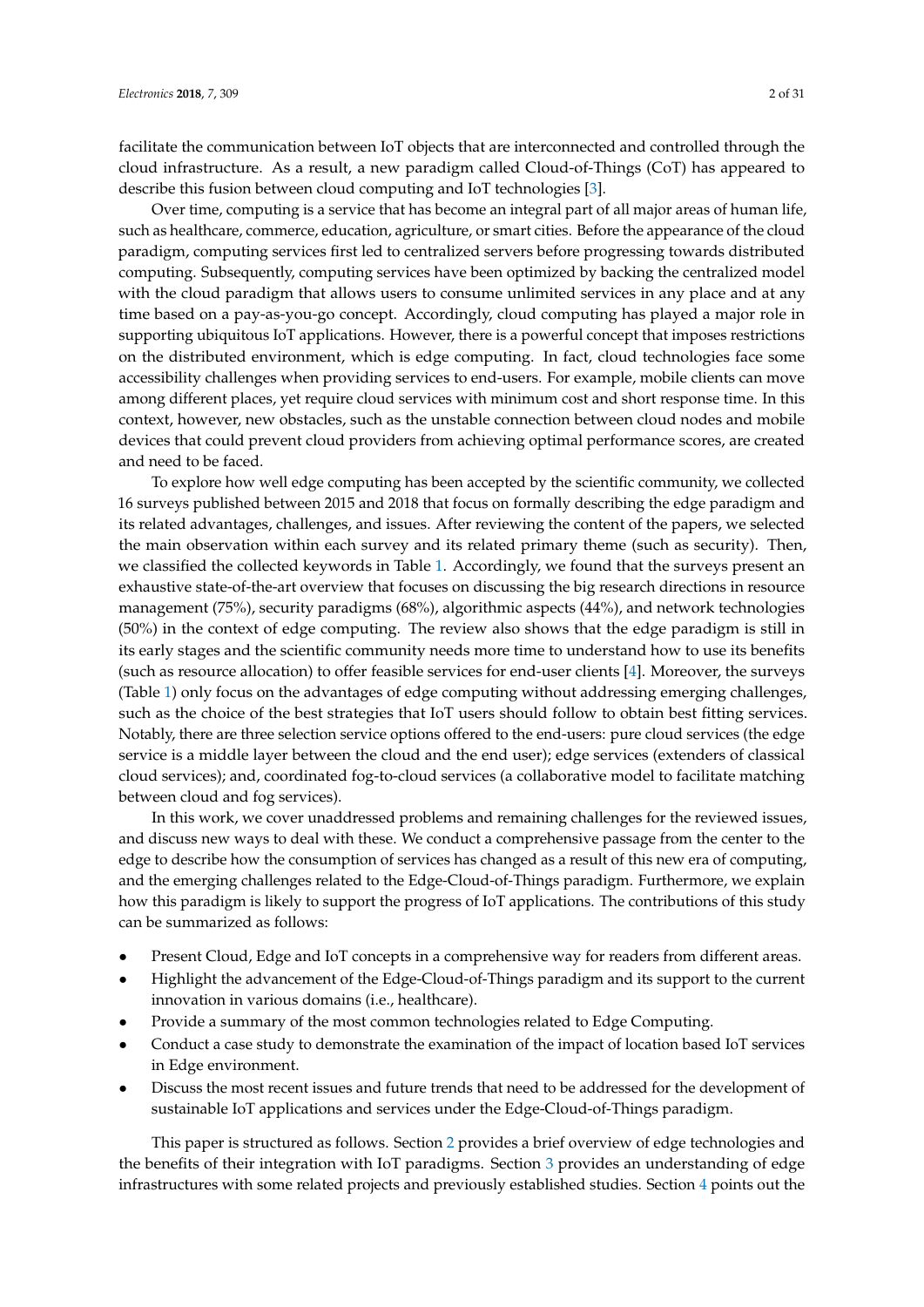effects of edge technologies on IoT applications and centralized cloud services. Section [5](#page-17-0) conducts a case study to demonstrate one of the key challenges identified during literature review. Finally, Section [6](#page-21-0) summarizes further challenges that we might expect to face along the advancement of edge technologies, and Section [7](#page-25-4) concludes the paper.

| Reference         | <b>Topics</b>             | <b>Background Described</b>                                                                                                                                                                           | <b>Challenges and Opportunities Discussed</b>                                                                                                                                                                                            |
|-------------------|---------------------------|-------------------------------------------------------------------------------------------------------------------------------------------------------------------------------------------------------|------------------------------------------------------------------------------------------------------------------------------------------------------------------------------------------------------------------------------------------|
| $\left[5\right]$  | Edge<br>technologies      | Overview of concepts, applications and<br>benefits of edge computing in<br>different areas.                                                                                                           | Programmability, naming, data abstraction,<br>service management, privacy, security and<br>optimization metrics.                                                                                                                         |
| [6]               | Edge<br>technologies      | Description of existing solutions for<br>distributed data stream processing and<br>the techniques to manage resource<br>elasticity features of clouds.                                                | Development and deployment of stream<br>processing applications under<br>heterogeneous distributed architectures.                                                                                                                        |
| $[7]$             | Communication<br>networks | Overview of benefits of edge computing<br>technologies in future<br>5G mobile networks.                                                                                                               | Wireless backhauling, security,<br>management and orchestration of services.                                                                                                                                                             |
| $\lceil 8 \rceil$ | Mobile edge<br>computing  | Review on computation/communication<br>components of the typical existing<br>solutions in mobile edge<br>computing (MEC).                                                                             | Mobility management, deployment,<br>privacy, security, and standardization of<br>MEC systems in terms of 5G.                                                                                                                             |
| $[9]$             | Mobile edge<br>computing  | Overview of concepts and applications of<br>mobile edge computing.                                                                                                                                    | Computational offloading, infrastructures,<br>security and privacy mechanisms, resource<br>optimization, and pricing in MEC.                                                                                                             |
| $[10]$            | Security                  | Overview of the edge approaches<br>(like fog computing, mobile cloud<br>computing and mobile edge computing)<br>and the integration of security<br>mechanisms in edge paradigms.                      | Security challenges in edge paradigms like<br>trust management, Identity and<br>authentication, Intrusion detection systems,<br>protocol and network security.                                                                           |
| $[11]$            | Security                  | Overview of security and privacy issues<br>of fog computing.                                                                                                                                          | Security challenges of fogging like access<br>control, intrusion detection systems, secure<br>and private data computation.                                                                                                              |
| $[12]$            | Fogging                   | Overview of concepts and applications of<br>fog computing.                                                                                                                                            | Network issues, quality of service (QoS),<br>accounting, billing, monitoring,<br>computation offloading, programming<br>model, resource management, security and<br>privacy in fog computing.                                            |
| $[13]$            | Communication<br>networks | Overview of concepts and network<br>applications of fog computing.                                                                                                                                    | SDN communication, incentives,<br>standardization, heterogeneity, resource<br>management, radio access networks, and<br>offloading in fog computing.                                                                                     |
| $[14]$            | Fogging                   | Overview of concepts and applications of<br>fog computing and classification of fog<br>systems according to five criteria:<br>heterogeneity, QoS management,<br>scalability, mobility and federation. | Classification of current architectural and<br>algorithmic challenges in fogging according<br>to five criteria: heterogeneity, QoS<br>management, scalability, mobility<br>and federation.                                               |
| $[15]$            | Edge<br>technologies      | Overview of multi-access edge<br>architectures and orchestration<br>deployment options.                                                                                                               | Orchestration, programmability, QoE,<br>resiliency, continuity, mobility,<br>monetization, and security of MEC services.                                                                                                                 |
| $[16]$            | Communication<br>networks | Overview of 5G and fog<br>computing technologies.                                                                                                                                                     | Ubiquity of devices, connectivity, network<br>management, privacy and security<br>challenges in fog computing.                                                                                                                           |
| $[17]$            | Fogging                   | Overview of fog computing as an<br>intermediate layer between IoT devices<br>and cloud datacentres.                                                                                                   | Context-aware resource, service<br>provisioning, multi-tenant Support, power<br>management, distributed application<br>deployment, pricing, programming<br>languages, simulation tools, sustainable<br>and reliable services in fogging. |
| $[18]$            | Big data                  | Overview of fog computing in terms of<br>Big Data.                                                                                                                                                    | Programming models, data management,<br>security, privacy, and trust for<br>fog applications.                                                                                                                                            |

| Table 1. Related surveys on edge computing. |  |  |
|---------------------------------------------|--|--|
|                                             |  |  |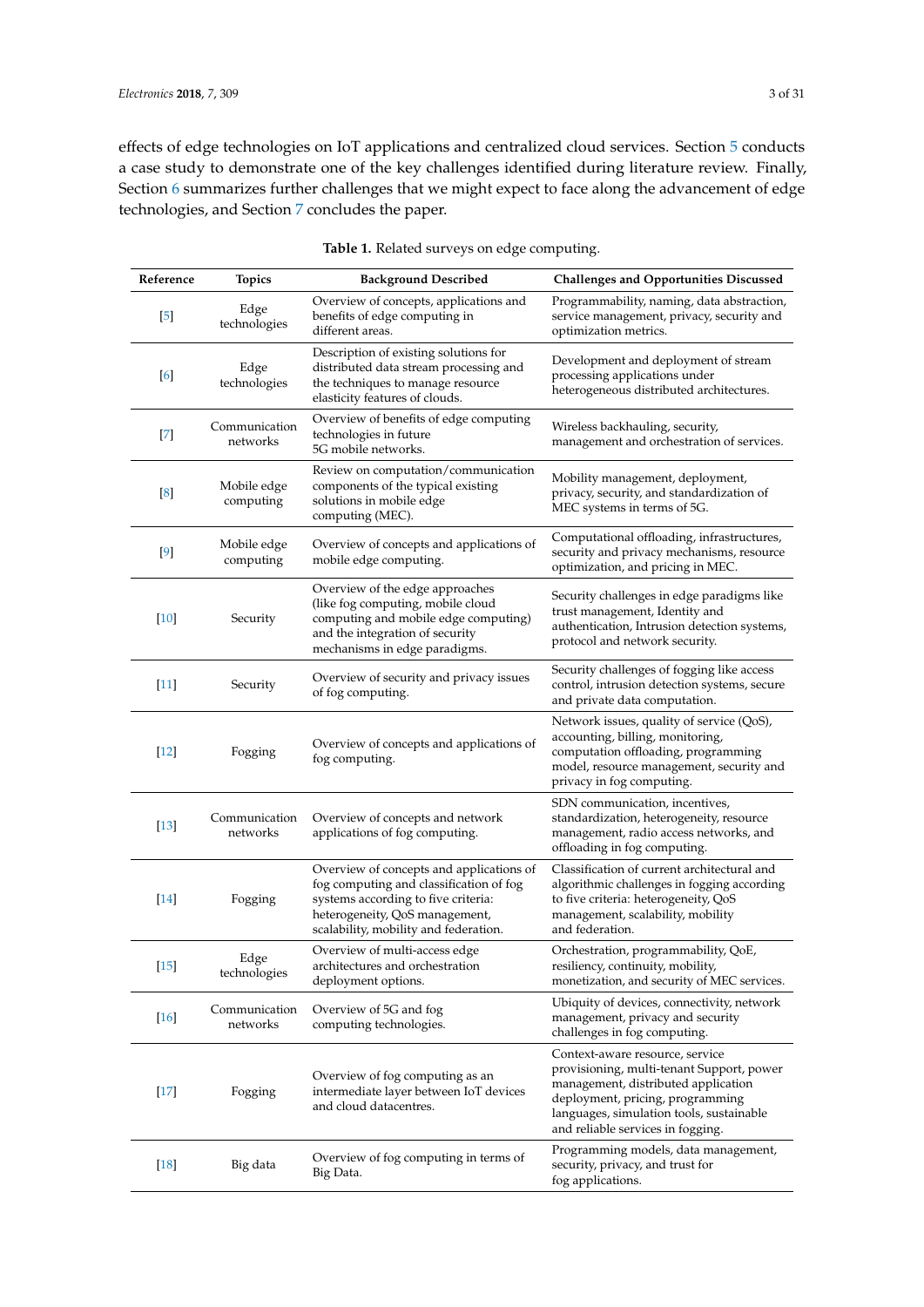<span id="page-3-0"></span>

| Reference | <b>Topics</b>            | <b>Background Described</b>                                                        | <b>Challenges and Opportunities Discussed</b>                                                                                                                                                                                                                               |
|-----------|--------------------------|------------------------------------------------------------------------------------|-----------------------------------------------------------------------------------------------------------------------------------------------------------------------------------------------------------------------------------------------------------------------------|
| [19]      | Mobile edge<br>computing | Overview of concept mobile edge<br>computing and computation offloading<br>to MEC. | Computation offloading challenges in MEC:<br>offloading decision, allocation of<br>computing resources, mobility<br>management and distribution,<br>management of MEC resources, and traffic<br>paradigm imposed by coexistence of<br>offloaded data and conventional data. |
| $[20]$    | Edge<br>technologies     | Overview of edge computing motivation<br>and edge technologies (i.e., cloudlet).   | Resource management and allocation,<br>scalability of resource provisioning<br>strategies, data abstraction, fault tolerance<br>and quality of service, security and privacy<br>in the edge computing.                                                                      |

**Table 1.** *Cont*.

#### <span id="page-3-1"></span>**2. Review of Edge Paradigms**

In this section, we present an overview of current paradigms within the domain of edge computing.

#### *2.1. Fog Computing*

Edge computing covers a wide range of specializations, such as fog computing [\[17\]](#page-26-3) and mobile edge computing [\[21\]](#page-26-7). Furthermore, as these technologies are closely associated with IoT applications, the satisfaction of the end-clients is achieved. For example, the fog is a decentralized computing paradigm that extends cloud services closer to IoT devices by acting as an intermediate layer between the traditional cloud and IoT end-users. However, mobile edge computing focuses more than fogging on solving the delay-sensitive and context-aware applications for the proximity of mobile subscribers by dealing with the characteristics of wireless networks (e.g., base stations), while running cloud computing capabilities at the edge of the network. That means the distance is an essential parameter in edge computing. On the other hand, in 2017, Nist [\[22\]](#page-26-8) defined fog computing as follows: "Fog computing is a horizontal, physical or virtual resource paradigm that resides between smart end-devices and traditional cloud or data centers. This paradigm supports vertically-isolated, latency-sensitive applications by providing ubiquitous, scalable, layered, federated, and distributed computing, storage, and network connectivity". Moreover, according to Nist [\[22\]](#page-26-8), fog computing is not a synonym of edge computing, but it is a part of the edge.

#### *2.2. Cloudlet*

Under the branches of the edge computing, several technologies have included the concept of mobile cloud computing [\[23\]](#page-26-9), which involves delegating or offloading mobile tasks remotely to the centralized cloud platforms. Cloudlet (also called micro-cloud) [\[24\]](#page-26-10) is one of the decentralized architectures that have been proposed to augment the computation capabilities of IoT devices (notably, mobile devices) by reducing communication delay, saving energy, and providing software instantiated in real-time on nearby computing resources. The micro-cloud is deployed in public places, such as coffee shops, and immediately offers customized services to the local clients using virtual machine technologies. On the other hand, cloudlet could act as a middle layer, located between the centralized cloud platforms and the IoT applications. As a result, cloudlet facilitates the management of requests and returns the responses to the end-clients in real-time. MobiScud [\[25\]](#page-26-11) is an example of a network architecture inspired by the cloudlet model to integrate cloud services into mobile networks. Despite the success of cloudlet platforms in solving communication delay, the mobility of users remains the biggest challenge faced by cloudlets. For this reason, mobile cloudlet platforms [\[26\]](#page-26-12) have been suggested to enable clients to access services from any mobile device, such as smartphones and mounted computers on trams or metros. Thus, mobile cloudlets could further minimize the application response time and reduce the energy consumption and cost of network resource usage by moving among different sites and delivering direct services to other users within their proximity.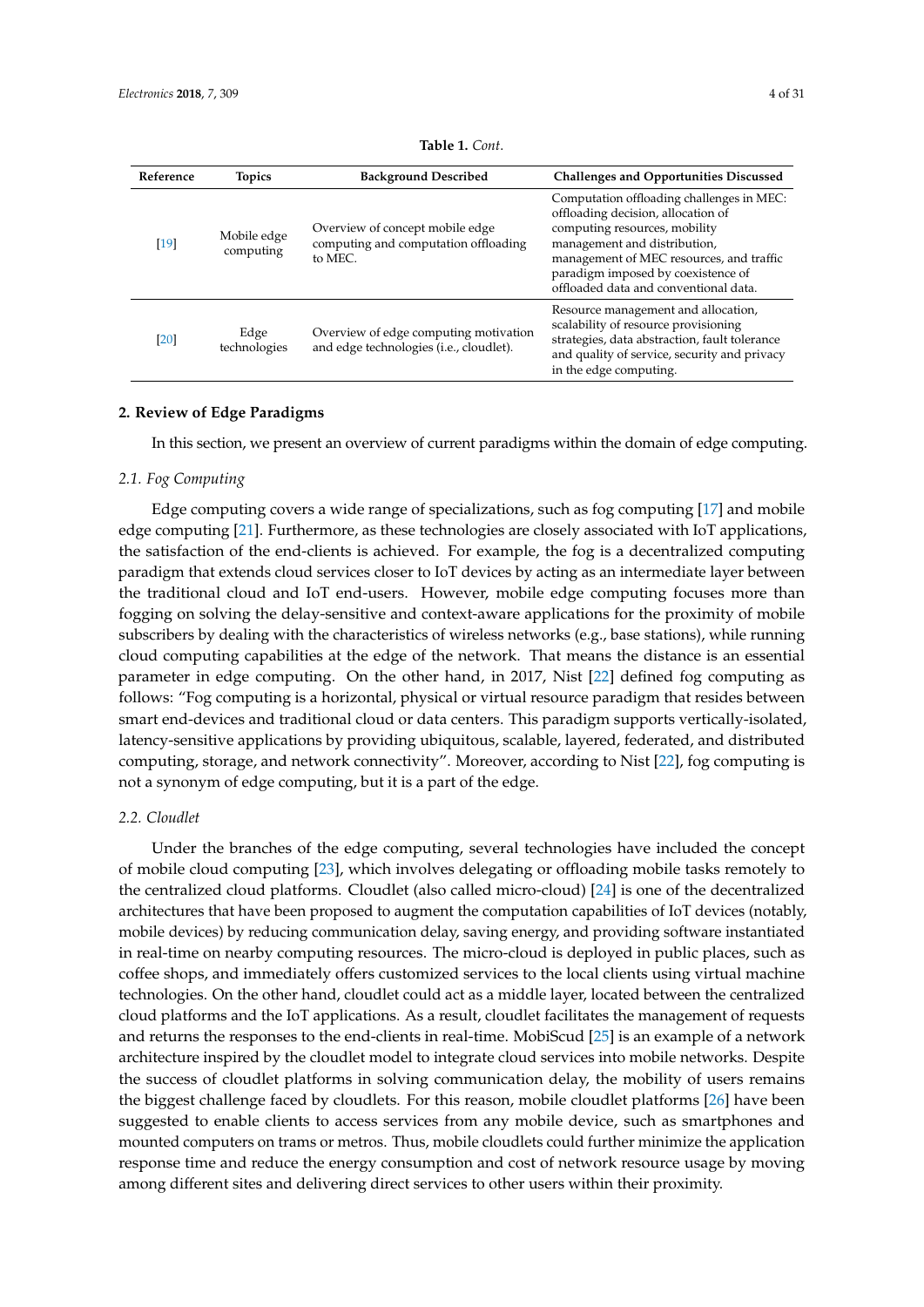#### *2.3. Ad-Hoc Clouds*

Ad-hoc cloud computing is a revolutionary paradigm concerning the delivery of computing services over the network, with the benefits of efficient cloud resource utilization and improved manageability. The idea of building a sophisticated ad-hoc cloud computing environment has been discussed in [\[27\]](#page-26-13) to facilitate distributed collaboration. Similarly, in [\[28\]](#page-26-14), the authors proposed a simple, robust, efficient, scalable, and heterogeneous multi-tenant database architecture for the ad-hoc cloud to allow various organizations to collaborate and create a common cloud platform without harming their existence or profitability. Likewise, in [\[29\]](#page-26-15), the advantages of the Big data paradigm (e.g., classification concept) have been exploited to predict desktop uptime for job allocation in the ad-hoc cloud. Another work in [\[30\]](#page-26-16) studied the management of computation offloading for vehicular ad-hoc clouds and focused on implementing cloud services between vehicles, interconnecting with wireless ad-hoc networks.

It has been shown that the ad-hoc cloud strategy, which considers multiple attributes (e.g., computation capacity), outperformed the traditional cloud servers, with a higher task completion rate, higher exploitation of various IoT devices [\[31\]](#page-26-17), and shorter completion time. To save these dynamic and distributed characteristics of the ad-hoc cloud, in [\[32\]](#page-26-18), the authors introduced an autonomic and secure ad-hoc cloud computing system to overcome the issues regarding service management, security, and privacy of ad-hoc clouds in both static and mobile modes. Similarly, in [\[33\]](#page-26-19), the authors proposed a node collusion method for the isolation and protection of sinkhole nodes from any false routing information, which could lure other nodes to use its service. However, the involvement of the salient features of the mobile devices (such as mobility) in ad-hoc clouds has influenced the combination formed by machine-to-machine or machine-to-cloud communications [\[34,](#page-26-20)[35\]](#page-26-21). Consequently, the characteristics of ad-hoc clouds (e.g., heterogeneity of the devices) still imposes greater challenges in terms of resource management, routing, security, and privacy.

#### *2.4. Mobile Edge Computing*

Due to the utilization of a massive number of mobile devices in our daily life, the researchers have proposed building cloud infrastructure by integrating many mobile devices that could act simultaneously as customers and providers of services. In [\[36\]](#page-26-22), an IoT-Based computational framework for healthcare has been proposed to monitor human activities involving physical effort. For demonstrating the usability of IoT biomedical sensors to deliver advanced applications to the end-users, the authors monitored footballers' heart rates during a football match, highlighting the benefits of wearable devices in the mobile environment, as this kind of IoT devices supports several communication standards for processing IoT data in real-time (such as Bluetooth and WLAN). Thus, the exploitation of mobile devices further enhances the idea of connecting nearby computing resources in edge computing. Consequently, the cooperating mobile devices could satisfy the requirements of IoT applications (like low latency) better than the traditionally centralized clouds. In this context, several mobile cloud platforms have been proposed in academia to produce the most promising edge results, such as GEMCloud [\[37\]](#page-27-0), NativeBOINC project [\[38\]](#page-27-1), Hyrax [\[39\]](#page-27-2), and MobiCOP [\[40\]](#page-27-3). However, energy is one of the challenges faced while utilizing mobile devices as an infrastructure of computing resources, because mobile devices use their energy to offer the services. Another issue is the number of participants in the constructive infrastructure, as there is a significant number of mobile devices on which large computational tasks are being completed. So, the question is how to guarantee the cooperativity and sustainability of mobile cloud devices in order to achieve an optimal computing performance.

#### <span id="page-4-0"></span>**3. Moving Cloud to Edge Computing**

In this section, we focus on gathering the recent quality approaches reflecting the fast growth of the edge paradigm. Notably, we describe the benefits brought about by deploying edge technologies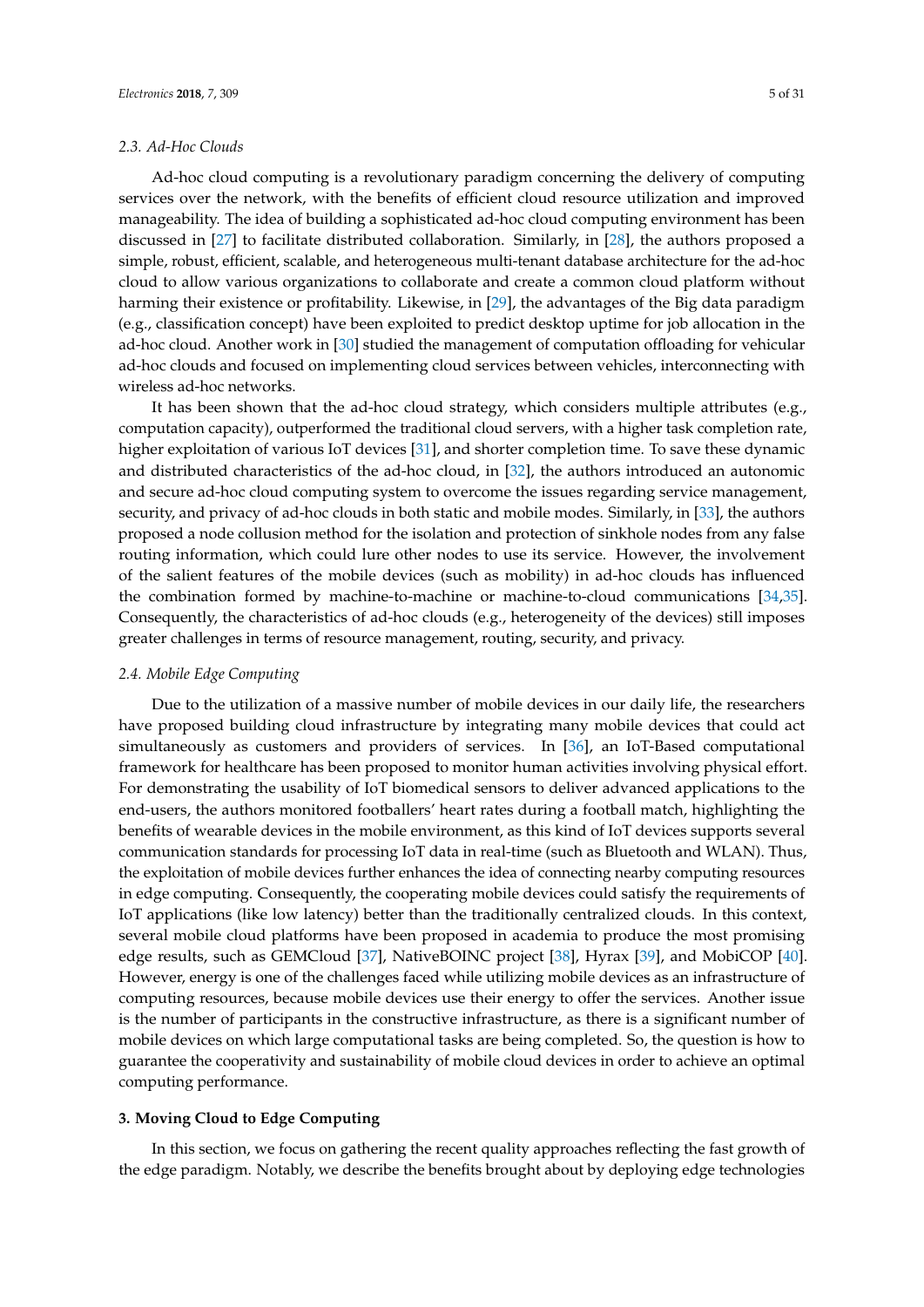as extenders of cloud services, middle layers for the access to cloud services, and collaborators for cloud platforms. For that reason, we selected papers through searching academic databases and well-known publishers. Furthermore, we used specific keywords characterizing edge computing, such as fog computing, fogging, fog-to-cloud, mobile edge, cloudlet, mobile cloudlet, vehicular ad hoc network based on edge, and fog to fog. We limited the search to the up-to-date papers over the last five years, i.e., since 2013. We then synchronized the paper selection according to the commonly agreed on papers, which resulted in 39 references in total. After collecting the search results, each paper underwent a relevance check, during which its relevance to edge technologies was verified. The results are summarized in two tables. In Table [2,](#page-5-0) we give a global overview of edge computing implementations. A summary of the different edge computing approaches and research works is described in Table [3.](#page-13-0) Finally, in Section [3.1,](#page-14-1) we present the key observations aimed at identifying the current primary research axes in edge computing.

<span id="page-5-0"></span>

| Reference         | Description                                                                                                                                                                |
|-------------------|----------------------------------------------------------------------------------------------------------------------------------------------------------------------------|
| $[41]$            | mF2C is a European project that aims to design, implement and validate novel management for a<br>coordinated fog and cloud computing systems                               |
| $[42]$            | Google's Go language used to implement fog architecture for IoT applications                                                                                               |
| $[43]$            | Cloud and fog environments are used to develop application for smart healthcare environments that<br>is being developed as part of OpSIT-Project-Germany                   |
| [44, 45]          | Nippon Telegraph and Telephone Corporation (NTT) developed an edge accelerated web platform<br>to reduce the response time for cloud applications                          |
| $[46]$            | Implementation of fog node to manage heterogeneous smart objects in complex IoT scenarios                                                                                  |
| [47]              | Implementation of a wearable cognitive assistance based on Google Glass and cloudlet                                                                                       |
| [48]              | Development of the CloudAware framework based on mobile edge features to design elastic<br>mobile applications                                                             |
| $[49]$            | Cisco Kinetic platform provides fog processing module to process IoT Data                                                                                                  |
| [50]              | Vortex platform allows to connect each vortex edge device to an IoT device to construct global<br>shared fog domain                                                        |
| $\left[51\right]$ | The Nokia Multi-access Edge Computing (MEC) platform for processing mobile<br>network applications                                                                         |
| $[52]$            | Cisco IOx platform offers edge features to develop IoT applications                                                                                                        |
| [53]              | FogSim simulator allows the manipulation of edge features                                                                                                                  |
| [54]              | ParaDrop is an edge computing platform for wireless gateways and applications                                                                                              |
| $[55]$            | Mobile Fog is a programming model for large scale IoT applications                                                                                                         |
| [56]              | Implementation of a cloudlet mesh architecture for securing mobile clouds from network attacks                                                                             |
| [57]              | WiCloud is a mobile edge computing platform with OpenStack for enhancing location-awareness<br>and managing inter-mobile-edge communication                                |
| [58]              | HomeCloud framework integrated NFV (Network Function Virtualization) and SDN<br>(Software Defined Networking) for orchestration and application delivery in the Edge-cloud |
| $[59]$            | Implementation of the MQTT broker functionalities at Fog computing node based on SDN for<br>orchestration of IoT devices                                                   |
| [60]              | Implementation of cloudlet based on SDN for patient monitoring                                                                                                             |
| [61]              | A converged wireless access architecture based on edge servers for heterogeneous cloud<br>access networks                                                                  |
| [62]              | UbiFlow framework for management and configuration of heterogeneous IoT networks                                                                                           |
| [63]              | FSDN is a Vehicular Adhoc Network (VANET) based on fog features for supporting connectivity,<br>mobility, scalability and flexibility of VANETs                            |
| [64]              | OpenFog is a consortium that provides fogging features                                                                                                                     |
| [65]              | F2C (Fog-to-Cloud) computing is a hierarchical layered architecture relying on a coordinated and<br>distributed management of both fog and cloud platforms                 |
| [66]              | F2F (Fog-to-Fog) architecture allows fogs to communicate with each other                                                                                                   |

**Table 2.** An overview of edge computing implementations.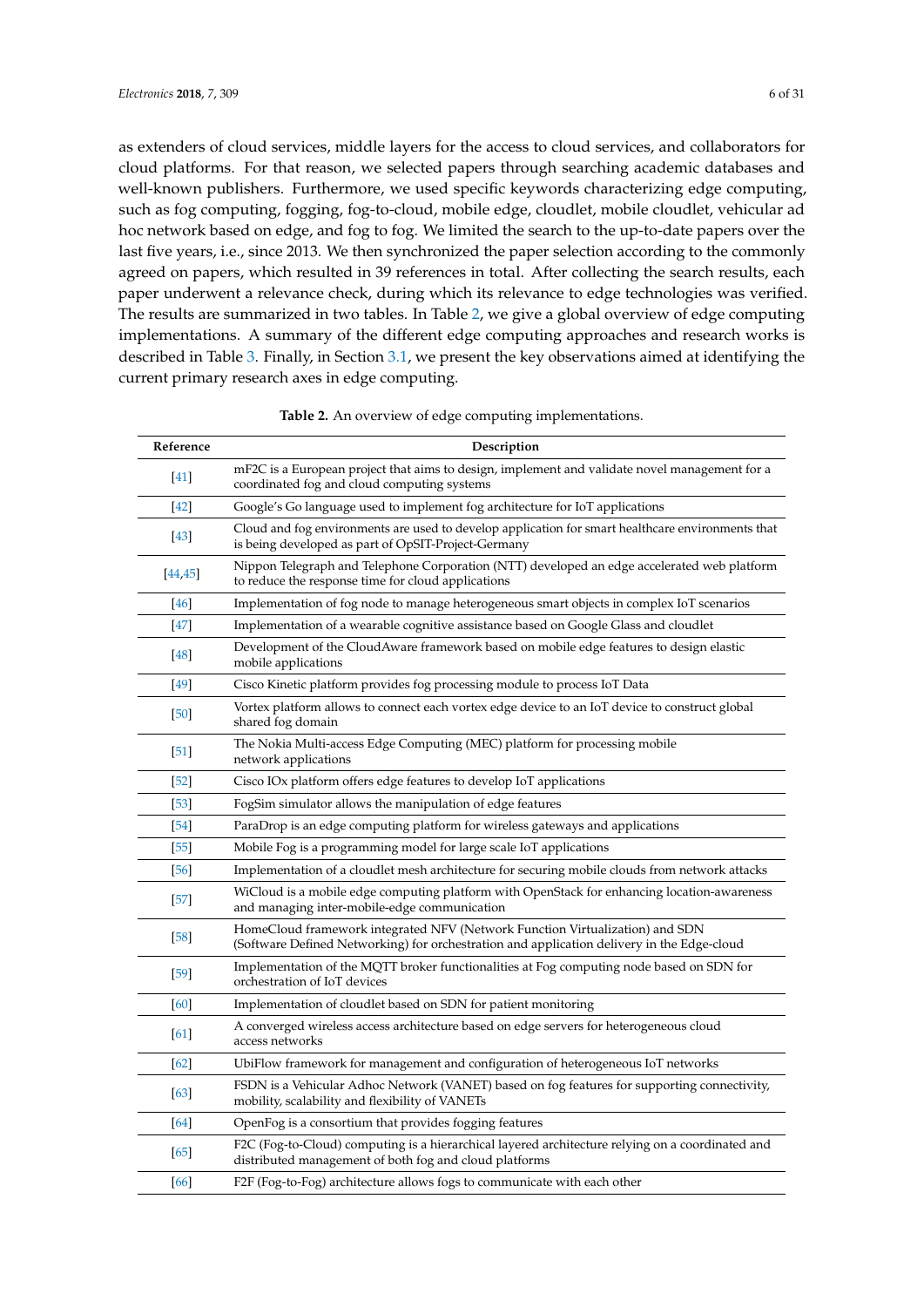| References | Date of<br>Publication | Description                                                                                                                                                                    | Collaborator<br>with Cloud<br>Architectures | <b>Extender</b> of<br>Centralized<br>Cloud<br>Platforms | Middle<br>Layer | <b>Main Research Domains</b><br><b>Discussed</b> | <b>Advantages of Edge Solutions</b>                                                                                                                                                                                                  | <b>Drawbacks of Edge Solutions</b>                                                                              |
|------------|------------------------|--------------------------------------------------------------------------------------------------------------------------------------------------------------------------------|---------------------------------------------|---------------------------------------------------------|-----------------|--------------------------------------------------|--------------------------------------------------------------------------------------------------------------------------------------------------------------------------------------------------------------------------------------|-----------------------------------------------------------------------------------------------------------------|
| [67]       | 2016                   | Fog computing<br>architecture supporting<br>software-defined<br>embedded system<br>equipped with the<br>resources of clients to<br>compute and store data.                     | No                                          | Yes                                                     | No              | Resource management                              | Balance the workload on a<br>$\bullet$<br>client device and<br>computation servers.<br>Place task images on<br>$\bullet$<br>storage servers.<br>Balance the I/O interrupt<br>requests among the<br>storage servers.                  | Limited fog resources<br>$\bullet$<br>(like memory) cause the<br>pervasiveness of the<br>execution environment. |
| [68]       | 2013                   | Edge servers in fog<br>computing architecture<br>are used to improve<br>web-site performance.                                                                                  | No                                          | Yes                                                     | No              | Network communication                            | Use context awareness<br>$\bullet$<br>available at the fog nodes to<br>adapt with the current<br>users' conditions.<br>Optimize the rendering<br>of web-site.<br>Save the bandwidth.<br>٠<br>Reduce latency for<br>content delivery. | The context of the other<br>$\bullet$<br>edge technologies does<br>not be addressed.                            |
| $[43]$     | 2015                   | Fogging is proposed as<br>an intermediate role at<br>the edge to develop a<br>smart healthcare<br>application that is being<br>developed as part of<br>OpSIT-Project -Germany. | <b>No</b>                                   | No                                                      | Yes             | Network communication                            | Provide low latency,<br>٠<br>mobility support, location<br>awareness, and security for<br>the end-users.<br>Improve the quality of<br>٠<br>health services.                                                                          | Real world<br>implementation and<br>experimental evaluation<br>of the services are missed.                      |
| [69]       | 2015                   | Fog computing is<br>proposed to manage the<br>IoT resources and allow<br>cloud platforms to act<br>according to the current<br>situations of clients<br>(i.e., pricing).       | No                                          | No                                                      | Yes             | Resource management                              | Use fog nodes to provide<br>$\bullet$<br>Efficient scheduling,<br>allocation, pricing, security,<br>and management of<br>cloud resources.<br>Predict the necessary cloud<br>resources for processing<br>users' tasks.                | The heterogeneity of<br>٠<br>services and the impact of<br>mobility at the edge are<br>not addressed.           |

**Table 3.** An overview of edge computing approaches and research works.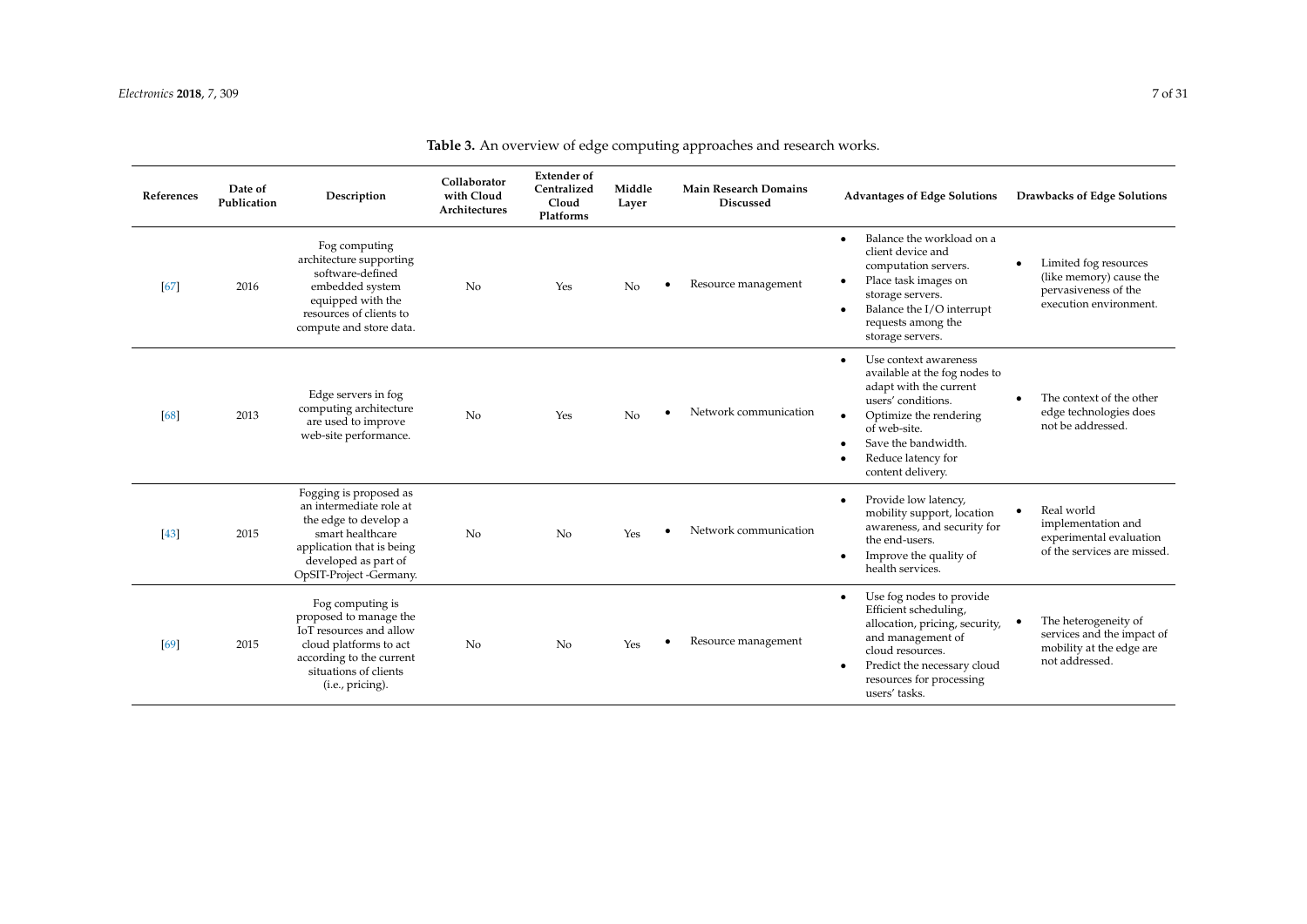| References | Date of<br>Publication | Description                                                                                                                                                         | Collaborator<br>with Cloud<br>Architectures | <b>Extender</b> of<br>Centralized<br>Cloud<br>Platforms | Middle<br>Layer | <b>Main Research Domains</b><br><b>Discussed</b> | <b>Advantages of Edge Solutions</b>                                                                                                                                                                                                                                                                                                           | <b>Drawbacks of Edge Solutions</b>                                                                                                                                                       |
|------------|------------------------|---------------------------------------------------------------------------------------------------------------------------------------------------------------------|---------------------------------------------|---------------------------------------------------------|-----------------|--------------------------------------------------|-----------------------------------------------------------------------------------------------------------------------------------------------------------------------------------------------------------------------------------------------------------------------------------------------------------------------------------------------|------------------------------------------------------------------------------------------------------------------------------------------------------------------------------------------|
| [44,45]    | 2013                   | Nippon Telegraph and<br>Telephone Corporation<br>(NTT) developed an edge<br>accelerated web platform<br>to reduce the response<br>time for<br>cloud applications.   | No                                          | No                                                      | Yes             | Network communication                            | Improve response time of<br>cloud applications like<br>intelligent transport<br>control systems.<br>Support the transmission of<br>$\bullet$<br>huge IoT data.                                                                                                                                                                                | The catching data within<br>the proposed platform is<br>not discussed.                                                                                                                   |
| [70]       | 2017                   | Multi Fog nodes based on<br>a Hierarchical Game<br>Approach proposed to<br>interact with multiple<br>cloud provider to reduce<br>delay and cost for<br>the clients. | No                                          | No                                                      | Yes             | Resource management                              | Solve the virtualized<br>resource<br>allocation problem.<br>Offer the optimal amount<br>of virtualized resources<br>based on users' requests.<br>Achieve a stable resource<br>allocation solution.                                                                                                                                            | It focused on reducing<br>delay without<br>considering how to<br>ensure task completion<br>given a certain<br>delay constraint.<br>It ignored the high<br>concurrency of<br>fog servers. |
| $[71]$     | 2016                   | Fog computing proposed<br>to improve the QoS by<br>using the context of<br>multi-media IoT devices.                                                                 | No                                          | Yes                                                     | No.             | Resource management                              | Estimate the cloud<br>resources necessary for<br>processing requests<br>according to the behavior<br>and historical record<br>of users.<br>Minimize cloud<br>resources underutilization.<br>Enhance the quality<br>of services.                                                                                                               | It does not discuss how<br>the other edge paradigms<br>are investigated to<br>improve the quality<br>of services.                                                                        |
| [72]       | 2015                   | Fogging based system<br>model proposed to solve<br>the pairing problem with<br>the same domain of<br>IoT nodes.                                                     | No                                          | Yes                                                     | No              | Resource management<br>Network communication     | Reduce cost by using IoT<br>resources that share their<br>own available resources<br>between each other in<br>Fog platforms.<br>Augment the local fog<br>capabilities by exploiting<br>the available IoT resources.<br>Exploit the ability of IoT<br>$\bullet$<br>devices to use various<br>networks technologies like<br>WiFi and Bluetooth. | It does not describe how<br>fog servers could<br>collaborate with the other<br>edge paradigms<br>like cloudlets.                                                                         |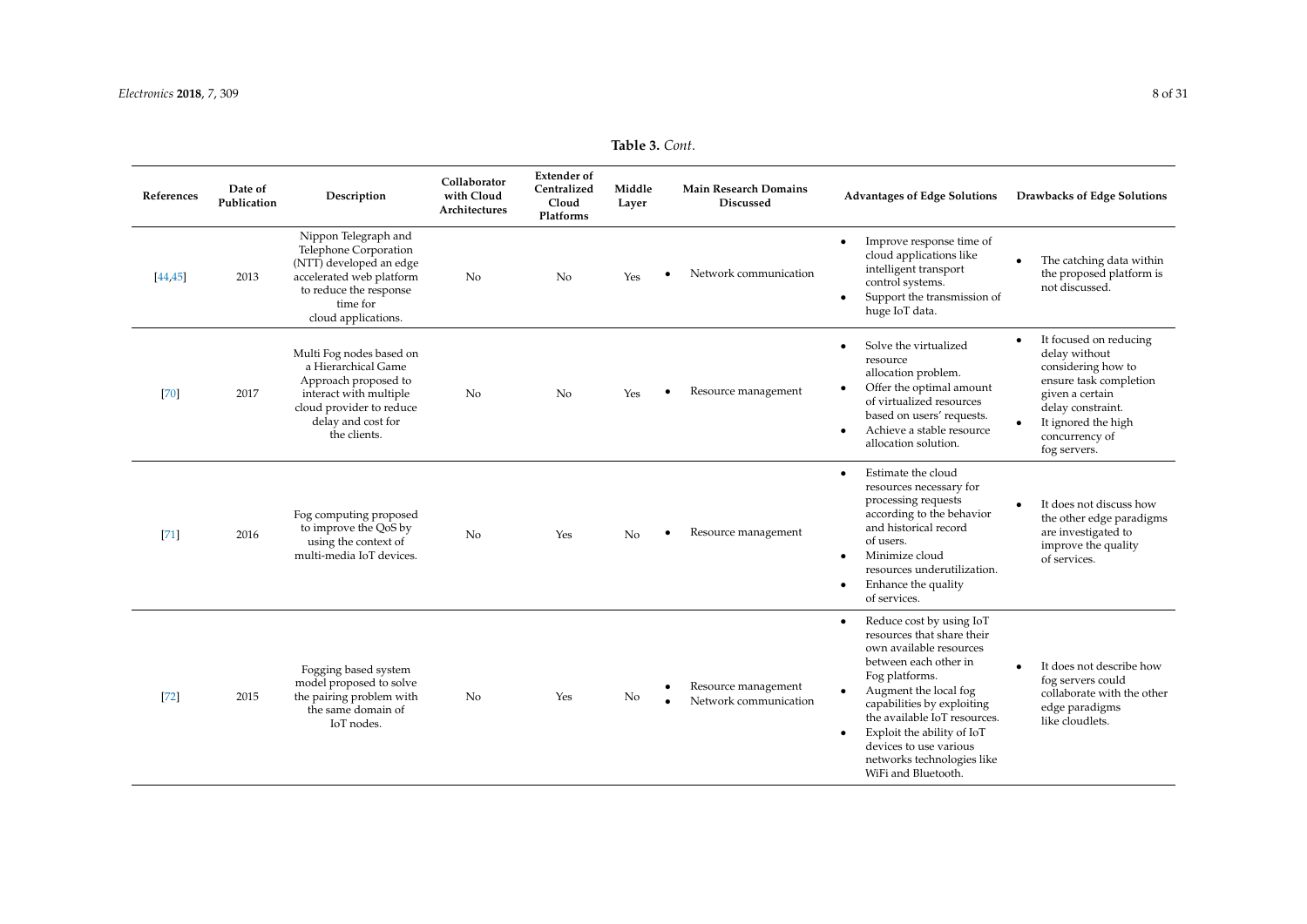|  | <b>Table 3.</b> Cont. |
|--|-----------------------|
|  |                       |

| References | Date of<br>Publication | Description                                                                                                                                                       | Collaborator<br>with Cloud<br>Architectures | <b>Extender of</b><br>Centralized<br>Cloud<br>Platforms | Middle<br>Layer | <b>Main Research Domains</b><br><b>Discussed</b> | <b>Advantages of Edge Solutions</b>                                                                                                                                                                                                               | <b>Drawbacks of Edge Solutions</b>                                                                                                                                        |
|------------|------------------------|-------------------------------------------------------------------------------------------------------------------------------------------------------------------|---------------------------------------------|---------------------------------------------------------|-----------------|--------------------------------------------------|---------------------------------------------------------------------------------------------------------------------------------------------------------------------------------------------------------------------------------------------------|---------------------------------------------------------------------------------------------------------------------------------------------------------------------------|
| $[73]$     | 2015                   | Fog computing based on<br>distributed Dataflow<br>programming mode<br>suggested to develop IoT<br>applications according to<br>the perspective of<br>the fogging. | Yes                                         | N <sub>o</sub>                                          | N <sub>o</sub>  | Programming model                                | Offer a generic IoT<br>$\bullet$<br>development model that<br>integrate easily with edge<br>and cloud platforms.<br>Allow IoT devices to<br>exploit easily the<br>advantages of edge<br>paradigms such as reducing<br>cost and time of execution. | a distributed discovery<br>and communications<br>infrastructure are<br>required to facilitate the<br>communication between<br>IoT devices that span<br>multiple networks. |
| $[74]$     | 2015                   | Fog Computing Based<br>UV (ultraviolet radiation)<br>measurement for<br>mobile phones.                                                                            | No                                          | Yes                                                     | N <sub>o</sub>  | Programming model                                | Use personal mobile<br>$\bullet$<br>phones within the fogging<br>to measure UV.                                                                                                                                                                   | The cooperation of mobile<br>$\bullet$<br>phones and fog platforms<br>are not described.<br>How to save the energy of<br>mobile phones is<br>not discussed.               |
| $[75]$     | 2014                   | Fog Computing based<br>smart gateway proposed<br>to enhance the<br>communication between<br>cloud and IoT devices.                                                | No                                          | No                                                      | Yes             | Cloud service management                         | Provide an efficient<br>$\bullet$<br>mechanism for<br>pre-processing the data<br>before sending to the cloud.<br>Create quick cloud<br>service provisioning.<br>Reduce delay of sensitive<br>IoT applications.                                    | The heterogeneity of IoT,<br>edge, and cloud<br>paradigms is<br>not addressed.                                                                                            |
| [76]       | 2015                   | multiple cloudlets used<br>in Fog computing to<br>enhance the migration of<br>virtual machines to<br>cloud platforms.                                             | No                                          | N <sub>o</sub>                                          | Yes             | Resource management<br>Network communication     | Exploit the properties of<br>$\bullet$<br>fogging to support the<br>capability of mobile devices<br>like providing low latency.<br>Support virtual machine<br>$\bullet$<br>migration between mobile<br>devices and clouds.                        | The other edge<br>paradigms are<br>not discussed.                                                                                                                         |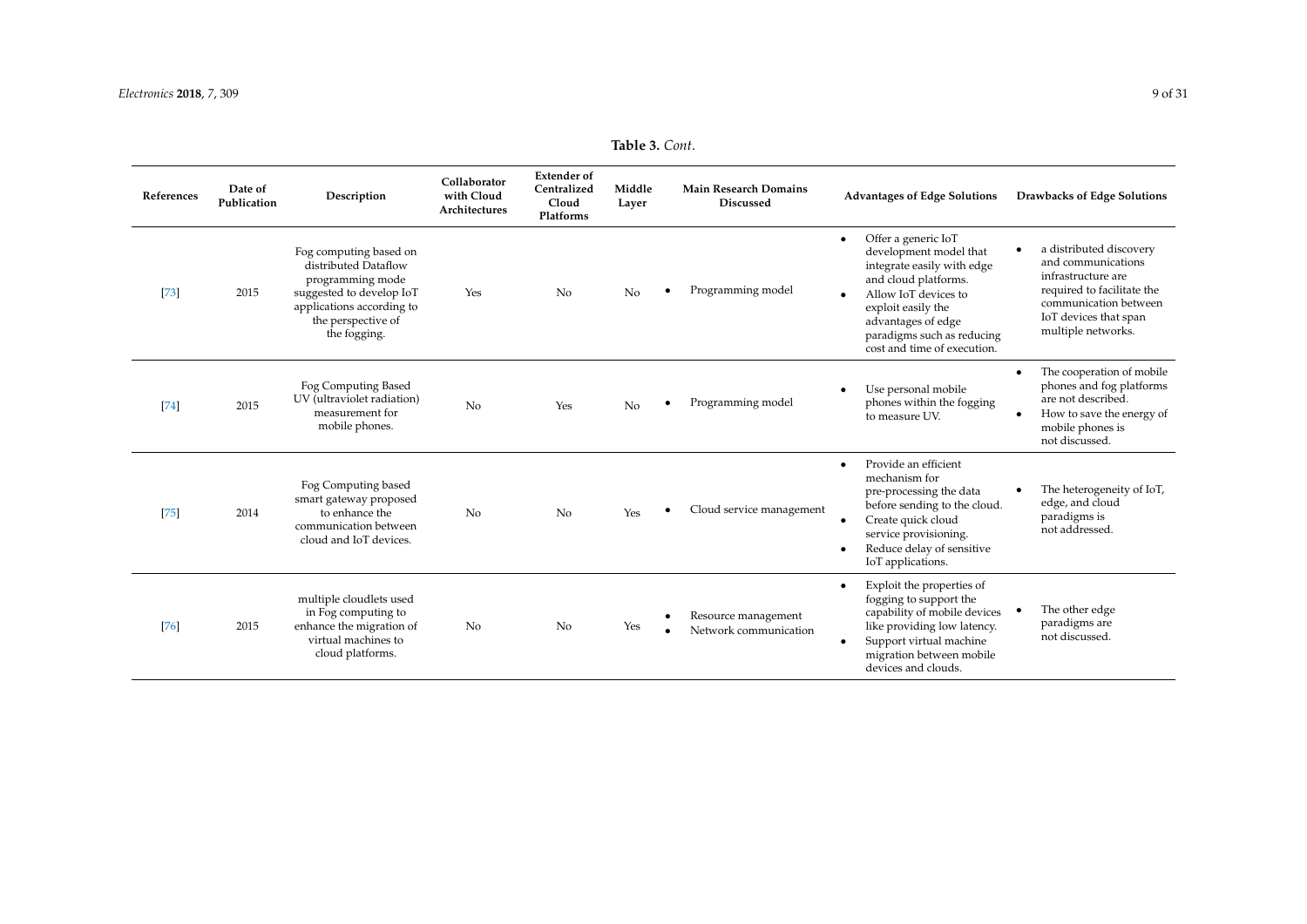| References | Date of<br>Publication | Description                                                                                                                             | Collaborator<br>with Cloud<br>Architectures | <b>Extender</b> of<br>Centralized<br>Cloud<br>Platforms | Middle<br>Layer | <b>Main Research Domains</b><br><b>Discussed</b>  | <b>Advantages of Edge Solutions</b>                                                                                                                                                                                                                                         | <b>Drawbacks of Edge Solutions</b>                                                                                                                                     |
|------------|------------------------|-----------------------------------------------------------------------------------------------------------------------------------------|---------------------------------------------|---------------------------------------------------------|-----------------|---------------------------------------------------|-----------------------------------------------------------------------------------------------------------------------------------------------------------------------------------------------------------------------------------------------------------------------------|------------------------------------------------------------------------------------------------------------------------------------------------------------------------|
| [77]       | 2016                   | A second fog layer is<br>proposed to enhance the<br>communication of cloud<br>and fog infrastructures.                                  | Yes                                         | Yes                                                     | Yes             | Coordinated management<br>of fog-to-cloud systems | Support the<br>$\bullet$<br>communication between<br>clouds and IoT devices.<br>Minimize the necessity of<br>demanding further<br>Cloud resources.<br>Minimize delay inter-fog<br>$\bullet$<br>node communication.<br>Minimize cloud<br>access delay.                       | The other edge<br>paradigms are<br>not investigated.<br>The heterogeneity of IoT,<br>edge, and cloud<br>paradigms is<br>not addressed.                                 |
| 65         | 2016                   | A new strategy proposed<br>to coordinate the<br>different cloud and<br>fog resources.                                                   | Yes                                         | Yes                                                     | Yes             | Coordinated management<br>of fog-to-cloud systems | Emerge fog and<br>$\bullet$<br>cloud services.<br>Provide a highly<br>distributed and dynamic<br>edge-cloud services such as<br>computing and storage.<br>Bring together<br>heterogeneous and<br>commodity edge devices.<br>Deploy different smart<br>value-added services. | The other edge<br>paradigms, security,<br>network traffic control.<br>and middleware for<br>managing the resources<br>are not addressed.                               |
| [78]       | 2015                   | A new solution proposed<br>to enhance the<br>cooperation between the<br>fog and the cloud.                                              | Yes                                         | Yes                                                     | Yes             | Coordinated management<br>of fog-to-cloud systems | Save<br>$\bullet$<br>communication bandwidth.<br>Reduce<br>٠<br>transmission latency.<br>Improve significantly the<br>performance of<br>cloud services.                                                                                                                     | Security, scheduling<br>policies of resources, and<br>selection of multiple<br>cloud services are<br>not addressed.<br>The other edge<br>٠<br>paradigms are neglected. |
| [79]       | 2017                   | Deployment of<br>application modules in<br>fog-cloud infrastructure<br>to manage the IoT<br>resources in the network<br>infrastructure. | Yes                                         | Yes                                                     | Yes             | Coordinated management<br>of fog-to-cloud systems | Provide real-time IoT<br>data processing.<br>Reduce<br>$\bullet$<br>transmission latency.<br>Improve the QoS for<br>$\bullet$<br>IoT devices.                                                                                                                               | Security, scheduling<br>٠<br>policies of resources, and<br>selection of multiple<br>cloud services are<br>not addressed.<br>The other edge<br>paradigms are neglected. |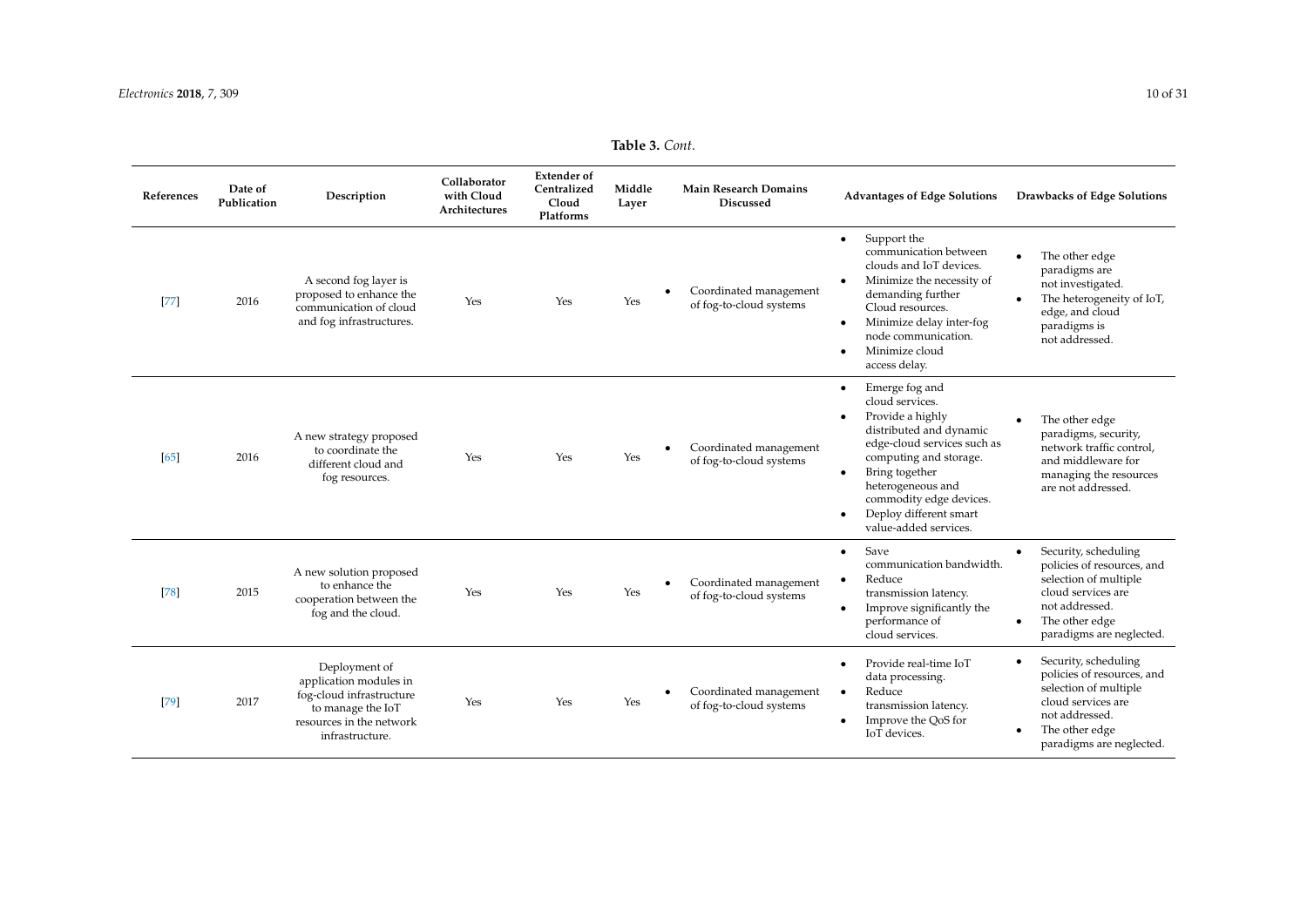| References | Date of<br>Publication | Description                                                                                                              | Collaborator<br>with Cloud<br>Architectures | <b>Extender of</b><br>Centralized<br>Cloud<br>Platforms | Middle<br>Layer | <b>Main Research Domains</b><br><b>Discussed</b> | <b>Advantages of Edge Solutions</b>                                                                                                                                                                                            | <b>Drawbacks of Edge Solutions</b>                                                                                                                                                                                                 |
|------------|------------------------|--------------------------------------------------------------------------------------------------------------------------|---------------------------------------------|---------------------------------------------------------|-----------------|--------------------------------------------------|--------------------------------------------------------------------------------------------------------------------------------------------------------------------------------------------------------------------------------|------------------------------------------------------------------------------------------------------------------------------------------------------------------------------------------------------------------------------------|
| [46]       | 2015                   | A fog node for managing<br>heterogeneous smart<br>objects in complex<br>IoT scenarios.                                   | No                                          | Yes                                                     | No.             | Resource management<br>Network communication     | Support the interaction of<br>$\bullet$<br>the IoT application with<br>fog nodes.<br>Support multiple network<br>access at the<br>edge computing.<br>Enhance the<br>$\bullet$<br>networks capabilities.                        | The impact of mobility at<br>the edge, security, and<br>other edge technologies<br>are not addressed.                                                                                                                              |
| $[42]$     | 2016                   | Google's Go language<br>used to implement fog<br>architecture for<br>IoT applications.                                   | No                                          | Yes                                                     | No              | Programming model                                | Provide interoperability,<br>$\bullet$<br>real-time interaction with<br>cloud services.<br>Reduce<br>transmission latency.<br>Develop suitable<br>$\bullet$<br>application for fog and<br>IoT platforms.                       | Limited fog resources<br>$\bullet$<br>cannot handle large<br>amounts of requests such<br>as lack of memory usage.<br>Issue with parallel<br>computational of<br>IoT tasks.<br>The other edge<br>paradigms are<br>not investigated. |
| $[47]$     | 2014                   | Development of a<br>wearable cognitive<br>assistance based on<br>Google Glass<br>and cloudlet.                           | No                                          | Yes                                                     | No              | Programming model                                | Exploit different edge<br>$\bullet$<br>paradigms and their<br>advantages like cloudlet.<br>Attain the low<br>end-to-end latencies.                                                                                             | Limited edge resources<br>like limited battery<br>capacity and limited<br>processing capability of<br>wearable devices.<br>Security and multiple<br>network technologies are<br>not investigated.                                  |
| [48]       | 2015                   | Development of the<br>CloudAware framework<br>based on mobile edge<br>features to design elastic<br>mobile applications. | No                                          | Yes                                                     | No              | Resource management                              | Reduce<br>$\bullet$<br>transmission latency.<br>Speed up and perform<br>٠<br>geo-distributed IoT data.<br>Save energy<br>$\bullet$<br>and bandwidth.<br>Support offloading<br>$\bullet$<br>operation at the<br>edge computing. | Selection of edge services,<br>$\bullet$<br>caching concepts, security<br>features, and multiple<br>network technologies are<br>not addressed.                                                                                     |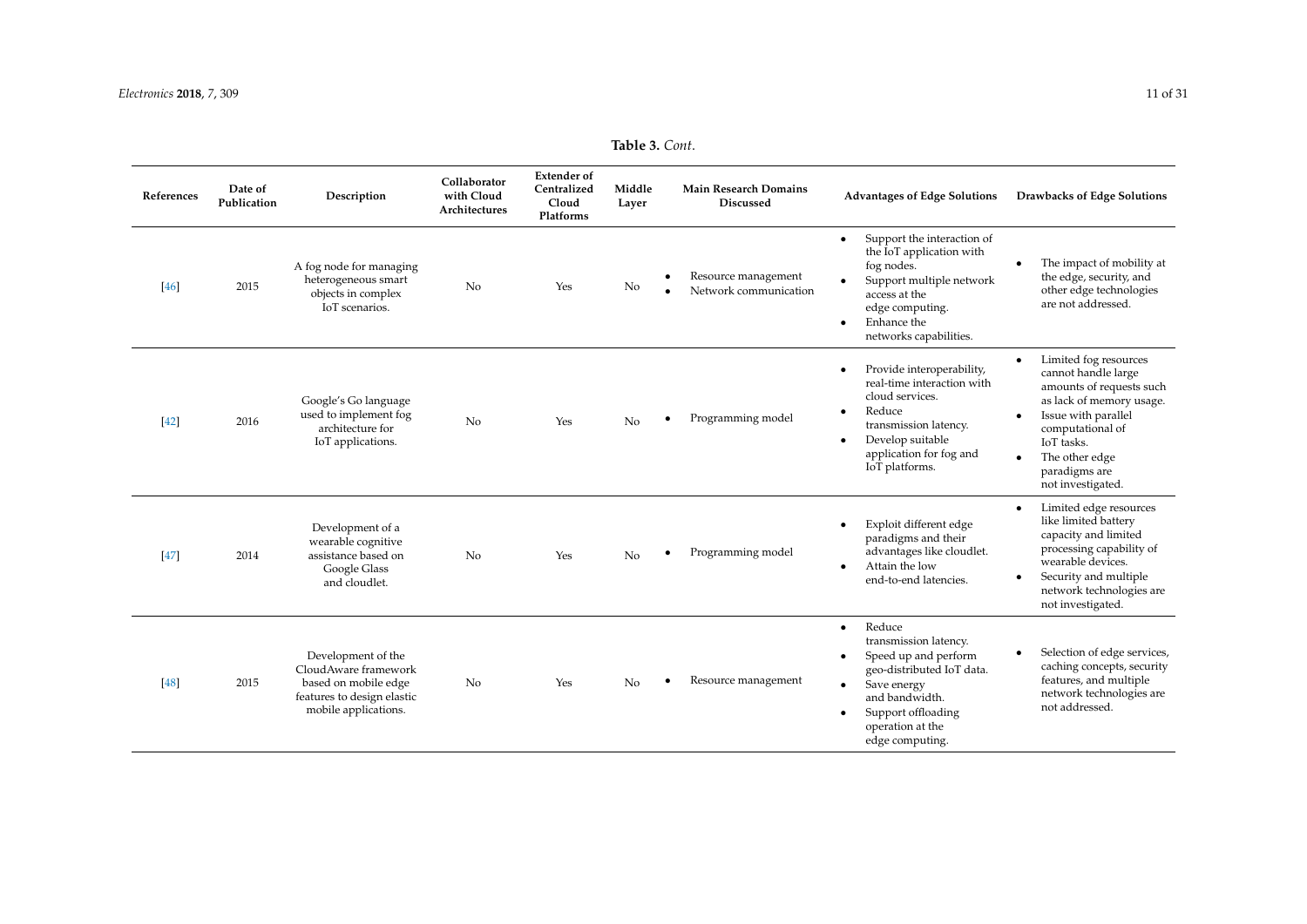| References | Date of<br>Publication | Description                                                                                                                                                                                   | Collaborator<br>with Cloud<br>Architectures | <b>Extender of</b><br>Centralized<br>Cloud<br>Platforms | Middle<br>Layer | <b>Main Research Domains</b><br><b>Discussed</b> | <b>Advantages of Edge Solutions</b>                                                                                                                                                                                                                                            | <b>Drawbacks of Edge Solutions</b>                                                                                                                                                        |
|------------|------------------------|-----------------------------------------------------------------------------------------------------------------------------------------------------------------------------------------------|---------------------------------------------|---------------------------------------------------------|-----------------|--------------------------------------------------|--------------------------------------------------------------------------------------------------------------------------------------------------------------------------------------------------------------------------------------------------------------------------------|-------------------------------------------------------------------------------------------------------------------------------------------------------------------------------------------|
| $[55]$     | 2013                   | Mobile Fog is a<br>programming model for<br>large scale IoT<br>applications.                                                                                                                  | No                                          | Yes                                                     | N <sub>o</sub>  | Programming model                                | Support low latency and<br>٠<br>scalability requirements of<br>diverse IoT applications.                                                                                                                                                                                       | Finding enough mobile<br>fog resources to support<br>the distributed geospatial<br>IoT applications.                                                                                      |
| [56]       | 2015                   | Implementation of a<br>cloudlet mesh<br>architecture for securing<br>mobile clouds from<br>network attacks.                                                                                   | No                                          | No                                                      | Yes             | Security<br>Network communication                | Safeguard mobile cloud<br>services from intrusions<br>and network attacks.                                                                                                                                                                                                     | Mobile edge paradigm<br>(like mobile cloudlet) is<br>not discussed.                                                                                                                       |
| $[57]$     | 2016                   | WiCloud is a mobile edge<br>computing platform with<br>OpenStack for enhancing<br>location-awareness and<br>managing<br>inter-mobile-edge<br>communication.                                   | No                                          | Yes                                                     | No              | Network communication                            | Provide cloud services at<br>the edge of the<br>mobile network.<br>Save energy<br>and bandwidth.<br>Allow IoT application to<br>access to real-time network<br>information directly.                                                                                           | Multi-service selection.<br>٠<br>multi network access,<br>security features are<br>not discussed.                                                                                         |
| [58]       | 2016                   | HomeCloud framework<br>integrated NFV (Network<br>Function Virtualization)<br>and SDN (Software<br>Defined Networking) for<br>orchestration and<br>application delivery in<br>the Edge cloud. | No                                          | No                                                      | Yes             | Network communication<br>Programming model       | Offer easy interaction with<br>cloud services and<br><b>IoT</b> devices.<br>Provide a new suitable<br>application delivery<br>mechanism based on the<br>advantages of<br>edge computing.<br>Enhance the internal<br>communications among<br>cloud, edge, and<br>IoT platforms. | Multi-interaction with<br>cloud services and<br>networks, security,<br>usability, portability and<br>flexibility in mobile<br>environment of<br>HomeCloud framework<br>are not addressed. |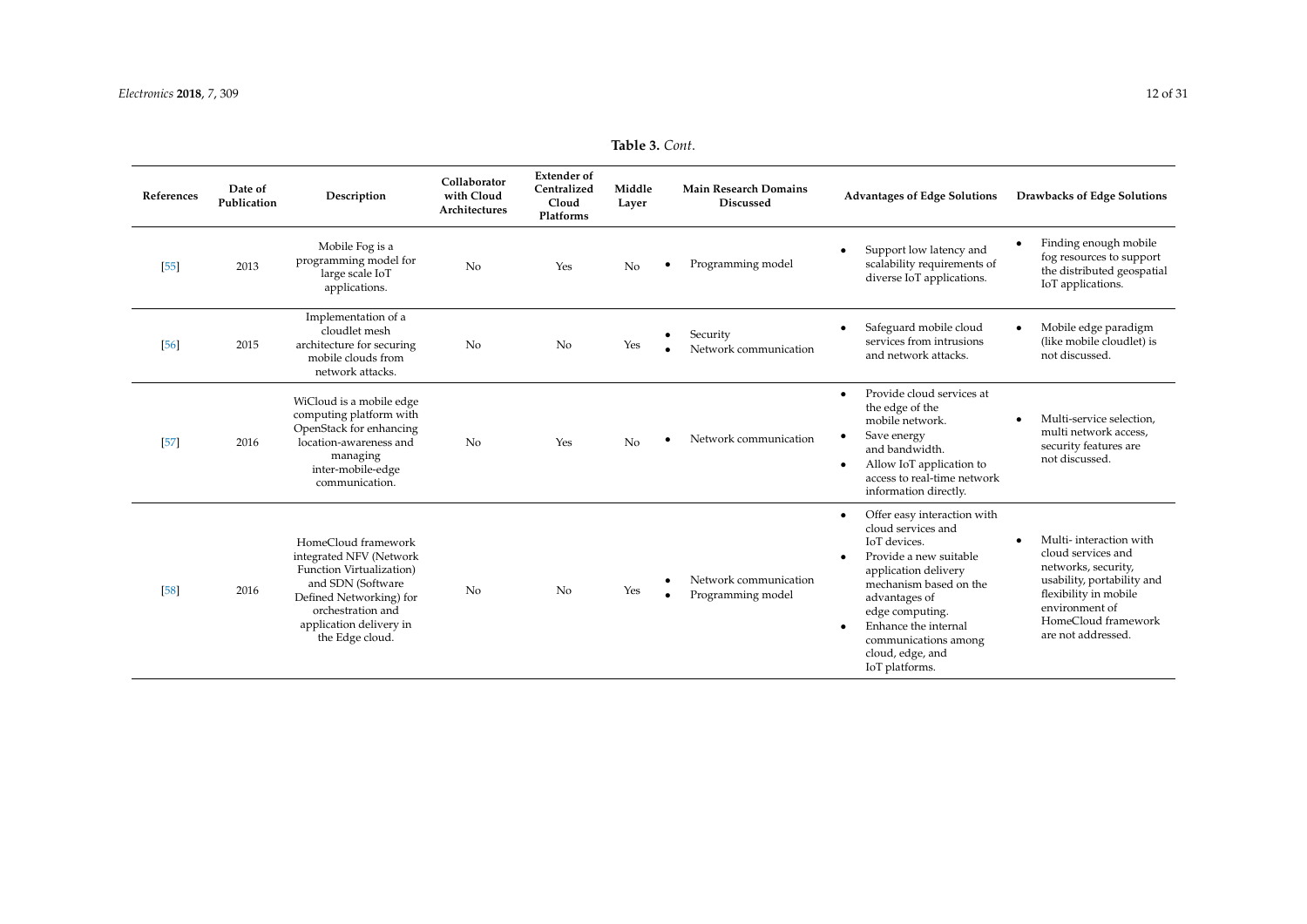| References | Date of<br>Publication | Description                                                                                                                           | Collaborator<br>with Cloud<br>Architectures | <b>Extender of</b><br>Centralized<br>Cloud<br>Platforms | Middle<br>Layer | <b>Main Research Domains</b><br><b>Discussed</b>         | <b>Advantages of Edge Solutions</b>                                                                                                                                                                                                                                                                                                                                 | <b>Drawbacks of Edge Solutions</b>                                                                                                                                  |
|------------|------------------------|---------------------------------------------------------------------------------------------------------------------------------------|---------------------------------------------|---------------------------------------------------------|-----------------|----------------------------------------------------------|---------------------------------------------------------------------------------------------------------------------------------------------------------------------------------------------------------------------------------------------------------------------------------------------------------------------------------------------------------------------|---------------------------------------------------------------------------------------------------------------------------------------------------------------------|
| [59]       | 2016                   | Implementation of the<br>MQTT broker<br>functionalities at Fog<br>computing node based<br>on SDN for orchestration<br>of IoT devices. | No                                          | Yes                                                     | No              | Network communication<br>Programming model               | Perform the MQTT broker<br>functionalities for<br>delivering messages in a<br>reliable manner to<br>the end-host.<br>Offer flexible and<br>manageable development<br>platform for the<br>network designers.<br>Enhance the basic IoT<br>functionalities<br>and analytics.                                                                                           | Scheduling policies,<br>$\bullet$<br>catching mechanism,<br>integration of the MQTT<br>broker functionalities<br>with other edge<br>paradigms are<br>not addressed. |
| 60         | 2016                   | Implementation of<br>cloudlet based on SDN<br>for patient monitoring.                                                                 | No                                          | No                                                      | Yes             | Network communication                                    | Enable patients to access<br>healthcare services at<br>competitive costs.<br>Provide a faster and more<br>efficient healthcare<br>feedback to patients.                                                                                                                                                                                                             | Mobility concept,<br>$\bullet$<br>advantages of the mobile<br>edge paradigms, security<br>and privacy information<br>of the data patients are<br>not addressed.     |
| 60         | 2015                   | A converged wireless<br>access architecture based<br>on edge servers for<br>heterogeneous cloud<br>access networks.                   | No                                          | No                                                      | Yes             | Network communication<br>Programming model               | Costs of networking<br>resource will be lower for<br>the end-clients.                                                                                                                                                                                                                                                                                               | Implementation of<br>various wireless protocols<br>and criteria used for<br>selecting network services<br>are not discussed.                                        |
| 61         | 2015                   | UbiFlow framework for<br>management and<br>configuration of<br>heterogeneous IoT<br>networks.                                         | No                                          | Yes                                                     | No              | Mobility<br>Management resource<br>Network communication | Optimize the selection of<br>$\bullet$<br>access points<br>in multi-networks.<br>Satisfy IoT flow requests.<br>Guarantee network<br>performance for each<br>IoT domain.<br>Achieve scalable mobility<br>management and robust<br>flow scheduling in<br>IoT multi-networks.<br>Keep up with the changing<br>traffic volumes provided by<br>SDN in a flexible manner. | Network virtualization.<br>northbound interface<br>standardization,<br>synchronization,<br>capabilities of SDN in<br>term of software are<br>not discussed.         |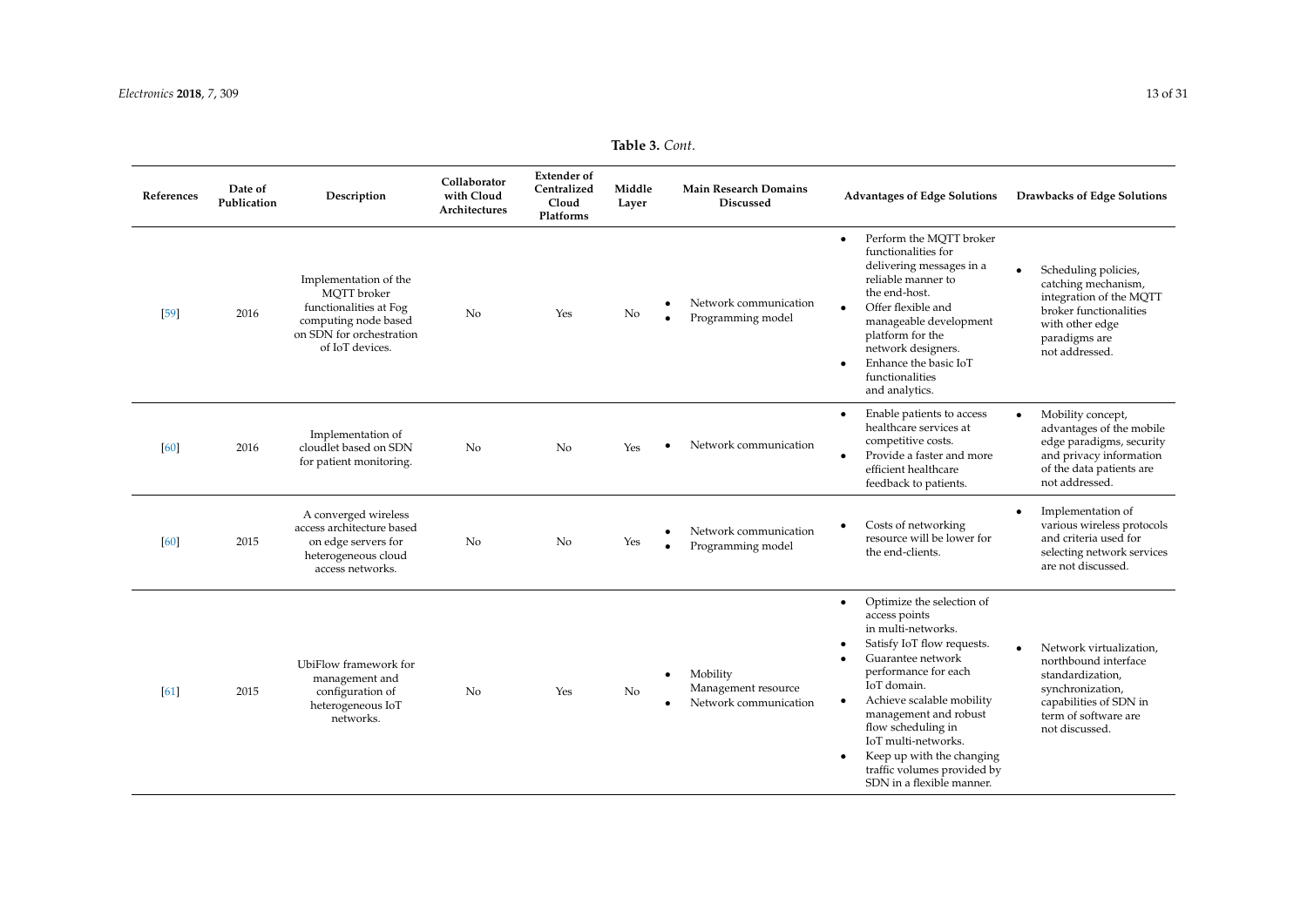<span id="page-13-0"></span>

| References | Date of<br>Publication | Description                                                                                                                                                      | Collaborator<br>with Cloud<br>Architectures | <b>Extender of</b><br>Centralized<br>Cloud<br>Platforms | Middle<br>Layer | <b>Main Research Domains</b><br><b>Discussed</b>  | <b>Advantages of Edge Solutions</b>                                                                                                                                                                                                                                                                                                                                                                                                                                                                                                          | <b>Drawbacks of Edge Solutions</b>                                                                                                                                                                                                                                         |
|------------|------------------------|------------------------------------------------------------------------------------------------------------------------------------------------------------------|---------------------------------------------|---------------------------------------------------------|-----------------|---------------------------------------------------|----------------------------------------------------------------------------------------------------------------------------------------------------------------------------------------------------------------------------------------------------------------------------------------------------------------------------------------------------------------------------------------------------------------------------------------------------------------------------------------------------------------------------------------------|----------------------------------------------------------------------------------------------------------------------------------------------------------------------------------------------------------------------------------------------------------------------------|
| [63]       | 2015                   | FSDN is a Vehicular<br>Ad-hoc Network<br>(VANET) based on fog<br>features for supporting<br>connectivity, mobility,<br>scalability and flexibility<br>of VANETs. | no                                          | yes                                                     | no              | Management resource<br>Network communication      | Exploit resource manager<br>$\bullet$<br>and Fog orchestration to<br>support<br>surveillance services.<br>Resolve the main<br>challenges in VANETs<br>which are: poor<br>connectivity, less scalability,<br>less flexibility, and<br>less intelligence.<br>Augment Vehicle-to-Vehicle<br>$\bullet$<br>$(V2V)$ ,<br>Vehicle-to-Infrastructure<br>(V2I), Vehicle-to-Base<br>Station communications<br>and SDN<br>centralized control.<br>Optimize resources utility<br>and reduce latency by<br>exploiting the advantages<br>of fog computing. | Investigation of SDN<br>characteristics,<br>development of new<br>protocols at SDN<br>controller, backup<br>mechanisms,<br>optimization of the<br>resource utilization and<br>service hosting,<br>migration, and replication<br>are not discussed.                         |
| [66]       | 2017                   | Fog-to-Fog architecture<br>allows fogs to<br>communicate with each<br>other, and it reduces the<br>overall end-to-end delay<br>for F2C.                          | Yes                                         | Yes                                                     | Yes             | Coordinated management<br>of fog-to-cloud systems | Help IoT devices to meet<br>$\bullet$<br>their hard-constraints.<br>Support the transmission of<br>$\bullet$<br>IoT data to the fog.<br>Enhance and upgrade the<br>$\bullet$<br>Fog-to-Cloud<br>(F2C) communication.<br>Increase the probability of<br>$\bullet$<br>IoT jobs to meet their<br>delay-related requirements.<br>Consolidate the fog nodes<br>into one virtual fog with<br>higher availability, better<br>storage and<br>processing power.                                                                                       | Communication and<br>$\bullet$<br>synchronization between<br>fogs or between the cloud<br>and the fog layer,<br>catching mechanism,<br>selection of services<br>within F2C, Investigation<br>of other edge<br>technologies (like mobile<br>cloudlet) are<br>not discussed. |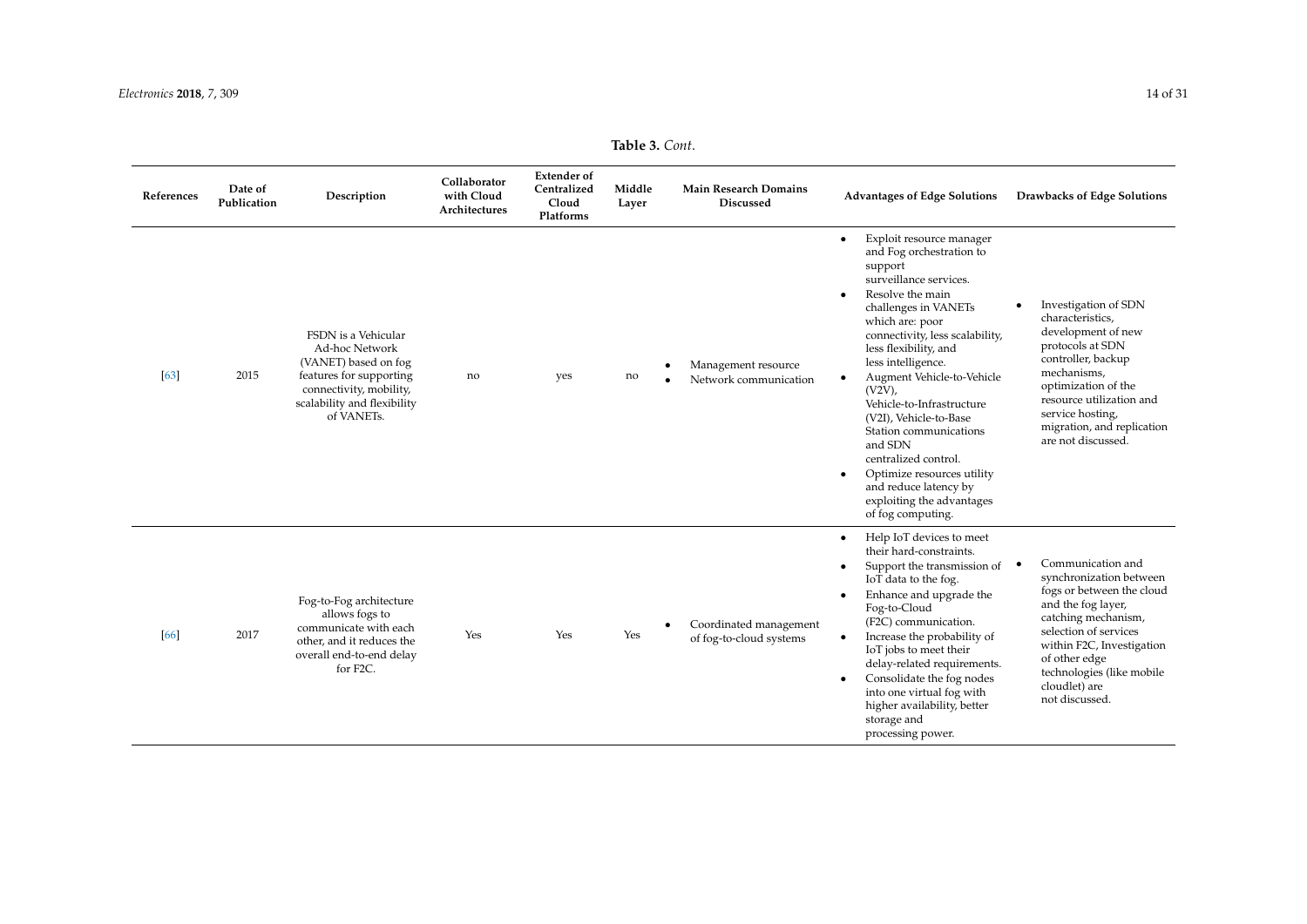<span id="page-14-1"></span>From our review, we found that the management of resources includes 70% of the selected papers. The network communication papers represent 50%, and the programming model works account for 27%. Thus, the management of services is a fairly mature topic that attracts many researchers. Moreover, edge technologies contribute to managing different services within IoT [\[72\]](#page-28-23), cloud [\[75\]](#page-28-24), network [\[46\]](#page-27-9), fog-to-fog [\[66\]](#page-28-7), and fog-to-cloud [\[79\]](#page-29-3) platforms. However, due to the characteristics of the heterogeneous network, cloud, and IoT environments, the edge paradigms have been used, not just to manage the various services, but also to ensure the safety, availability, sustainability, reliability, and efficiency of these services. Yet, the development of edge applications is still a new research direction that faces many issues, such as the processing capability of wearable devices, lack of memory usage, portability and flexibility of edge applications, and parallel computational of IoT tasks. Furthermore, it needs to identify and explore new challenges based on the context-awareness concept for further defining the critical exploitation, development, and deployment of edge technologies for IoT, cloud, and network paradigms. Additionally, the design of new edge applications requires keeping up with the increasing sophistication and diversity of threats to security that have been triggering a critical demand for developing and deploying reliable, secure, timely and efficient edge systems in smart environments.

On the other hand, when considering future advancements in this domain, one should also be aware of the progress within network systems, notably 5G, which will target the network intelligence and orchestration solutions and move towards large-scale introduction in 2020. Due to the importance of network communication in IoT domains, many research works are conducted on edge computing to speed up the transmission of IoT data. For example, in [\[60\]](#page-28-1), the benefits of edges are used for enabling the patients to consume the healthcare services easily at competitive costs. Additionally, they provide faster and more efficient healthcare feedback to patients. However, some lacking networks in edge computing are still not yet discussed, such as the investigation of SDN characteristics, development of new protocols at SDN controller, backup mechanisms, optimization of resource utilization and service hosting, migration, replication, selection of network services, or decision making.

Meanwhile, IoT technologies have proved their usability and efficacity by infiltrating various domains of our life. However, the correct exploitation of IoT advantages depends on technical advancements in edge and/or cloud services. Notably, based on our review, we found that the fogging paradigm is 95% constituted by the selected papers, unlike the other edge paradigms. Moreover, it is the most popular edge technology used as an extender, middle layer, and collaborator of cloud services. Thus, in the next sections, we will examine these three roles that could affect the advancement of smart IoT environments.

#### <span id="page-14-0"></span>**4. Roles of Edge Paradigms**

Edge computing offers ubiquitous and reliable local services that could be incorporated into the cloud environment in different ways. Thus, in this section, we focus on examining the state-of-the-art edge paradigms by studying these different integration options, i.e., understanding edge computing as (1) an extender, (2) middle layer, and (3) collaborator of cloud services.

#### *4.1. Edge as an Extender of Cloud Services*

Extending cloud services is one of the critical concepts of edge computing, which aims at bringing centralized cloud services near the end-users and processes application requests at the local edge of networks (e.g., 5G mobile network). Consequently, the interaction between end-users and traditional cloud platforms, the execution time of IoT applications, and the cost of computing capabilities are reduced at the edge. Moreover, there are specific platforms that further support the rapid advancement of the edge paradigm and provide the requirements for designing and testing edge applications (Table [2\)](#page-5-0), such as a FogSim simulator [\[53\]](#page-27-16), Cisco Kinetic platform [\[49\]](#page-27-12), OpenFog [\[64\]](#page-28-5) and Google's Go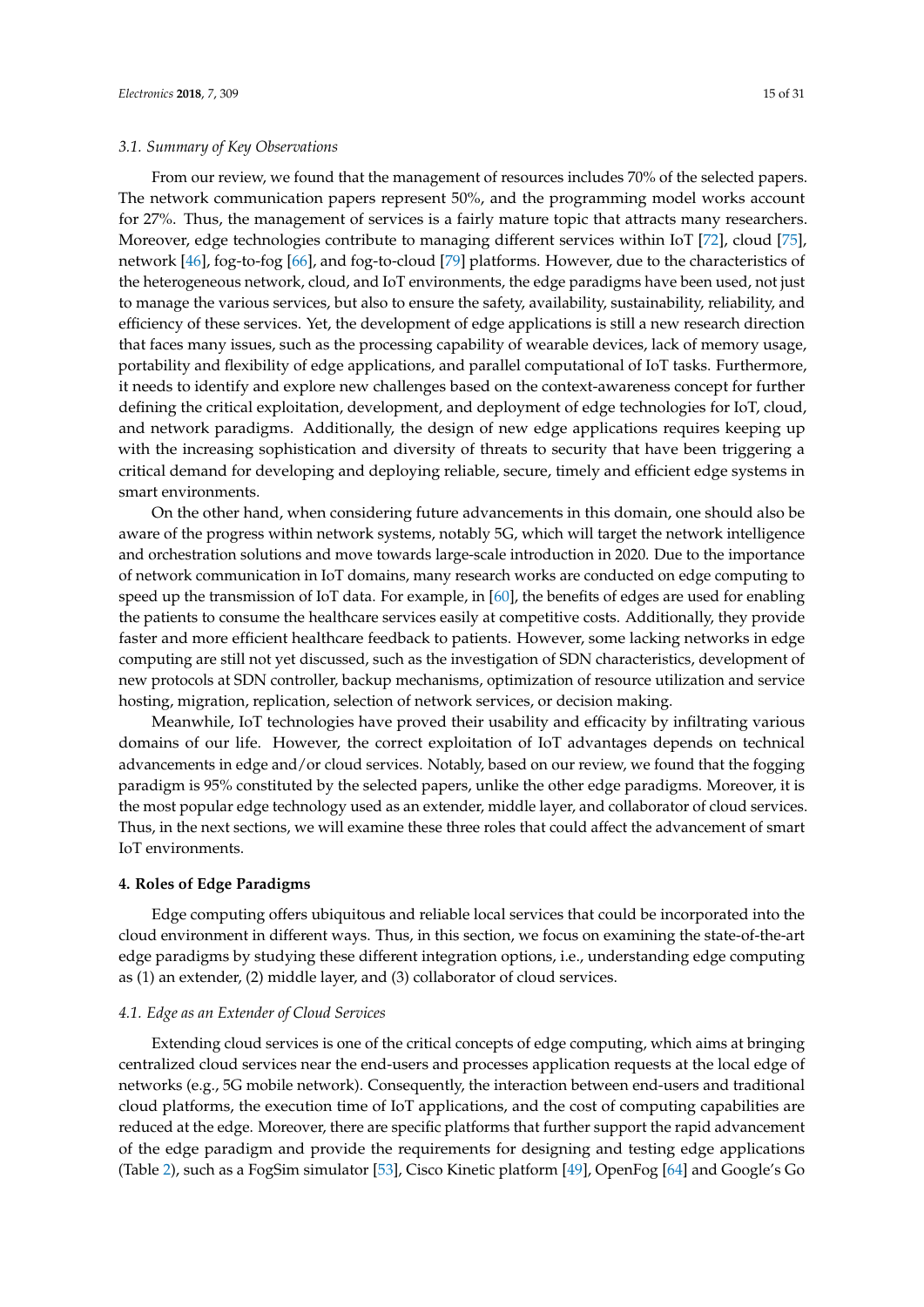language [\[42\]](#page-27-5). Consequently, there are many real implementations of edge technologies, such as the development of wearable cognitive assistance spanning on Google Glass at the edge [\[47\]](#page-27-10), where the computation-intensive tasks of the wearers are offloaded to nearby cloudlets or foglets to achieve a tight end-to-end latency constraint.

The mF2C project [\[41,](#page-27-4)[71\]](#page-28-25) is an example of edge projects (Table [2\)](#page-5-0), which aim to design, implement and validate novel management edge and cloud computing systems. For the orchestration of IoT devices, the MQTT broker [\[59\]](#page-28-0) has been pre-installed at Fog nodes based on SDN (Software-Defined Networking) for the improved delivery performance of IoT applications. Likewise, in [\[42\]](#page-27-5), the fog nodes have been exploited to manage the heterogeneous smart objects directly in complex IoT scenarios. In [\[68\]](#page-28-26), fogging has been used to automate web site performance optimization at the edge servers. This novel idea illustrates the importance of edge location by providing dynamic and customizable optimization based on local network and client device conditions. Further, the catching technique has been implemented within fog servers to speed up the content delivery process to end-users. Similarly, the solution proposed in [\[67\]](#page-28-27) has considered fog servers as a main functional provider of computing and storage services. Another solution for reducing the waste of IoT resources has been discussed in [\[71\]](#page-28-25), where a Fog model based on previous QoE records has been proposed to improve the QoS of IoT devices. Furthermore, historical records have been exploited to manage the IoT resources in the fog. Similarly, WiCloud [\[57\]](#page-27-20) has been developed as a mobile edge computing platform with OpenStack for enhancing location-awareness and managing inter-mobile-edge communication and data acquisition for an innovative service.

In [\[72\]](#page-28-23), a balanced and matching strategy has been proposed for achieving the user requirements. The proposed algorithm computes IoT resource sharing among the fog nodes inside the same fog domain, where each domain is selected according to the utility metric for a couple of nodes, which determine an ordered list of preferred pairing nodes for each node by considering the communication cost and pricing benefits. Then, each node in the fog domain sends requests to its preferred pairing node. In this work, the quality of the service and the mobility of IoT devices or the fog nodes are, however, not discussed, since the proposed solution operates inside a single fog domain. Considering the advantages of fog computing, the authors in [\[74\]](#page-28-28) have discussed the possibility of using smartphones for ultra-violet radiation (UV) measurement. Additionally, the results have been compared with a regular digital UV meter to validate the usage of smart mobiles. In [\[55\]](#page-27-18), the authors have proposed a cloud-aware framework based on mobile edge features for designing elastic mobile applications. This framework is a PaaS programming model that aims at providing a high-level programming model for large-scale IoT applications, using the Fog computing approach to reduce latency and network traffic. Consequently, it offers a simplified programming abstraction and supports IoT applications, dynamically scaling at runtime. However, the drawback of this framework is the involvement of different mobile devices, such as smartphones, which means that it is crucial to determine where to find a better placement based on dynamic constraints, such as available resources and migration cost for mobile fog processes as well as for the other edge technologies (e.g., foglet).

*Summary:* Despite the ability of edge computing to bring about cloud services and facilitate the analysis of the data closer to their IoT sources, there are various drawbacks that are still implied by the advancement of the edge paradigm as an extender of cloud services, such as the deployment and management of local resources [\[54,](#page-27-17)[58,](#page-27-21)[63\]](#page-28-4), assurance of the availability and sustainability of edge services [\[48](#page-27-11)[,50\]](#page-27-13), use of Big Data analytics based on the edge for IoT data-driven service management automation [\[68\]](#page-28-26), development of suitable programing models for edge applications [\[38,](#page-27-1)[42\]](#page-27-5) and coordination between different edge paradigms [\[37](#page-27-0)[,65\]](#page-28-6). As a result, the investigation into how to build a stable and hybrid edge infrastructure for receiving and processing information locally is urgently needed.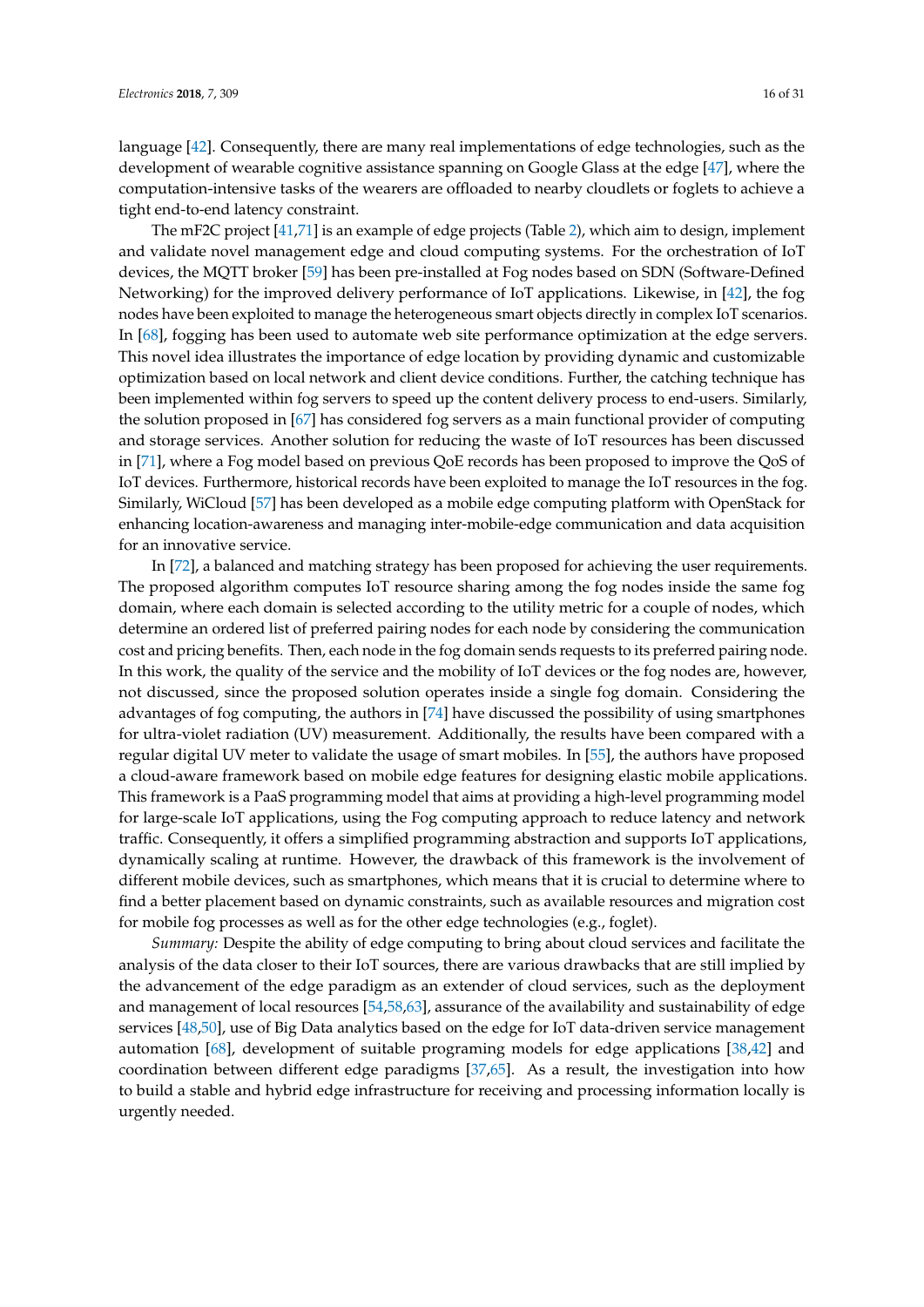#### *4.2. Edge as a Middle Layer*

Despite the investigation of the advantages of edge technologies for adapting and obtaining the most efficient results according to users' requirements in real-time, the running of the requested services with isolated and limited edge resources is considered a big challenge associated with the advancement of edge technologies (Tables [2](#page-5-0) and [3\)](#page-13-0). For that reason, several works exploit edge technologies as a middle layer, allowing users to use unlimited cloud resources (Table [3\)](#page-13-0). For example, in [\[43\]](#page-27-6), Fogging has been suggested as an intermediate layer to provide low latency, mobility support and location awareness for smart healthcare and elderly-care applications, which are developed as part of OpSIT-Project-Germany. An interesting work is cited in [\[60\]](#page-28-1), where an efficient cloudlet architecture within SDN is proposed for supporting the integration of the observation of the physiological conditions of the patient under supervision. As a result, the proposed edge architecture has increased the accessibility of patient monitoring applications and further enhanced the quality of healthcare services.

In [\[44](#page-27-7)[,45\]](#page-27-8), the Nippon Telegraph and Telephone Corporation (NTT) developed an edge-accelerated web platform to reduce the response time in cloud applications. Similarly, multi-fog nodes based on a hierarchical game approach [\[70\]](#page-28-29), multiple cloudlets [\[76\]](#page-28-30), and a fog-based smart gateway [\[75\]](#page-28-24) have been proposed to facilitate the interaction of IoT devices with various cloud platforms.

In [\[58\]](#page-27-21), the HomeCloud framework has focused on solving two research issues regarding automated orchestration and dynamic offloading. Additionally, it has defined a new application delivery in edge and centralized cloud services by exploiting the benefits of NFV (Network Function Virtualization) and SDN (Software Defined Networking) technologies. In [\[69\]](#page-28-31), fogging has been proposed as an automated service negotiator that aims at reaching a satisfactory agreement between the customers and providers of services by predicting the resources and pricing before starting the processing of IoT tasks on the cloud platforms. Accordingly, the purpose of using fog, which resides between the underlying IoTs and the cloud, is to manage resources, process IoT data, and ensure security measures for IoT clients. However, the authors do not discuss how the mobility and heterogeneous services influence this dynamic resource estimation and pricing model. In contrast, in [\[56\]](#page-27-19), the cloudlet-mesh architecture provides mobility management and security mechanisms to serve all mobile devices connected to it.

*Summary:* Despite the success of edge technologies as a middle layer ensuring the delivery of requested cloud services to the IoT applications, while avoiding the communication bottlenecks of networks [\[45](#page-27-8)[–47\]](#page-27-10), the heterogeneity of IoT and cloud environments brings a big challenge that emerges with the middle layer and requires the integration of interactive multiagent system applications for managing the communication between these heterogeneous paradigms [\[52,](#page-27-15)[60\]](#page-28-1). Additionally, there is a significant need for coordinating and optimizing the technological resources in both edge and cloud platforms to build an infrastructure for flexible, scalable, and efficient combined edge-cloud services.

#### *4.3. Coordinated Fog-to-Cloud Resources*

Fog-to-cloud (F2C) is another new concept at the edge that has been merged in a collaborative model to facilitate an optimal match between cloud and fog resources (Table [3\)](#page-13-0). In [\[73\]](#page-28-32), the distributed data flow model has been proposed to allow the distributed execution of applications on different IoT devices in order to utilize virtual computing infrastructures across fog and cloud platforms. Notably, the authors have highlighted that IoT applications should be able to run in both fog nodes and the cloud, not just construct a peer-to-peer collaboration to process the output of one node that appears as the input of another node. Similarly, in [\[65\]](#page-28-6), the advantages of merging cloud and fog resources have been discussed (e.g., the reduction of the execution time of applications). Additionally, the authors have proposed a coordinated and hierarchical architecture for the management of F2C resources. Furthermore, in [\[80\]](#page-29-4), the benefits of F2C have been illustrated by describing how the different resources found on centralized and distributed platforms could address the management of the Worldsensing group [\[81\]](#page-29-5).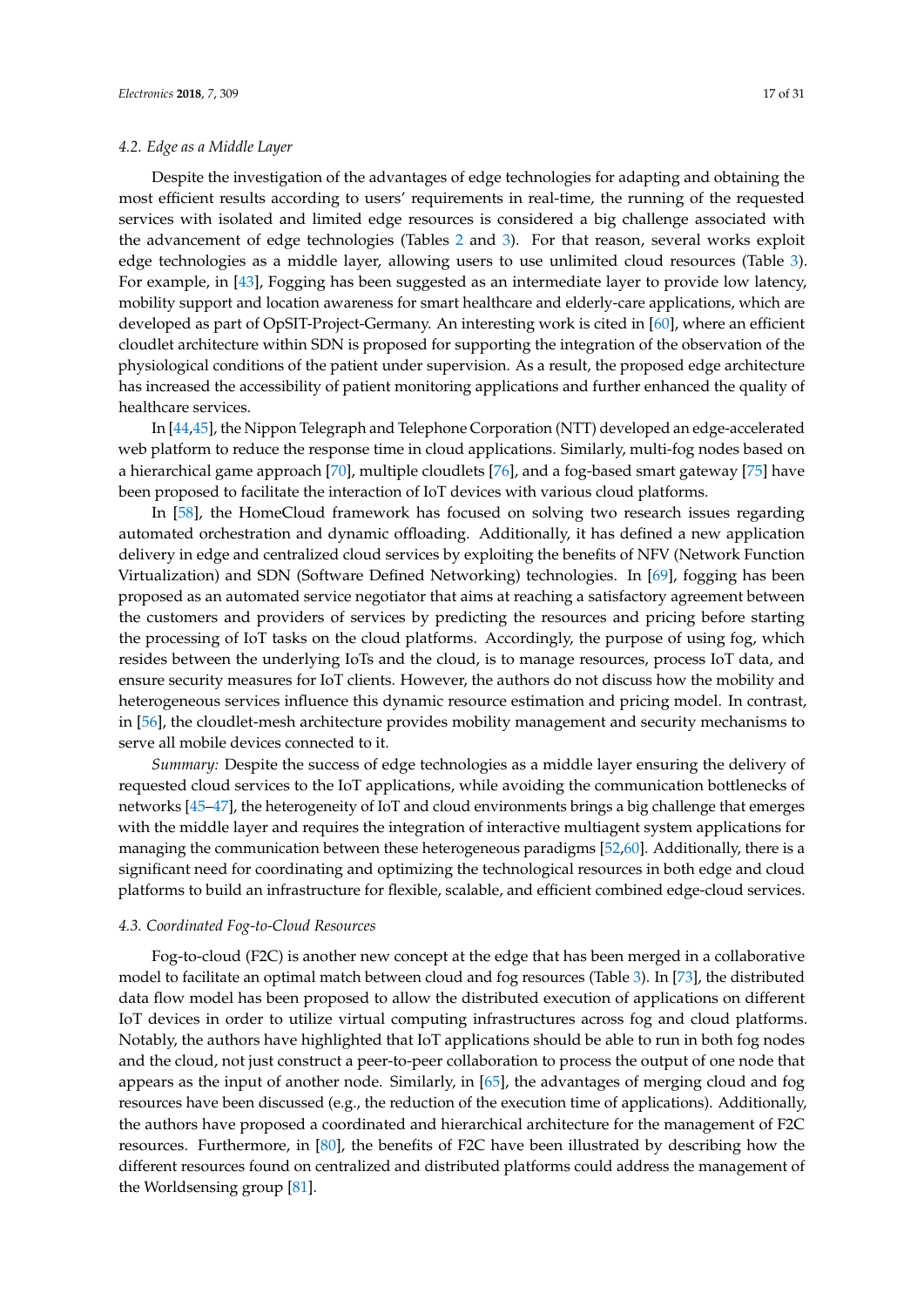In [\[78\]](#page-29-6), a new workload allocation solution was proposed to highlight how the cooperation of F2C could enhance the performance of cloud platforms regarding reducing communication latency. Similarly, in [\[77\]](#page-29-7), a second fog layer has been proposed to improve the service allocation and communication of combined fog-cloud infrastructures. The mF2C [\[41\]](#page-27-4) is another example of innovative edge projects that aim at building a global stack of cloud-fog resources to optimize the execution of services in real-time. The authors in [\[66\]](#page-28-7) have introduced a Fog-to-Fog communication algorithm to reduce the overall end-to-end delay for F2C by allowing fogs to communicate with each other. Furthermore, the authors have highlighted how the edge technologies could play two roles at the same time, which are: middle layers and collaborators for cloud computing.

In [\[79\]](#page-29-3), a resource-aware placement algorithm of IoT applications has been deployed in the fog-cloud computing paradigm to manage the IoT resources. Furthermore, it focuses on meeting the network challenges related to the evolving fog-cloud architecture, such as latency, network usage, and energy consumption. However, only static network topologies have been presented. Yet, in some cases, such as surveillance systems, the IoT devices could be placed in a congested area that requires the exploitation of dynamic network characteristics (e.g., Network Function Virtualization), which would result in a lower latency.

*Summary:* As one can see, the existing works focus only on the combination of fog and cloud platforms in term of the communication network (e.g., low latency) and management of F2C resources. Additionally, they neglect the other requirements of cognitive IoT applications that should be addressed in F2C platforms, such as how to extract the most relevant information from video surveillance in the transportation area in order to control traffics; how to support decisions and actions for disaster applications in the F2C paradigm; or how to use the benefits of F2Cs to build sustainable smart city infrastructure for responding to the preferences and requirements of the end-users. Yet, many challenges still remain associated with fully addressing the F2C model, which is not just an advanced extension of the shared fogging-cloud resource, but also a new way to distribute, secure, allocate, evaluate, analyze, orchestrate, and manage resources across networks, rather than just build modern collaborative computing at the network edge.

#### <span id="page-17-0"></span>**5. Case Study**

As discussed earlier, edge computing resolves the deficiencies of IoT applications by bringing the cloud resources closer to IoT sources, managing IoT resources, and avoiding network issues. To do that, the edge providers focus on providing location-based services to respond to dramatically changing local IoT conditions. To better understand the benefits of nearby edge services, we have conducted a case study using the iFogSim simulator [\[82\]](#page-29-8), which provides the necessary fog and IoT functionalities and can be used to measure the impact of resource management techniques on different aspects, such as network utilization and latency.

#### *5.1. Description of the Case Study*

We have chosen distributed pan–tilt–zoom (PTZ) camera systems [\[83\]](#page-29-9) as a use case, since these facilities are considered as one of the major human inventions that can monitor different events surrounding us in real-time. Moreover, these connected IoT devices generate significant data traffic, which is transmitted to edge or cloud platforms for analyzing intensive data, identifying anomalies, and then acting according to timely decisions. Our aim throughout this study is to examine the impact of the location of cameras surveilling a given area and consuming geo-services. Moreover, it aims at better understanding the Edge-Cloud-of-Things and its implications, mainly its network and energy characteristics. To do that, we consider that the number of surveilled areas can vary from 1 to 5, where each area contains three smart cameras that are able to access fog and cloud servers. Based on iFogSim tools [\[82\]](#page-29-8), we have made five cases. The type of computing resources used in this simulation and the expected latency between them are shown in Tables [4](#page-18-0) and [5,](#page-18-1) respectively. The experimental setup of the first case, with one area and three smart cameras, is shown in Figure [1.](#page-18-2)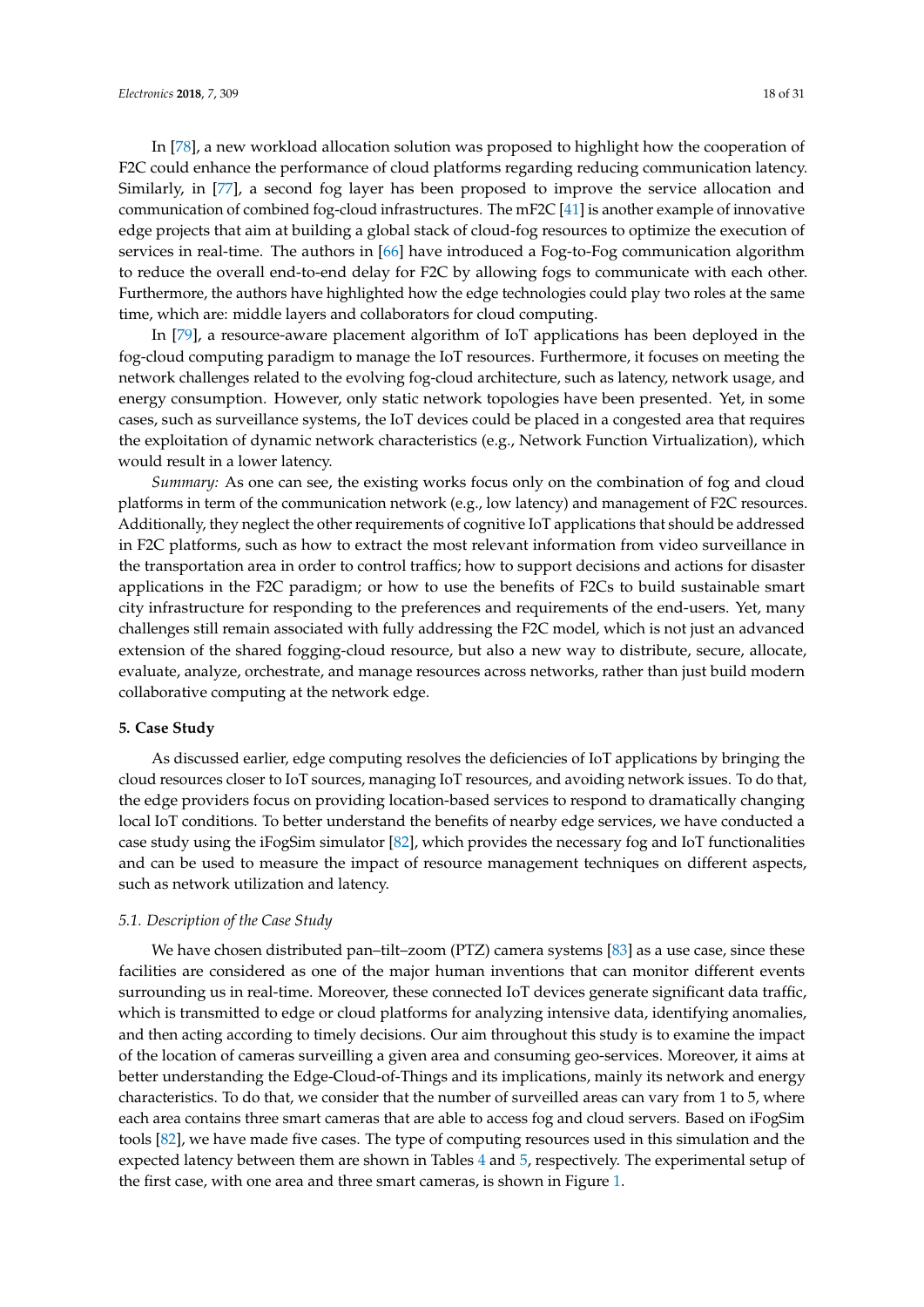<span id="page-18-0"></span>

| Source                                    | <b>Destination</b> | Latency (ms) |
|-------------------------------------------|--------------------|--------------|
| PTZ_CTRL (pan-tilt-zoom _control)         | camera             |              |
| <b>VIDEO</b>                              | Camera             | h            |
| GW (WiFi gateway)                         | ISP GW             |              |
| <b>ISP GW (Internet Service Provider)</b> | cloud              | 200          |
| Camera                                    | <b>GW</b>          |              |

**Table 4.** Description of network links.

<span id="page-18-1"></span>

| Type          | Downlink<br><b>Bandwidth</b><br>(Mbps) | <b>Uplink</b><br>Bandwidth<br>(Mbps) | RAM (MB) | Processing<br>Capability<br>(Mips) | Rate per<br>Mips |
|---------------|----------------------------------------|--------------------------------------|----------|------------------------------------|------------------|
| Cloud         | 10,000                                 | 100                                  | 40,000   | 20,000                             | 0.001            |
| <b>ISP GW</b> | 10,000                                 | 10,000                               | 4000     | 2000                               | 0                |
| <b>GW</b>     | 10,000                                 | 10,000                               | 4000     | 2000                               | 0                |
| camera        | 270                                    | 10,000                               | 1000     | 1400                               | 0                |

Table 5. Type of computing resources.

**Processing** 

<span id="page-18-2"></span>

**Figure 1.** Network topology for one area. **Figure 1.** Network topology for one area.

#### *5.2. Discussion of Results*

*5.2. Discussion of Results*  The findings, after performing the simulation, are shown in Figures [2](#page-19-0)[–4.](#page-20-0) These demonstrate that, when the cloud resources are closer to the users, the users experience fewer network issues. Moreover, the location of IoT devices creates some problems for cloud providers. For instance, multiple access to remote cloud servers causes an increase in energy consumption, compared to fog platforms (Figures 2 and 4). In this context, th[e](#page-19-0) location of IoT sensors has become a significant criterion, which the providers of services should take into account for providing responses in real-time and enlarging the IoT system lifetime. Therefore, the advantages of edge technologies contribute to saving the idea of bringing local services closer to the customers and building sustainable smart IoT infrastructures (Figures [2](#page-19-0)[–4\)](#page-20-0). However, the traditional clouds and IoT paradigm remain two complementary and associated technologies, where the role of cloud providers is to host IoT data and make them available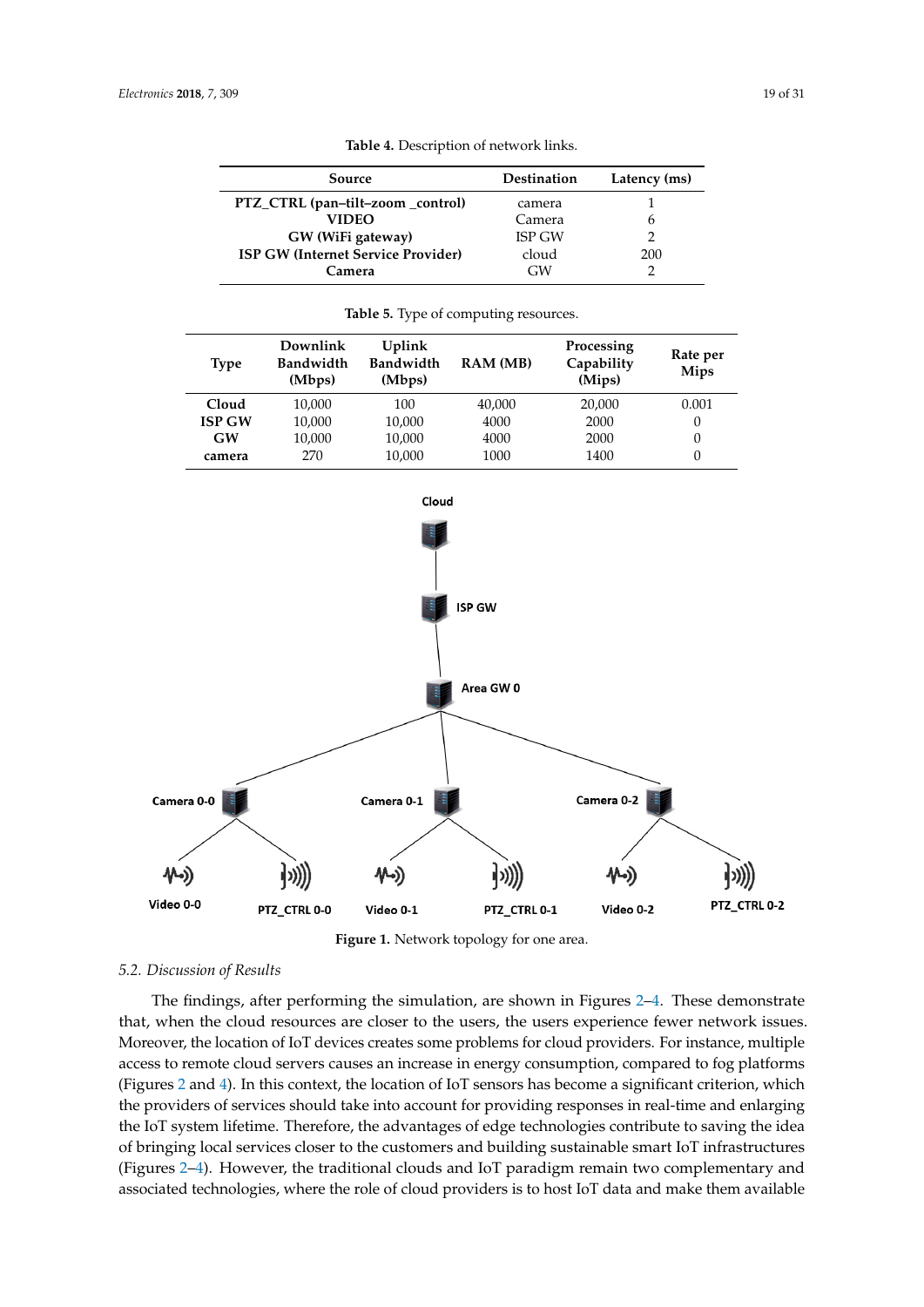<span id="page-19-0"></span>

to customers by using automated, scalable, flexible, and unlimited services presented as X-as-a-Service based on the pay-as-you-go concept (such as Storage-as-a-Service, as in our case study). to customers by using automated, scalable, flexible, and unlimited services presented as X-as-a-Service

## **Figure 2.** Latency average in fog and cloud platforms. **Figure 2.** Latency average in fog and cloud platforms. **Figure 2.** Latency average in fog and cloud platforms.



**Figure 3.** Network usage by fog and cloud platforms (in Bytes). **Figure 3.** Network usage by fog and cloud platforms (in Bytes).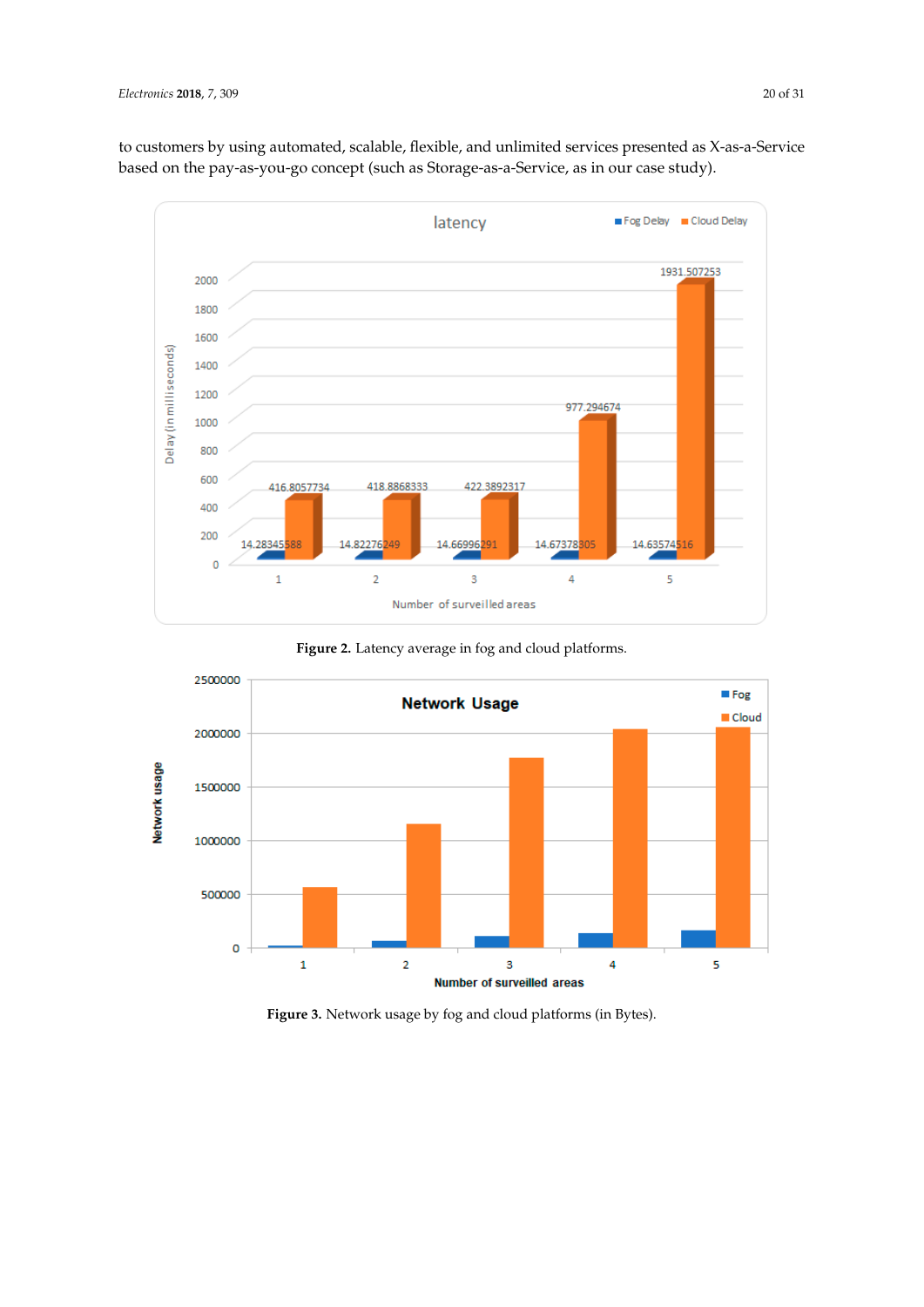<span id="page-20-0"></span>

(**a**) Energy consumption in fog (in KJ)







Yet, from a customer point of view, what could be the factors that aid choosing a suitable service? Yet, from a customer point of view, what could be the factors that aid choosing a suitable service? Is it a local service with a short latency or a remote service with robust functionalities? This dilemma Is it a local service with a short latency or a remote service with robust functionalities? This dilemma has already been studied in relation to the cloud environment in order to determine the optimal cloud has already been studied in relation to the cloud environment in order to determine the optimal cloud service selection, such as the work in  $[84]$ , which aims to study the impact of the quality of service cloud-based industrial IoT applications. However, with the integration of cloud with the edge on cloud-based industrial IoT applications. However, with the integration of cloud with the edge paradigm, it is crucial to define the criteria that could aid in determining the best service, since both paradigm, it is crucial to define the criteria that could aid in determining the best service, since both of these paradigms have different characteristics (such as latency). Maybe, the IoT paradigm could of these paradigms have different characteristics (such as latency). Maybe, the IoT paradigm could solve this challenge, since it has the ability to gather nearby users' information about their location, preferred services, and feedback after consuming services. Thus, these collected data could be used, preferred services, and feedback after consuming services. Thus, these collected data could be used, not only to return results to the original end-users, but also to learn from the previous experiences not only to return results to the original end-users, but also to learn from the previous experiences and predict the future actions of all IoT domains. Consequently, IoT technologies drive new business and predict the future actions of all IoT domains. Consequently, IoT technologies drive new business activities based on their contextual location-services. For example, the Internet of vehicle-based cloud services [\[85\]](#page-29-11) has created great opportunities for managing data collected from vehicles and surroundings. Additionally, the shared-transportation data could be used for developing and their surroundings. Additionally, the shared-transportation data could be used for developing and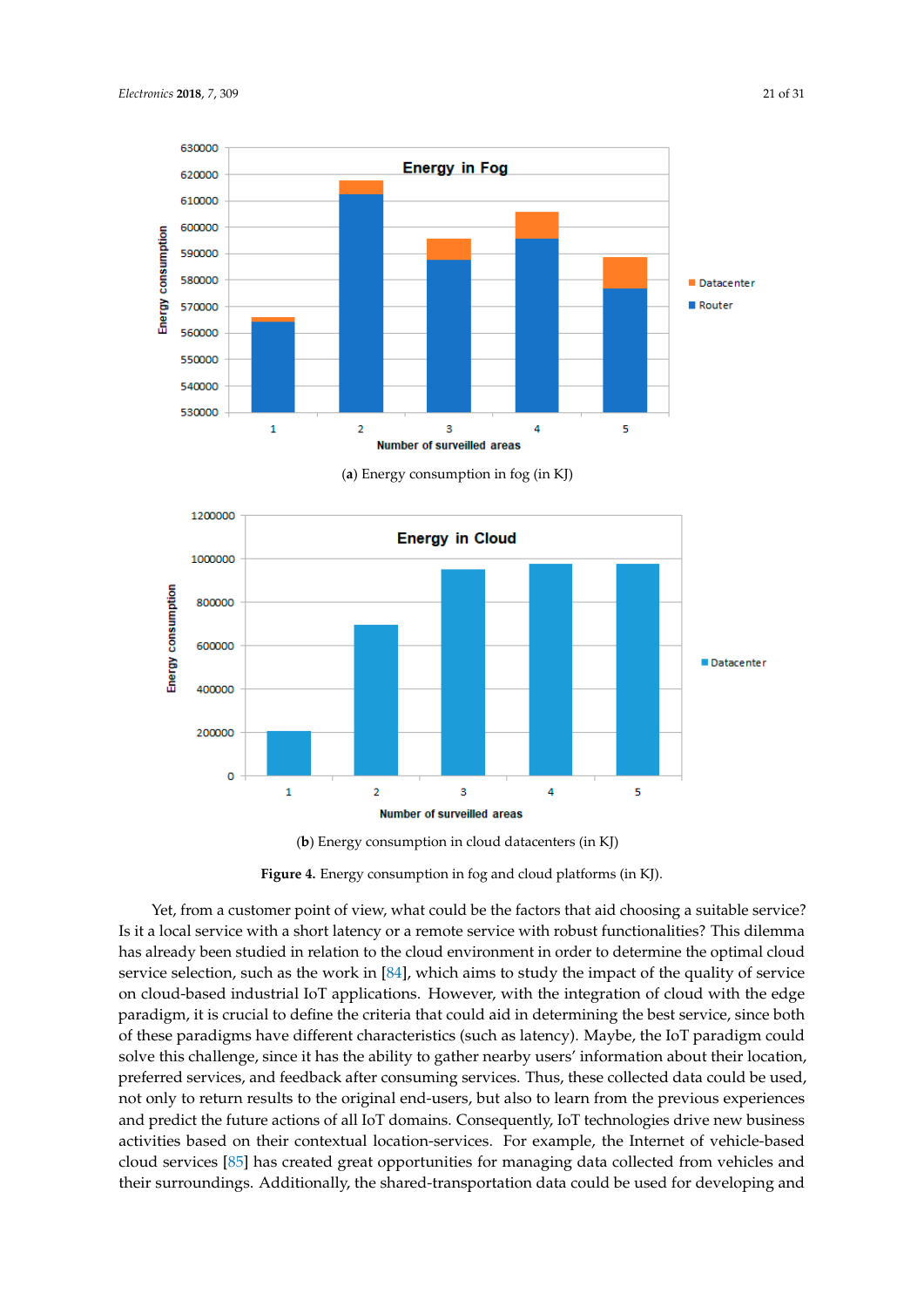optimizing the transportation applications designed for surveillance, control, situation recognition, emergency management, or prediction. As a result, the fusion of these three powerful technologies has emerged as a revolutionary paradigm that enables the interaction and cooperation of any kind of physical or virtual objects with edge and cloud services through the Internet. This latter is actually the fourth part of this fusion that we could not neglect.

Indeed, network communication plays two roles, which are: Benefitting the client by offering the services of IoT, cloud and edge paradigms, and at the same time, acting as a bridge for the communication between the client and service. The fifth generation (5G) is the latest generation of mobile and wireless networks that describes well those roles in terms of virtualization and softwarization. For example, SDN (Software-Defined Networking) and NFV (Network Function Virtualization) are two technologies that revolutionize 5G technologies by offering end-to-end real-time network services, high performance, resource allocation management, low latency, reliability, and flexibility in ubiquitously providing different kinds of network services.

On the other hand, the power of making the 5G automated could be measured with the ability and effectivity of IoT devices to collect data and process them to extract information in real-time. Thus, as the 5G technologies are agile and reliable as the quality of different services offered is guaranteed, such as in wearable devices that monitor the daily activities of people with Alzheimer's disease. As a result, the observed drawbacks of cloud service provisioning for IoT applications, such as response time and unstable connections, are being resolved by this new high-performance communication network. Similarly, the communication between edges and central clouds is further optimized.

Nevertheless, the automation of 5G networks cannot be achieved only through the direct application of smart IoT, edge and cloud services, but also by using predictive analytics to learn from big tracking data in order to make the network services efficient and reactive. For example, smart city technologies connect various kinds of public IoT utilities (e.g., cameras) for responding to daily public services. Simultaneously, they can produce the most accurate and timely information (e.g., social network impression of citizens concerning public services), which could be used to extract knowledge for proposing new intelligence methodologies on edge, cloud and network services (such as middleware for edge-cloud selection services). In this context, deep learning techniques for processing data in edge-cloud systems are required to meet different clients' requirements. Furthermore, they would help to effectively and efficiently study how and when edge or cloud services should be selected as candidates for properly processing and adopting IoT data.

#### <span id="page-21-0"></span>**6. Challenges and Research Directions**

As with any emerging technology, the promising advancements are also accompanied with numerous challenges that are not yet well summarized in the existing literature. For that reason, we have used our state-of-the-art review also to identify the general drawbacks associated with the edge computing paradigm and predict the future challenges.

Based on the review, we found that the majority of works have focused on transporting data from nearby IoT source devices over a network, storing it on edge nodes, performing analyses, and then returning results to IoT clients. In other words, the existing works have focused on using the advantages of edge computing, as the best solution for meeting the IoT computing needs, such as using fog nodes for reducing response times in real-time IoT applications, balancing network traffic, reducing the transmission latency between edge/cloud servers, extending the lifetime of IoT devices, and avoiding the traffic peaks in IoT networks. However, this adapted strategy for integrating the benefits of edge computing to assist IoT devices does not really meet the natural interaction of edge technologies with different heterogeneous organizations (e.g., 5G networks). Thus, the investigation of adequate strategies for determining an efficient communication and synchronization between different IoT, cloud and edge elements, such as the selection of cloud/edge services, scheduling policies, catching mechanisms, security of shared information, interactivity, cognition, self-configurability,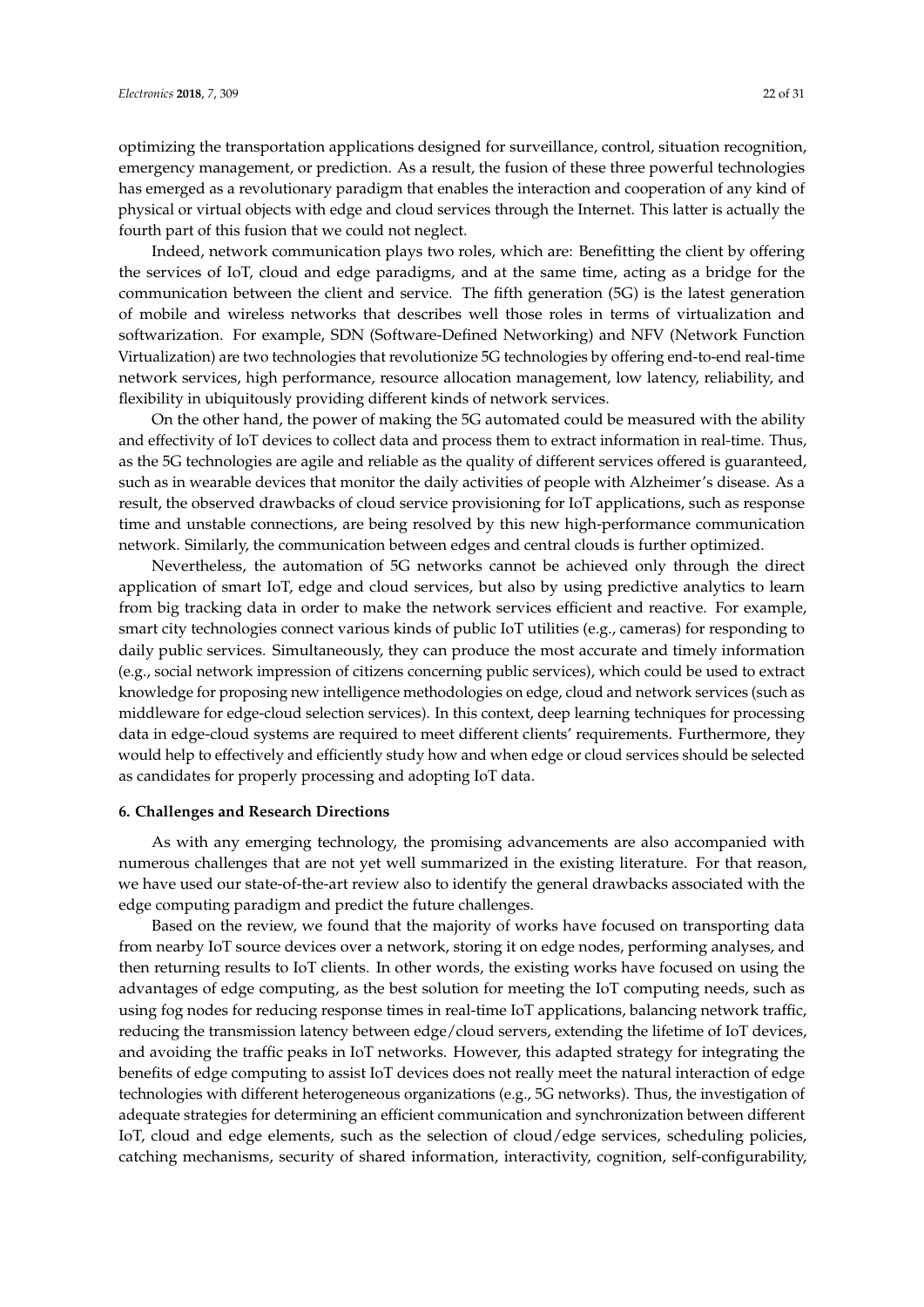dynamicity, usability, flexibility, interoperability, and adaptability of edge applications with the other different technologies, is required.

In the meantime, the knowledge produced by IoT devices is not addressed well in the existing works, such as that in [\[18\]](#page-26-4). Yet, the critical research question in this respect is how to use this knowledge, which could further influence the adjustment of edge applications, notably, the feedback of the end-clients that expresses clearly their real needs and satisfaction after using an application. Indeed, the point of user views can be gathered easily from social networks (e.g., Facebook) that are considered the best source of application reviews for getting the real preferences of end-clients. Thus, it is necessary to use these opinions for optimizing services, because they could suddenly and deeply change the behaviors of IoT, edge and cloud applications.

Therefore, in this section, we focus on identifying the strategies that could help the providers of cloud-edge services to know in advance where, how, and when edge services could be applicable or not suited to IoT technologies. Thus, we classify the challenges accompanying the advancement of the Edge-CoT paradigm on four main axes: The first concerns middleware platforms that provide many characteristics, such as enhancing the selection of services and communication across heterogenous environments; the second concerns edge analytics for treating collected IoT data; the third is concerning social networks, as pure and valuable information provided by the end-users; and the last axis concerns security, as a fundamental challenge in the Edge-CoT environment.

#### *6.1. Interoperable Middleware Platforms for Edge Computing*

The adoption of IoT and cloud technologies in different sectors would ensure the reliability, interoperability, sustainability, and scalability of automation systems [\[86\]](#page-29-12). For that reason, many research works have proposed interoperable middleware as a solution for enhancing the communication between remote cloud services and IoT applications. Moreover, they have focused on designing standard IoT-cloud middleware that could create a unified environment, allowing several IoT devices to communicate and interact with cloud platforms [\[87\]](#page-29-13). Additionally, the middleware could enhance the functionality of IoT applications by providing adapted cloud services and hiding all the details of heterogeneity in the IoT paradigm. Therefore, the IoT-cloud middleware plays an essential role in ensuring the integrity of different IoT devices, providing the abstraction and adaptation necessary for applications in diverse domains [\[88\]](#page-29-14). For example, in [\[89\]](#page-29-15), the authors have integrated an agent-oriented middleware, called ACOSO (Agent-based COoperating Smart Objects), and a sensor-cloud infrastructure, named BodyCloud, for the collection and analysis of sensor streams. The proposed solution aims to develop decentralized smart objects within IoT and take the benefits of cloud computing by managing data processing and storage needs with lower costs. Another interesting work has highlighted the convergence of cloud services and the Internet of Things [\[90\]](#page-29-16) by designing a framework to make IoT devices rely on a cloud platform for data processing and storage. Since the generated data from device networks of IoT are considered useful information for gaining knowledge, the authors have focused on optimizing the data transportation from geo-distributed devices and cloud platforms. As a result, this solution acts as a bridge that guarantees the reliable and efficient Big Data transfer from distributed IoT-devices to the cloud. Similarly, in [\[91\]](#page-29-17), the authors have designed and implemented APIs for the IoT cloud to minimize the deployment time of applications, optimize services, and provide the effective utilization of resources. To cope with the growth and evolution of IoT systems, the research in [\[92\]](#page-29-18) adapts multi-agent systems and machine learning techniques to develop a framework for self-adaptive and self-organizing IoT applications.

Meanwhile, the need for more IoT applications with a better processing speed has become inevitable for smart environments, such as healthcare applications [\[93\]](#page-29-19). The integration of edge computing with IoT-cloud architecture has perhaps offered high-speed networks for transferring vast amounts of data from the IoT sensors to local or remote servers. However, the ability of IoT sensors to join and leave the network in real-time could change the communication of IoT devices with clouds, fogs, or fog-to-cloud platforms. Notably, the 5G network is composed of various objects based on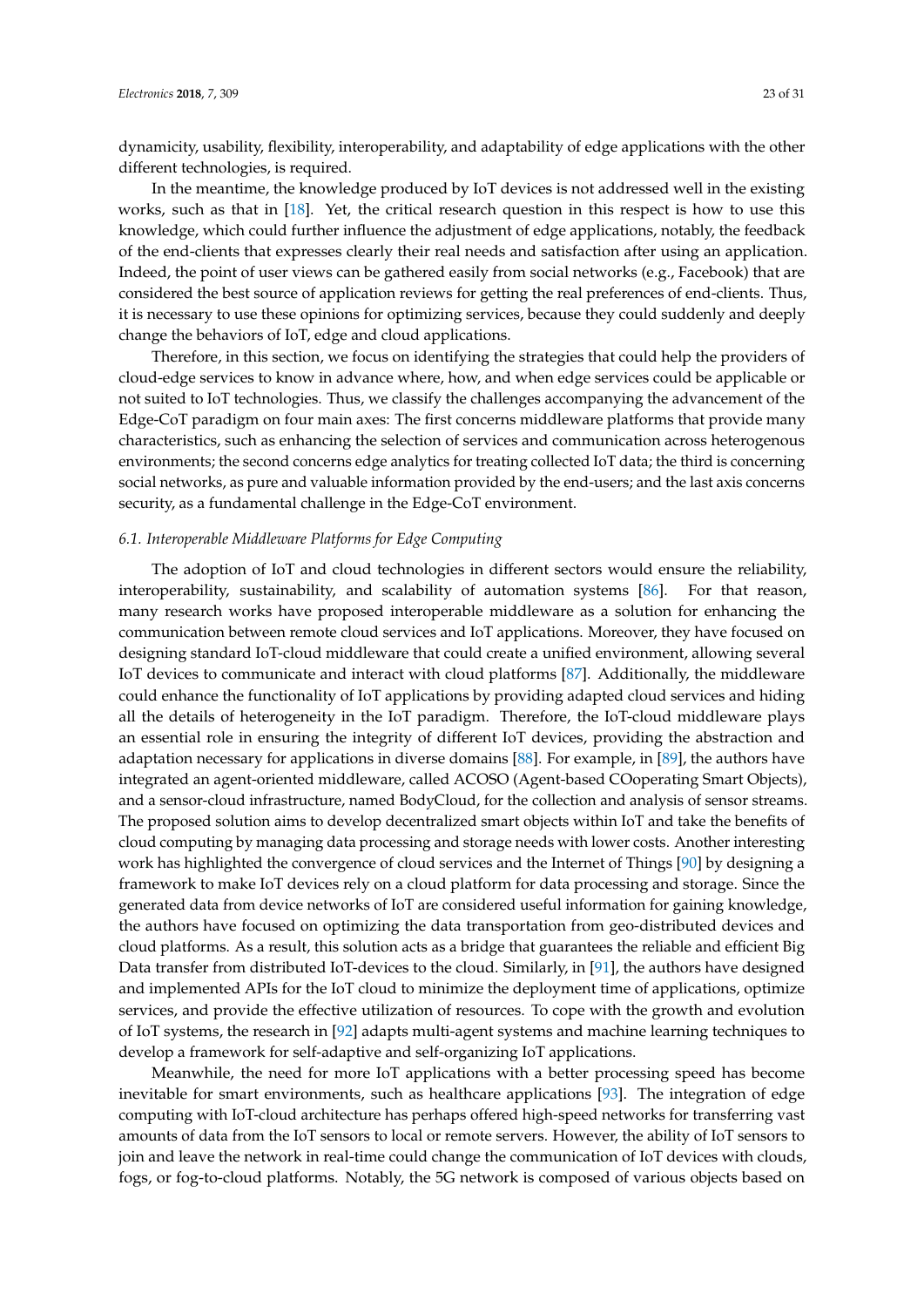different infrastructures, such as mobile cellular networks, MANET (Mobile Ad Hoc Networks), WSN (Wireless Sensor Networks), and VENET (Vehicular Networks). Consequently, the huge volume of IoT data is held by the heterogeneous networks. Yet, this is a strong reason for shifting towards a decentralized middleware model. In this case, the middleware could suitably manage and refine IoT data in the heterogeneous networks. Furthermore, the characteristics of middleware could help IoT devices to interact with centralized and decentralized platforms easily, rate the proposed services, and then select which one of them could offer the best results on a smaller scale in real-time.

Until now, several related challenges have not yet been addressed, for example, how can a centralized middleware guarantee the integrity, usability, interoperability, adaptability, and availability of selected services for the IoT end-clients? What are the most critical factors necessary for developing anticipatory middleware that users request? How can the middleware use the caching of results on the heterogeneous networks for processing contextual IoT data as well as optimizing the selection of services in the centralized and decentralized environments?

#### *6.2. Edge Analytics for Big Data*

IoT technologies have improved the quality of citizens' lives by providing the most efficient services to a broad set of devices in many domains. The smart city is one of the projects of the IoT paradigm that has used sensors to manage services, including hospitals, public lights, and water supply networks. Consequently, a significant amount of IoT data (including mobile and immobile data) is being generated. To meet the requirements of IoT data, cloud resources are used to involve the most sophisticated activities of acquisition, storage, and processing. Until now, the collected data from various domains have become the Big Data that have created new critical support for the progress of IoT domains. Indeed, Big data provide flexible, useful and reliable knowledge for improving operations and strategies in various areas, such as automated and intelligent methods for the automotive industry [\[94,](#page-29-20)[95\]](#page-29-21). To do that, the IoT applications use cloud platforms to analyze data remotely and then extract the most relevant information that could be used to take more informed actions. However, data transmission is experiencing some problems that need to be solved, such as the interruption of the network and the mobility of users [\[96\]](#page-29-22). Yet, there is a great need of edge technologies to enhance this big innovation of Big Data and support the transmission of IoT data to centralized clouds and vice versa [\[97\]](#page-29-23).

New benefits and opportunities of edge technologies have emerged to handle the valuable Big Data. One of the benefits of edge computing for Big Data and IoT applications has been cited in [\[98\]](#page-30-0), where an autonomic edge computing platform has been described to support deep learning for the localization of epileptogenicity using multimodal rs-fMRI (resting state-functional magnetic resonance imaging) and EEG (electroencephalography) Big Data. Additionally, the proposed solution could monitor, evaluate, and measure the epileptic brain. As a result, it could help doctors and patients to detect seizures and predict future epilepsy in real-time. Thus, edge computing provides competent real-time mechanisms for the meaningful investigation of Big data, including data collection, data processing, extraction of significant data, and learning from Big Data.

Despite this fusion of edge, Big Data, and IoT paradigms, there is a great need to consider the collaboration of edge computing with cloud computing, not just for optimizing services (such as storage [\[99\]](#page-30-1)) or communication networks (e.g., low latency), but also for learning from the previous experiences in the fusion of Big Data and cloud platforms (e.g., the deployment of artificial intelligence strategies in cloud-aware systems [\[100](#page-30-2)[–102\]](#page-30-3)). Moreover, this fusion could aid in the understanding of how to use the local edge resources as powerful complement collaborators for clouds and the Big data paradigm in terms of services (e.g., computing and storage) and communication facilities (e.g., SDN). Consequently, several new challenges emerging from the fusion of edge computing, cloud computing, and the Big Data paradigm should be addressed.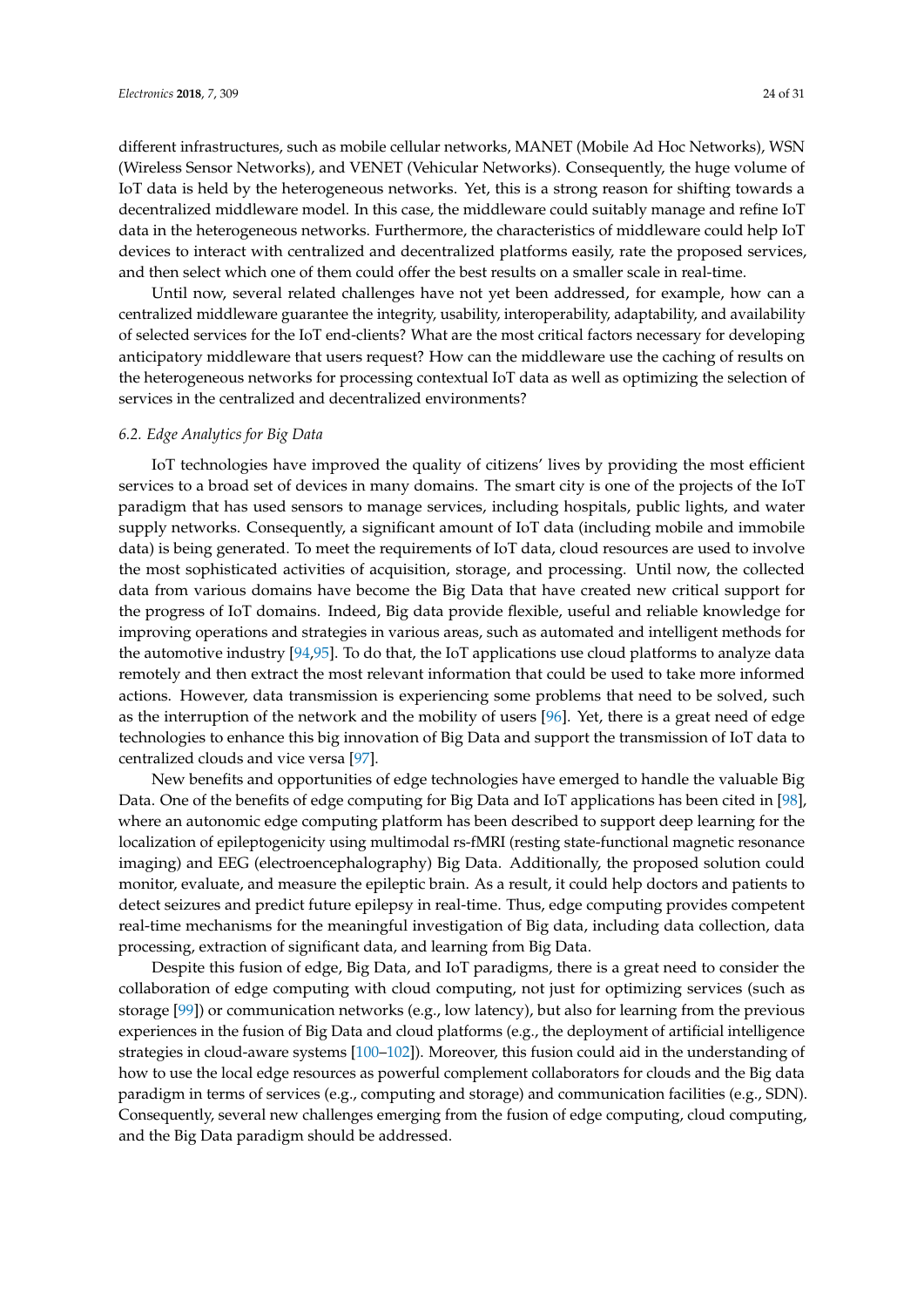#### *6.3. Social Networks into Edge Computing*

Recent advances in social networks, such as Facebook, have significant impacts on the

development of services in various areas, including education, smart city, or commerce. In fact, social networks are expected to more precisely provide personal information about the customers, such as names, places to travel, games, diseases, type of jobs, or most popular TV shows. That means social networks allow the providers of services to know in advance how to personalize their services according to human behavior. On the other side, the increase in the number of mobile devices further supports the development of several mobile social networking applications [\[23\]](#page-26-9). These latter have been considered as an advanced social network version for providing a significant source of information [\[103\]](#page-30-4), understanding the real needs of clients, and optimally improving the infrastructure of smart environments, such as the use of clients' locations as a parameter for recommending the best cloud services [\[104\]](#page-30-5). Therefore, the virtual social information expresses the real-world of human social behavior, which should be strongly explored in depth. Further, the heterogeneity of social network data provides great opportunities for research and industrial applications for creating a new critical point of convergence for the modern information infrastructure of knowledge retrieval and discovery. Thus, social networks have been emerging as a priority for research and development across the most recent applications in edge and cloud environments.

Nevertheless, the share of part or full personal information [\[105,](#page-30-6)[106\]](#page-30-7), such as credit card numbers, could be stolen and used in illegal activities. That leads us to ask how edge computing could protect sensitive information, which imposes serious considerations related to the data security of citizens? Where should the collected personal data be processed in a distributed or centralized environment? Perhaps the blockchain technology provides the necessary techniques for addressing the performance and security issues in the cloud [\[107](#page-30-8)[,108\]](#page-30-9). However, it is not yet understood what the best practices and strategies are that the providers of services could follow to manage the implicit and explicit personal data that are very sensitive, and any unauthorized access to them can have serious consequences. Accordingly, the exploitation of the most relevant personal social information leads to solving these relevant research challenges.

### *6.4. Security in Edge Computing*

The rapid development of IoT techniques has paved the way for new and improved services in various popular domains. The smart healthcare domain is one of the examples of a field that integrates IoT technologies to make patients' lives easier by adopting wearable devices in remote care and digital health programs in a modern model of hospital-centric care [\[109\]](#page-30-10). Similarly, IoT could be used and blended with cyber-physical systems of the smart grid to be more robust and resilient [\[110\]](#page-30-11). Likewise, IoT could keep up with the ubiquitous use of social networks in our daily lives by protecting the location privacy of the end-users and minimizing potential hacking, thefts of personal information and unauthorized access [\[111\]](#page-30-12).

At the same time, the IoT paradigm is rapidly merging with our quotidian activities, as nearby technologies and physical devices, such as vehicles, sensors, actuators, and any other embedded devices, will be connected and communicate with clouds or edge nodes, share information, and produce IoT data on a massive scale. By 2025, the complexity of IoT systems is expected to exceed 100 billion connected devices [\[112\]](#page-30-13). Consequently, this big innovation will introduce new challenges for the security of IoT systems and cloud-edge applications.

For controlling the explosive growth of the amount of heterogeneous IoT data [\[113\]](#page-30-14), the providers of services must gain expertise, not only in the development of edge and cloud applications for the IoT paradigm, but also in finding secure techniques to face the threat of the cyber-attacks. The edge services could fill the gap between security and practical usage in IoT, since they can gather and treat the most relevant indoor and outdoor information (such as reviews, directions, calling, and using IoT applications) in a short time, compared to remote services [\[114\]](#page-30-15). However, the edge computing is still in its early stages. Therefore, there is a significant need to define security strategy guidelines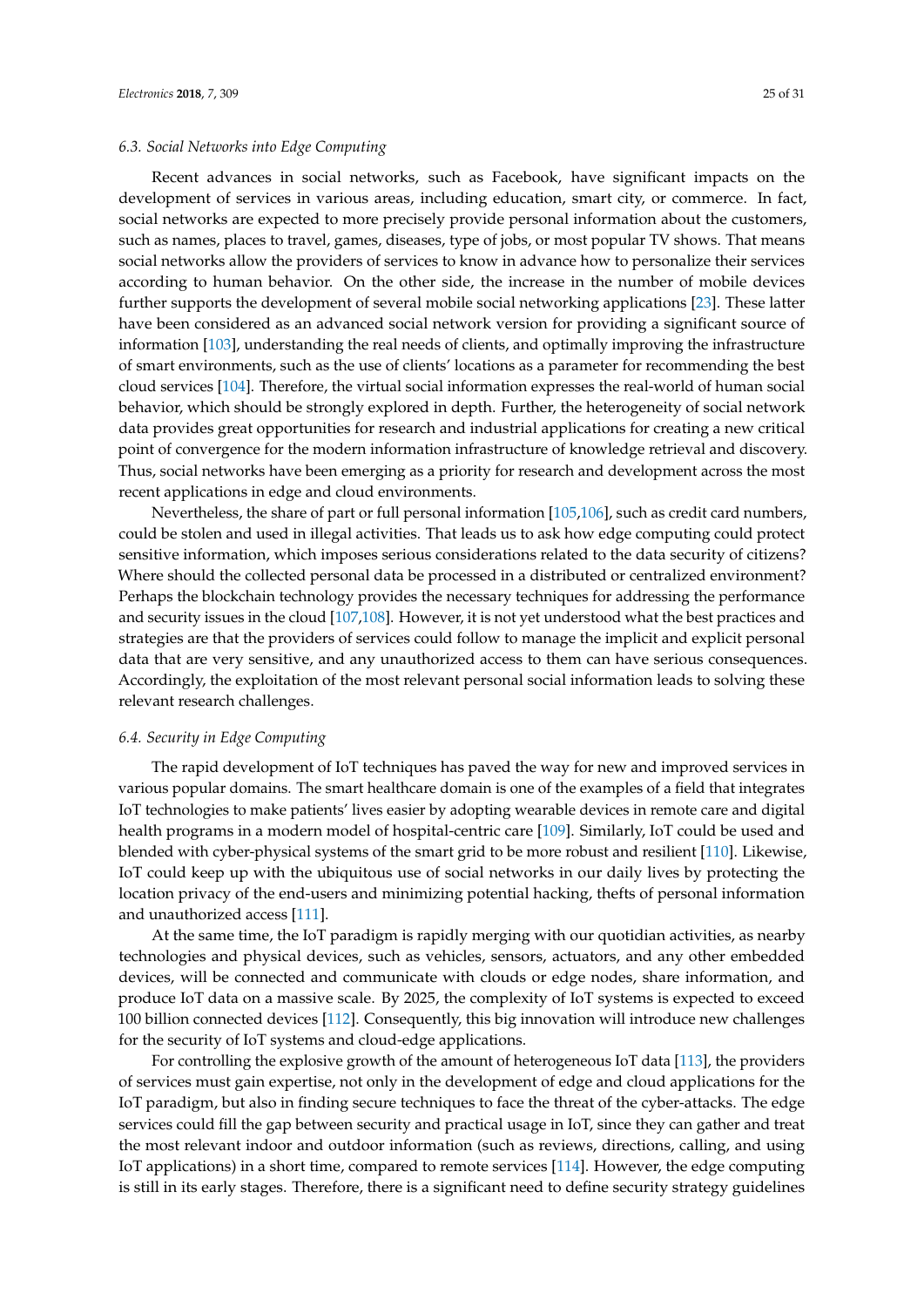in the edge environment, such as security for architecture and protocol design for IoT services in 5G networks, security policies in fog-cloud cooperation, privacy of sharing IoT data, applying machine learning techniques in edge computing for detecting the anomaly in network traffics and cybercrime in IoT devices, and employing cryptography in edge computing. Thus, there is a big demand for the development of new secure edge methods for ensuring the accessibility, resilience, and security of IoT infrastructures.

## <span id="page-25-4"></span>**7. Conclusions**

The Internet of things paradigm generates a significant heterogeneous amount of data daily, which could be handled by centralized or decentralized platforms. In this paper, we have outlined recent advancements as well as challenges associated with edge computing. The motivation for moving to edge computing is discussed regarding Edge-CoT computing architecture-related issues. Furthermore, we have highlighted the importance of this collaborative model by studying the distributed PTZ camera systems as smart IoT devices demanding a high interaction with remote and local geo-services, which we presented as a case study in the paper. Finally, based on the literature, we have suggested multiple promising research directions that could be pursued in the future.

**Author Contributions:** The authors contributed equally to the results presented in this paper, as well as its writing. **Acknowledgments:** The work was supported from European Regional Development Fund-Project "CERIT Scientific Cloud" (No. CZ.02.1.01/0.0/0.0/16\_013/0001802).

**Conflicts of Interest:** The authors declare no conflict of interest.

### **References**

- <span id="page-25-0"></span>1. Misra, G.; Kumar, V.; Agarwal, A.; Agarwal, K. Internet of things (iot)—A technological analysis and survey on vision, concepts, challenges, innovation directions, technologies, and applications (an upcoming or future generation computer communication system technology). *Am. J. Electr. Electron. Eng.* **2016**, *4*, 23–32.
- <span id="page-25-1"></span>2. Lee, I.; Lee, K. The Internet of Things (IoT): Applications, investments, and challenges for enterprises. *Bus. Horiz.* **2015**, *58*, 431–440. [\[CrossRef\]](http://dx.doi.org/10.1016/j.bushor.2015.03.008)
- <span id="page-25-2"></span>3. Petrolo, R.; Loscri, V.; Mitton, N. Towards a smart city based on cloud of things, a survey on the smart city vision and paradigms. *Trans. Emerg. Telecommun. Technol.* **2017**, *28*, e2931. [\[CrossRef\]](http://dx.doi.org/10.1002/ett.2931)
- <span id="page-25-3"></span>4. Santos, J.; Leroux, P.; Wauters, T.; Volckaert, B.; De Turck, F. Anomaly detection for Smart City applications over 5G low power wide area networks. In Proceedings of the NOMS 2018-2018 IEEE/IFIP Network Operations and Management Symposium, Taipei, Taiwan, 23–27 April 2018; pp. 1–9.
- <span id="page-25-5"></span>5. Shi, W.; Cao, J.; Zhang, Q.; Li, Y.; Xu, L. Edge computing: Vision and challenges. *IEEE Internet Things J.* **2016**, *3*, 637–646. [\[CrossRef\]](http://dx.doi.org/10.1109/JIOT.2016.2579198)
- <span id="page-25-6"></span>6. de Assuncao, M.D.; da Silva Veith, A.; Buyya, R. Distributed data stream processing and edge computing: A survey on resource elasticity and future directions. *J. Netw. Comput. Appl.* **2018**, *103*, 1–17. [\[CrossRef\]](http://dx.doi.org/10.1016/j.jnca.2017.12.001)
- <span id="page-25-7"></span>7. Khodashenas, P.S.; Ruiz, C.; Siddiqui, M.S.; Betzler, A.; Riera, J.F. The role of Edge Computing in future 5G mobile networks: Concept and challenges. *Cloud Fog Comput. 5G Mob. Netw.* **2017**, *70*, 349.
- <span id="page-25-8"></span>8. Mao, Y.; You, C.; Zhang, J.; Huang, K.; Letaief, K.B. A survey on mobile edge computing: The communication perspective. *IEEE Commun. Surv. Tutor.* **2017**, *19*, 2322–2358. [\[CrossRef\]](http://dx.doi.org/10.1109/COMST.2017.2745201)
- <span id="page-25-9"></span>9. Abbas, N.; Zhang, Y.; Taherkordi, A.; Skeie, T. Mobile edge computing: A survey. *IEEE Internet Things J.* **2018**, *5*, 450–465. [\[CrossRef\]](http://dx.doi.org/10.1109/JIOT.2017.2750180)
- <span id="page-25-10"></span>10. Roman, R.; Lopez, J.; Mambo, M. Mobile edge computing, fog et al.: A survey and analysis of security threats and challenges. *Future Gener. Comput. Syst.* **2018**, *78*, 680–698. [\[CrossRef\]](http://dx.doi.org/10.1016/j.future.2016.11.009)
- <span id="page-25-11"></span>11. Yi, S.; Qin, Z.; Li, Q. Security and privacy issues of fog computing: A survey. In Proceedings of the International Conference on Wireless Algorithms, Systems, and Applications, Qufu, China, 10–12 August 2015; pp. 685–695.
- <span id="page-25-12"></span>12. Yi, S.; Qin, Z.; Li, Q. A survey of fog computing: Concepts, applications and issues. In Proceedings of the 2015 Workshop on Mobile Big Data, Hangzhou, China, 22–25 June 2015; pp. 37–42.
- <span id="page-25-13"></span>13. Mukherjee, M.; Shu, L.; Wang, D. Survey of Fog Computing: Fundamental, Network Applications, and Research Challenges. *IEEE Commun. Surv. Tutor.* **2018**, *20*, 1826–1857. [\[CrossRef\]](http://dx.doi.org/10.1109/COMST.2018.2814571)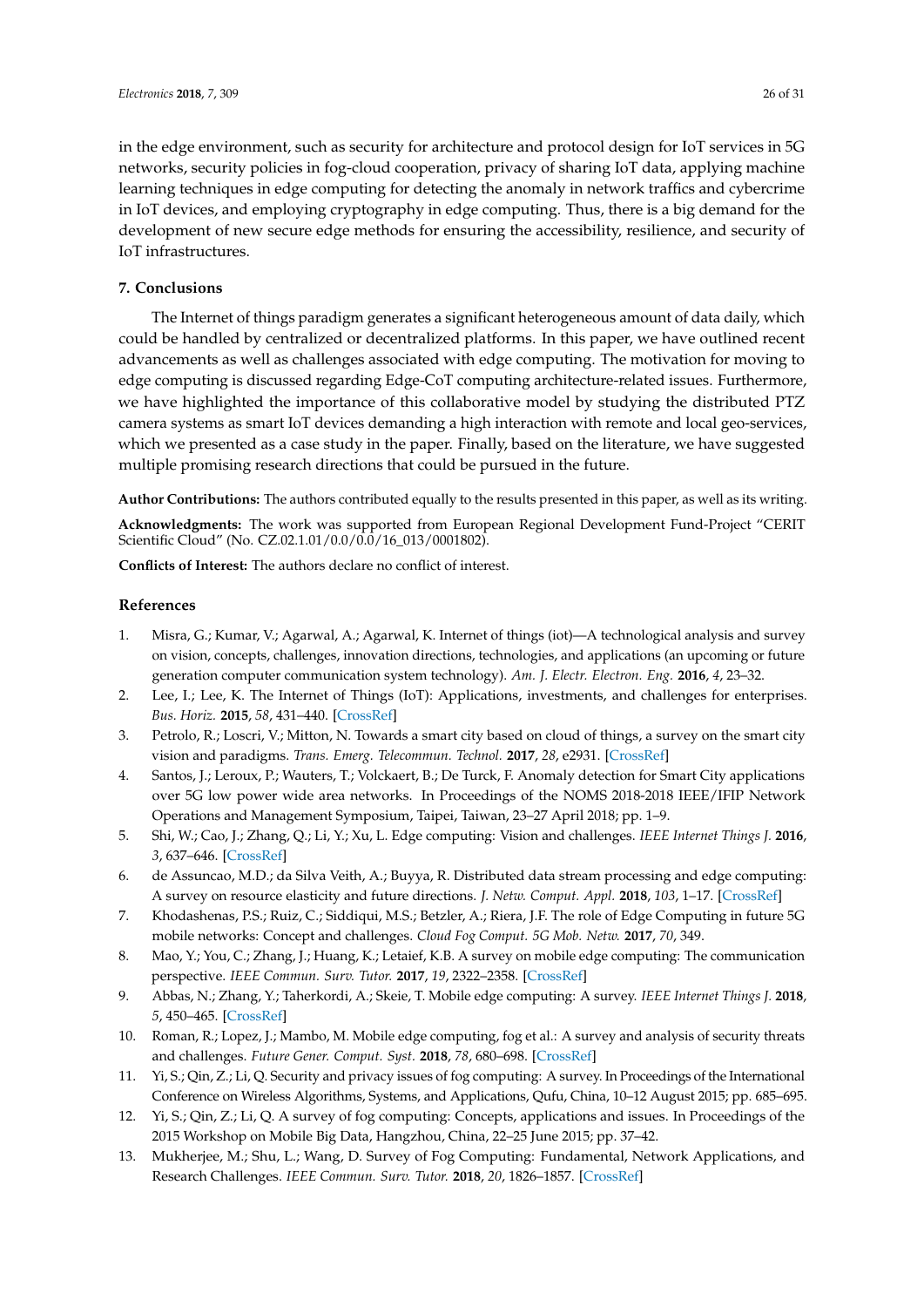- <span id="page-26-0"></span>14. Mouradian, C.; Naboulsi, D.; Yangui, S.; Glitho, R.H.; Morrow, M.J.; Polakos, P.A. A Comprehensive Survey on Fog Computing: State-of-the-art and Research Challenges. *IEEE Commun. Surv. Tutor.* **2017**, *20*, 416–464. [\[CrossRef\]](http://dx.doi.org/10.1109/COMST.2017.2771153)
- <span id="page-26-1"></span>15. Taleb, T.; Samdanis, K.; Mada, B.; Flinck, H.; Dutta, S.; Sabella, D. On multi-access edge computing: A survey of the emerging 5G network edge cloud architecture and orchestration. *IEEE Commun. Surv. Tutor.* **2017**, *19*, 1657–1681. [\[CrossRef\]](http://dx.doi.org/10.1109/COMST.2017.2705720)
- <span id="page-26-2"></span>16. Kitanov, S.; Monteiro, E.; Janevski, T. 5G and the Fog—Survey of related technologies and research directions. In Proceedings of the 2016 18th Mediterranean Electrotechnical Conference (MELECON), Lemesos, Cyprus, 18–20 April 2016; pp. 1–6.
- <span id="page-26-3"></span>17. Mahmud, R.; Kotagiri, R.; Buyya, R. Fog computing: A taxonomy, survey and future directions. In *Internet of Everything*; Springer: Singapore, 2018; pp. 103–130.
- <span id="page-26-4"></span>18. Simmhan, Y. Big Data and Fog Computing. *arXiv*, **2017**, preprint arXiv:1712.09552.
- <span id="page-26-5"></span>19. Mach, P.; Becvar, Z. Mobile edge computing: A survey on architecture and computation offloading. *IEEE Commun. Surv. Tutor.* **2017**, *19*, 1628–1656. [\[CrossRef\]](http://dx.doi.org/10.1109/COMST.2017.2682318)
- <span id="page-26-6"></span>20. Bilal, K.; Khalid, O.; Erbad, A.; Khan, S.U. Potentials, trends, and prospects in edge technologies: Fog, cloudlet, mobile edge, and micro data centers. *Comput. Netw.* **2018**, *130*, 94–120. [\[CrossRef\]](http://dx.doi.org/10.1016/j.comnet.2017.10.002)
- <span id="page-26-7"></span>21. Ahmed, E.; Rehmani, M.H. Mobile edge computing: Opportunities, solutions, and challenges. *Future Gener. Comput. Syst.* **2017**, *70*, 59–63. [\[CrossRef\]](http://dx.doi.org/10.1016/j.future.2016.09.015)
- <span id="page-26-9"></span><span id="page-26-8"></span>22. The NIST Definition of Fog Computing. Available online: <https://csrc.nist.gov> (accessed on 28 January 2018).
- 23. Zhou, B.; Buyya, R. Augmentation Techniques for Mobile Cloud Computing: A Taxonomy, Survey, and Future Directions. *ACM Comput. Surv. (CSUR)* **2018**, *51*, 13. [\[CrossRef\]](http://dx.doi.org/10.1145/3152397)
- <span id="page-26-10"></span>24. Dolui, K.; Datta, S.K. Comparison of edge computing implementations: Fog computing, cloudlet and mobile edge computing. In Proceedings of the 5th Workshop on All Things Cellular: Operations, Applications and Challenges (GIoTS), Geneva, Switzerland, 6–9 June 2017.
- <span id="page-26-11"></span>25. Wang, K.; Shen, M.; Cho, J.; Banerjee, A.; Van der Merwe, J.; Webb, K. Mobiscud: A fast moving personal cloud in the mobile network. In Proceedings of the 5th Workshop on All Things Cellular: Operations, Applications and Challenges, London, UK, 17 August 2015; pp. 19–24.
- <span id="page-26-12"></span>26. Panigrahi, C.R.; Sarkar, J.L.; Pati, B. Transmission in mobile cloudlet systems with intermittent connectivity in emergency areas. *Digit. Commun. Netw.* **2018**, *4*, 69–75. [\[CrossRef\]](http://dx.doi.org/10.1016/j.dcan.2017.09.006)
- <span id="page-26-13"></span>27. Mori, T.; Nakashima, M.; Ito, T. SpACCE: A sophisticated ad hoc cloud computing environment built by server migration to facilitate distributed collaboration. *Int. J. Space-Based Situat. Comput.* **2012**, *2*, 230–239. [\[CrossRef\]](http://dx.doi.org/10.1504/IJSSC.2012.050000)
- <span id="page-26-14"></span>28. Pippal, S.K.; Kushwaha, D.S. A simple, adaptable and efficient heterogeneous multi-tenant database architecture for ad hoc cloud. *J. Cloud Comput. Adv. Syst. Appl.* **2013**, *2*, 5. [\[CrossRef\]](http://dx.doi.org/10.1186/2192-113X-2-5)
- <span id="page-26-15"></span>29. Bandyopadhyay, A.; Mukherjee, N. An Approach to Predict Desktop Uptime for Job Allocation in Ad-Hoc Cloud. In Proceedings of the 47th International Conference on Parallel Processing Companion, Eugene, OR, USA, 13–16 August 2018; p. 21.
- <span id="page-26-16"></span>30. Li, B.; Pei, Y.; Wu, H.; Liu, Z.; Liu, H. Computation offloading management for vehicular ad hoc cloud. In Proceedings of the International Conference on Algorithms and Architectures for Parallel Processing, Dalian, China, 24–27 August 2014; Springer: Cham, Germany, 2014; pp. 728–739.
- <span id="page-26-17"></span>31. Hasan, R.; Hossain, M.; Khan, R. Aura: An incentive-driven ad-hoc IoT cloud framework for proximal mobile computation offloading. *Future Gener. Comput. Syst.* **2018**, *86*, 821–835. [\[CrossRef\]](http://dx.doi.org/10.1016/j.future.2017.11.024)
- <span id="page-26-18"></span>32. Shila, D.M.; Shen, W.; Cheng, Y.; Tian, X.; Shen, X.S. AMCloud: Toward a secure autonomic mobile ad hoc cloud computing system. *IEEE Wirel. Commun.* **2017**, *24*, 74–81. [\[CrossRef\]](http://dx.doi.org/10.1109/MWC.2016.1500119RP)
- <span id="page-26-19"></span>33. Jebadurai, I.J.; Rajsingh, E.B.; Paulraj, G.J.L. A Novel Node Collusion Method for Isolating Sinkhole Nodes in Mobile Ad Hoc Cloud. In *Advances in Big Data and Cloud Computing*; Springer: Singapore, 2018; pp. 319–329.
- <span id="page-26-20"></span>34. Varghese, B.; Buyya, R. Next generation cloud computing: New trends and research directions. *Future Gener. Comput. Syst.* **2018**, *79*, 849–861. [\[CrossRef\]](http://dx.doi.org/10.1016/j.future.2017.09.020)
- <span id="page-26-21"></span>35. Hu, G.; Tay, W.P.; Wen, Y. Cloud robotics: Architecture, challenges and applications. *IEEE Netw.* **2012**, *26*, 21–27. [\[CrossRef\]](http://dx.doi.org/10.1109/MNET.2012.6201212)
- <span id="page-26-22"></span>36. Mora, H.; Gil, D.; Terol, R.M.; Azorín, J.; Szymanski, J. An IoT-Based Computational Framework for Healthcare Monitoring in Mobile Environments. *Sensors* **2017**, *17*, 2302. [\[CrossRef\]](http://dx.doi.org/10.3390/s17102302) [\[PubMed\]](http://www.ncbi.nlm.nih.gov/pubmed/28994743)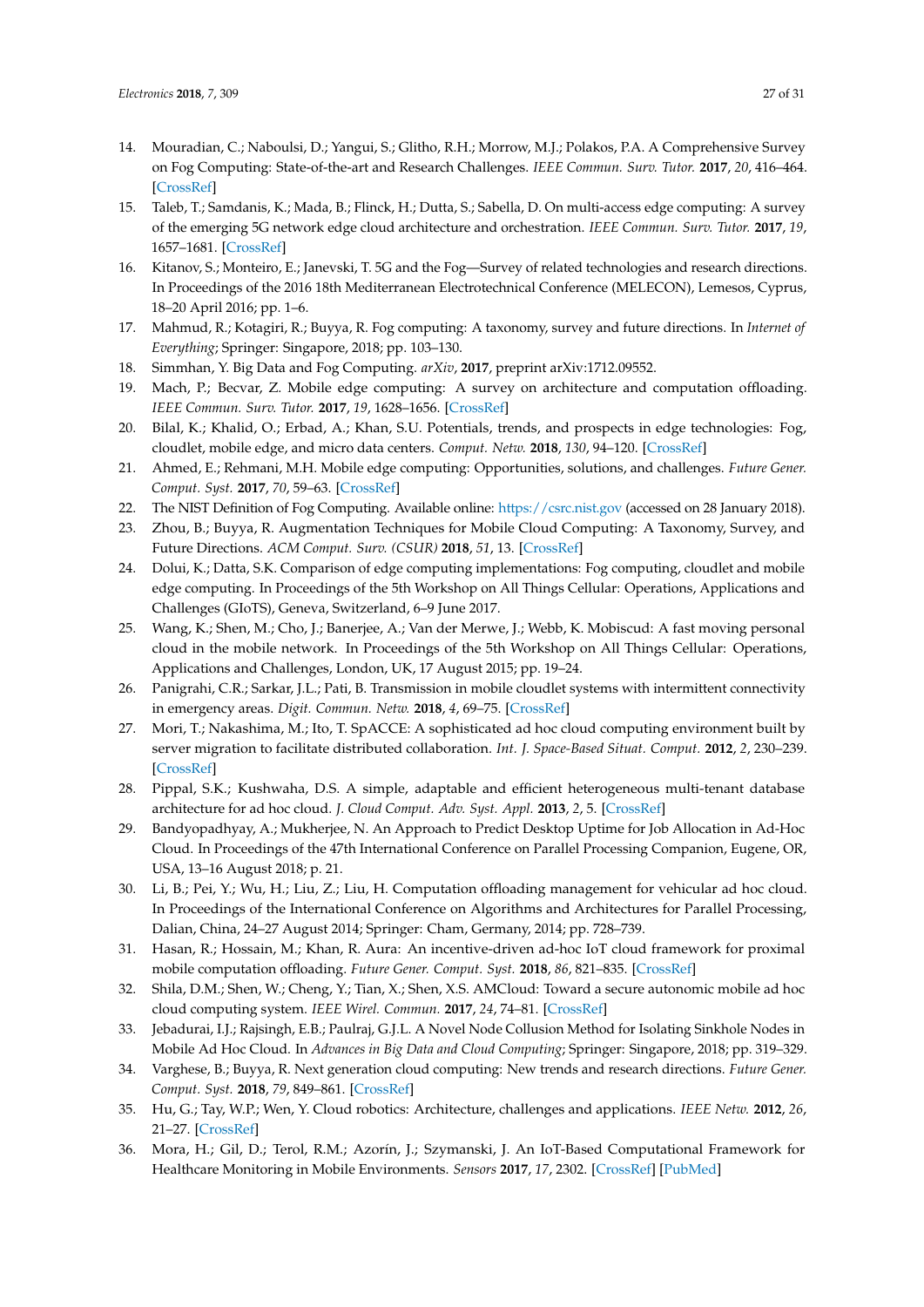- <span id="page-27-26"></span><span id="page-27-25"></span><span id="page-27-24"></span><span id="page-27-23"></span><span id="page-27-22"></span><span id="page-27-0"></span>37. Ba, H.; Heinzelman, W.; Janssen, C.A.; Shi, J. Mobile computing-A green computing resource. In Proceedings of the 2013 IEEE Wireless Communications and Networking Conference (WCNC), Shanghai, China, 7–10 April 2013; pp. 4451–4456.
- <span id="page-27-27"></span><span id="page-27-1"></span>38. NativeBoinc for Android. Available online: <http://www.nativeboinc.org/site/uncat/start> (accessed on 28 January 2018).
- <span id="page-27-2"></span>39. Marinelli, E.E. *Hyrax: Cloud Computing on Mobile Devices Using MapReduce*; No. CMU-CS-09-164; Carnegie-Mellon Univ Pittsburgh PA School of Computer Science: Pittsburgh, PA, USA, 2009.
- <span id="page-27-3"></span>40. Benedetto, J.I.; Valenzuela, G.; Sanabria, P.; Neyem, A.; Navón, J.; Poellabauer, C. MobiCOP: A Scalable and Reliable Mobile Code Offloading Solution. *Wirel. Commun. Mob. Comput.* **2018**, *2018*, 8715294. [\[CrossRef\]](http://dx.doi.org/10.1155/2018/8715294)
- <span id="page-27-4"></span>41. MF2C. Available online: <http://www.mf2c-project.eu/> (accessed on 1 October 2018).
- <span id="page-27-5"></span>42. Butterfield, E.H. Fog Computing with Go: A Comparative Study. Bachelor's Thesis, Claremont McKenna College, Claremont, CA, USA, April 2016.
- <span id="page-27-6"></span>43. Stantchev, V.; Barnawi, A.; Ghulam, S.; Schubert, J.; Tamm, G. Smart items, fog and cloud computing as enablers of servitization in healthcare. *Sens. Transducers* **2015**, *185*, 121.
- <span id="page-27-7"></span>44. Accelerating Innovation and Collaboration for the Next Stage. Available online: [http://www.ntt.co.jp/](http://www.ntt.co.jp/news2013/1311ehzt/pdf/xgxf131108d_all.pdf) [news2013/1311ehzt/pdf/xgxf131108d\\_all.pdf](http://www.ntt.co.jp/news2013/1311ehzt/pdf/xgxf131108d_all.pdf) (accessed on 1 October 2018).
- <span id="page-27-8"></span>45. Announcing the "Edge Computing" Concept and the "Edge Accelerated Web Platform" Prototype to Improve Response Time of Cloud Applications. Available online: [http://www.ntt.co.jp/news2014/1401e/](http://www.ntt.co.jp/news2014/1401e/140123a.html) [140123a.html](http://www.ntt.co.jp/news2014/1401e/140123a.html) (accessed on 1 October 2018).
- <span id="page-27-28"></span><span id="page-27-9"></span>46. Cirani, S.; Ferrari, G.; Iotti, N.; Picone, M. The IoT hub: A fog node for seamless management of heterogeneous connected smart objects. In Proceedings of the 2015 12th Annual IEEE International Conference on Sensing, Communication, and Networking-Workshops (SECON Workshops), Seattle, WA, USA, 22–25 June 2015; pp. 1–6.
- <span id="page-27-29"></span><span id="page-27-10"></span>47. Ha, K.; Chen, Z.; Hu, W.; Richter, W.; Pillai, P.; Satyanarayanan, M. Towards wearable cognitive assistance. In Proceedings of the 12th Annual International Conference on Mobile Systems, Applications, and Services, Bretton Woods, NH, USA, 16–19 June 2014; pp. 68–81.
- <span id="page-27-30"></span><span id="page-27-11"></span>48. Orsini, G.; Bade, D.; Lamersdorf, W. Computing at the mobile edge: Designing elastic android applications for computation offloading. In Proceedings of the 2015 8th IFIP Wireless and Mobile Networking Conference (WMNC), Munich, Germany, 5–7 October 2015; pp. 112–119.
- <span id="page-27-31"></span><span id="page-27-12"></span>49. Cisco Kinetic. Available online: [https://www.cisco.com/c/en/us/solutions/internet-of-things/iot-kinetic.](https://www.cisco.com/c/en/us/solutions/internet-of-things/iot-kinetic.html#~stickynav=1) [html#~stickynav=1](https://www.cisco.com/c/en/us/solutions/internet-of-things/iot-kinetic.html#~stickynav=1) (accessed on 1 October 2018).
- <span id="page-27-13"></span>50. Vortex. Available online: <http://www.prismtech.com/vortex> (accessed on 1 October 2018).
- <span id="page-27-14"></span>51. Nokia Multi-Access Edge Computing. Available online: [https://networks.nokia.com/solutions/multi](https://networks.nokia.com/solutions/multi-access-edge-computing#tab-highlights)[access-edge-computing#tab-highlights](https://networks.nokia.com/solutions/multi-access-edge-computing#tab-highlights) (accessed on 1 October 2018).
- <span id="page-27-15"></span>52. Cisco IOx. Available online: [https://www.cisco.com/c/en/us/products/cloud-systems-management/iox/](https://www.cisco.com/c/en/us/products/cloud-systems-management/iox/index.html) [index.html](https://www.cisco.com/c/en/us/products/cloud-systems-management/iox/index.html) (accessed on 1 October 2018).
- <span id="page-27-16"></span>53. Garcıa, M.; Fuentes, P.; Odriozola, M.; Vallejo, E.; Beivide, R. *FOGSim Interconnection Network Simulator*; University of Cantabria: Cantabria, Spain, 2014.
- <span id="page-27-17"></span>54. Banerjee, S.; Liu, P.; Patro, A.; Willis, D. ParaDrop: An Edge Computing Platform in Home Gateways. In *Fog for 5G and IoT*; Wiley: Hoboken, NJ, USA, 2017; p. 13.
- <span id="page-27-18"></span>55. Hong, K.; Lillethun, D.; Ramachandran, U.; Ottenwälder, B.; Koldehofe, B. Mobile fog: A programming model for large-scale applications on the internet of things. In Proceedings of the 2nd ACM SIGCOMM Workshop on Mobile Cloud Computing, Hong Kong, China, 12–16 August 2013; pp. 15–20.
- <span id="page-27-19"></span>56. Shi, Y.; Abhilash, S.; Hwang, K. Cloudlet mesh for securing mobile clouds from intrusions and network attacks. In Proceedings of the 2015 3rd IEEE International Conference on Mobile Cloud Computing, Services, and Engineering (MobileCloud), San Francisco, CA, USA, 30 March–3 April 2015; pp. 109–118.
- <span id="page-27-20"></span>57. Li, H.; Shou, G.; Hu, Y.; Guo, Z. Mobile edge computing: Progress and challenges. In Proceedings of the 2016 4th IEEE International Conference on Mobile Cloud Computing, Services, and Engineering (MobileCloud), Oxford, UK, 29 March–1 April 2016; pp. 83–84.
- <span id="page-27-21"></span>58. Pan, J.; Ma, L.; Ravindran, R.; TalebiFard, P. HomeCloud: An edge cloud framework and testbed for new application delivery. In Proceedings of the 2016 23rd International Conference on Telecommunications (ICT), Thessaloniki, Greece, 16–18 May 2016; pp. 1–6.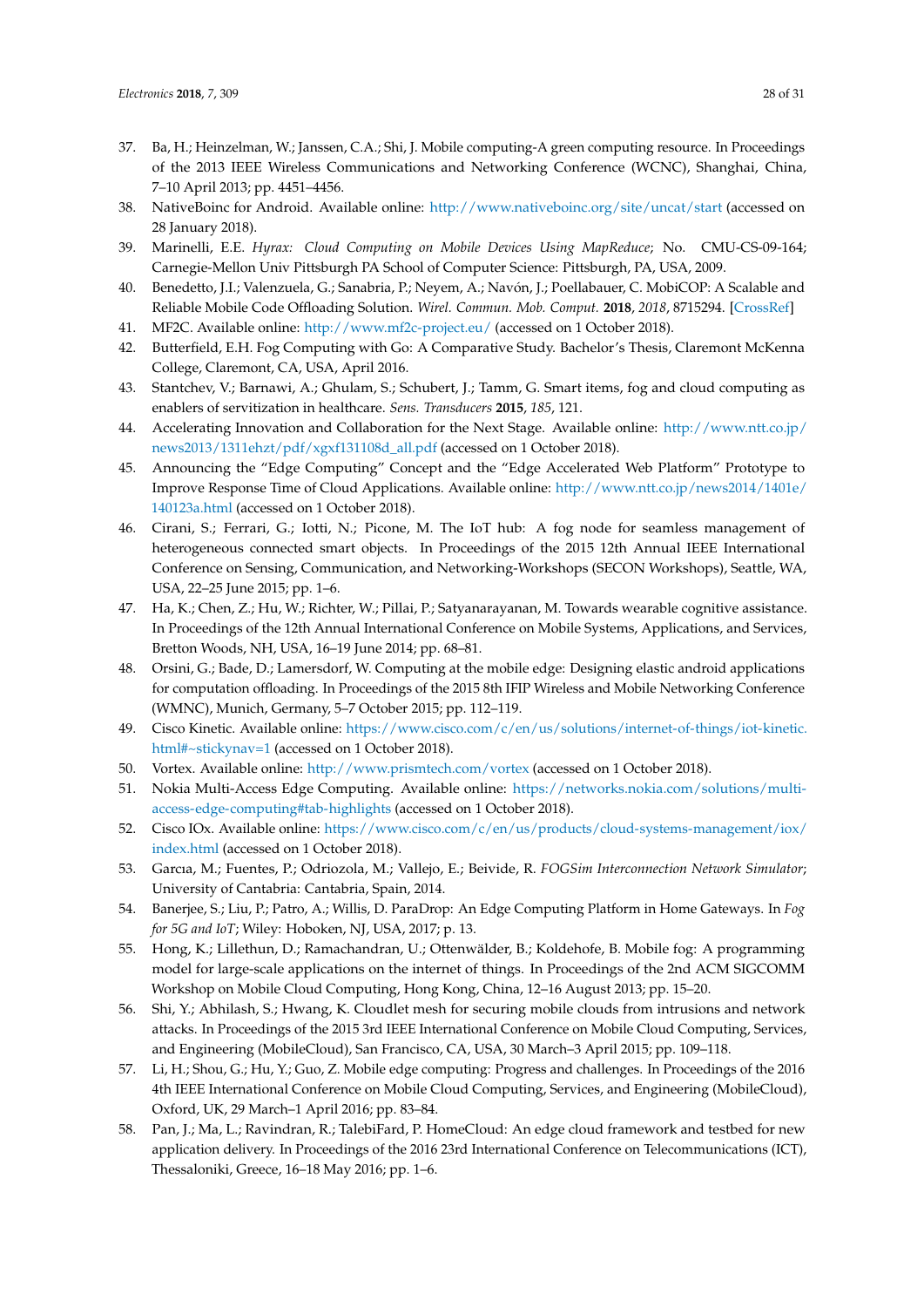- <span id="page-28-22"></span><span id="page-28-21"></span><span id="page-28-20"></span><span id="page-28-19"></span><span id="page-28-18"></span><span id="page-28-17"></span><span id="page-28-0"></span>59. Xu, Y.; Mahendran, V.; Radhakrishnan, S. Towards SDN-based fog computing: MQTT broker virtualization for effective and reliable delivery. In Proceedings of the 2016 8th International Conference on Communication Systems and Networks (COMSNETS), Bangalore, India, 5–10 January 2016; pp. 1–6.
- <span id="page-28-8"></span><span id="page-28-1"></span>60. El Amraoui, A.; Sethom, K. Cloudlet softwarization for pervasive healthcare. In Proceedings of the 2016 30th International Conference on Advanced Information Networking and Applications Workshops (WAINA), Crans-Montana, Switzerland, 23–25 March 2016; pp. 628–632.
- <span id="page-28-9"></span><span id="page-28-2"></span>61. Monfared, S.; Bannazadeh, H.; Leon-Garcia, A. Software defined wireless access for a two-tier cloud system. In Proceedings of the 2015 IFIP/IEEE International Symposium on Integrated Network Management (IM), Ottawa, ON, Canada, 11–15 May 2015; pp. 566–571.
- <span id="page-28-3"></span>62. Wu, D.; Arkhipov, D.I.; Asmare, E.; Qin, Z.; McCann, J.A. UbiFlow: Mobility management in urban-scale software defined IoT. In Proceedings of the 2015 IEEE Conference on Computer Communications (INFOCOM), Hong Kong, China, 26 April–1 May 2015; pp. 208–216.
- <span id="page-28-10"></span><span id="page-28-4"></span>63. Truong, N.B.; Lee, G.M.; Ghamri-Doudane, Y. Software defined networking-based vehicular adhoc network with fog computing. In Proceedings of the 2015 IFIP/IEEE International Symposium on Integrated Network Management (IM), Ottawa, ON, Canada, 11–15 May 2015; pp. 1202–1207.
- <span id="page-28-11"></span><span id="page-28-5"></span>64. Openfog. Available online: <https://www.openfogconsortium.org/> (accessed on 1 October 2018).
- <span id="page-28-12"></span><span id="page-28-6"></span>65. Masip-Bruin, X.; Marín-Tordera, E.; Tashakor, G.; Jukan, A.; Ren, G.J. Foggy clouds and cloudy fogs: A real need for coordinated management of fog-to-cloud computing systems. *IEEE Wirel. Commun.* **2016**, *23*, 120–128. [\[CrossRef\]](http://dx.doi.org/10.1109/MWC.2016.7721750)
- <span id="page-28-13"></span><span id="page-28-7"></span>66. Masri, W.; Al Ridhawi, I.; Mostafa, N.; Pourghomi, P. Minimizing delay in IoT systems through collaborative fog-to-fog (F2F) communication. In Proceedings of the 2017 Ninth International Conference on Ubiquitous and Future Networks (ICUFN), Milan, Italy, 4–7 July 2017; pp. 1005–1010.
- <span id="page-28-27"></span><span id="page-28-14"></span>67. Zeng, D.; Gu, L.; Guo, S.; Cheng, Z.; Yu, S. Joint optimization of task scheduling and image placement in fog computing supported software-defined embedded system. *IEEE Trans. Comput.* **2016**, *65*, 3702–3712. [\[CrossRef\]](http://dx.doi.org/10.1109/TC.2016.2536019)
- <span id="page-28-26"></span><span id="page-28-15"></span>68. Zhu, J.; Chan, D.S.; Prabhu, M.S.; Natarajan, P.; Hu, H.; Bonomi, F. Improving web sites performance using edge servers in fog computing architecture. In Proceedings of the 2013 IEEE 7th International Symposium on Service Oriented System Engineering (SOSE), San Francisco Bay, CA, USA, 25–28 March 2013; pp. 320–323.
- <span id="page-28-31"></span><span id="page-28-16"></span>69. Aazam, M.; Huh, E.N. Fog computing micro datacenter based dynamic resource estimation and pricing model for IoT. In Proceedings of the 2015 IEEE 29th International Conference on Advanced Information Networking and Applications (AINA), Gwangju, Korea, 25–27 March 2015; pp. 687–694.
- <span id="page-28-29"></span>70. Zhang, H.; Zhang, Y.; Gu, Y.; Niyato, D.; Han, Z. A Hierarchical Game Framework for Resource Management in Fog Computing. *IEEE Commun. Mag.* **2017**, *55*, 52–57. [\[CrossRef\]](http://dx.doi.org/10.1109/MCOM.2017.1600896)
- <span id="page-28-25"></span>71. Aazam, M.; St-Hilaire, M.; Lung, C.H.; Lambadaris, I. MeFoRE: QoE based resource estimation at Fog to enhance QoS in IoT. In Proceedings of the 2016 23rd International Conference on Telecommunications (ICT), Thessaloniki, Greece, 16–18 May 2016; pp. 1–5.
- <span id="page-28-23"></span>72. Abedin, S.F.; Alam, M.G.R.; Tran, N.H.; Hong, C.S. A Fog based system model for cooperative IoT node pairing using matching theory. In Proceedings of the 2015 17th Asia-Pacific Network Operations and Management Symposium (APNOMS), Busan, Korea, 19–21 August 2015; pp. 309–314.
- <span id="page-28-32"></span>73. Giang, N.K.; Blackstock, M.; Lea, R.; Leung, V.C. Developing IoT applications in the fog: A distributed dataflow approach. In Proceedings of the 2015 5th International Conference on the Internet of Things (IOT), Seoul, Korea, 26–28 October 2015; pp. 155–162.
- <span id="page-28-28"></span>74. Mei, B.; Cheng, W.; Cheng, X. Fog computing based ultraviolet radiation measurement via smartphones. In Proceedings of the 2015 Third IEEE Workshop on Hot Topics in Web Systems and Technologies (HotWeb), Washington, DC, USA, 12–13 November 2015; pp. 79–84.
- <span id="page-28-24"></span>75. Aazam, M.; Huh, E.N. Fog computing and smart gateway based communication for cloud of things. In Proceedings of the 2014 International Conference on Future Internet of Things and Cloud (FiCloud), Barcelona, Spain, 27–29 August 2014; pp. 464–470.
- <span id="page-28-30"></span>76. Bittencourt, L.F.; Lopes, M.M.; Petri, I.; Rana, O.F. Towards virtual machine migration in fog computing. In Proceedings of the 2015 10th International Conference on P2P, Parallel, Grid, Cloud and Internet Computing (3PGCIC), Krakow, Poland, 4–6 November 2015; pp. 1–8.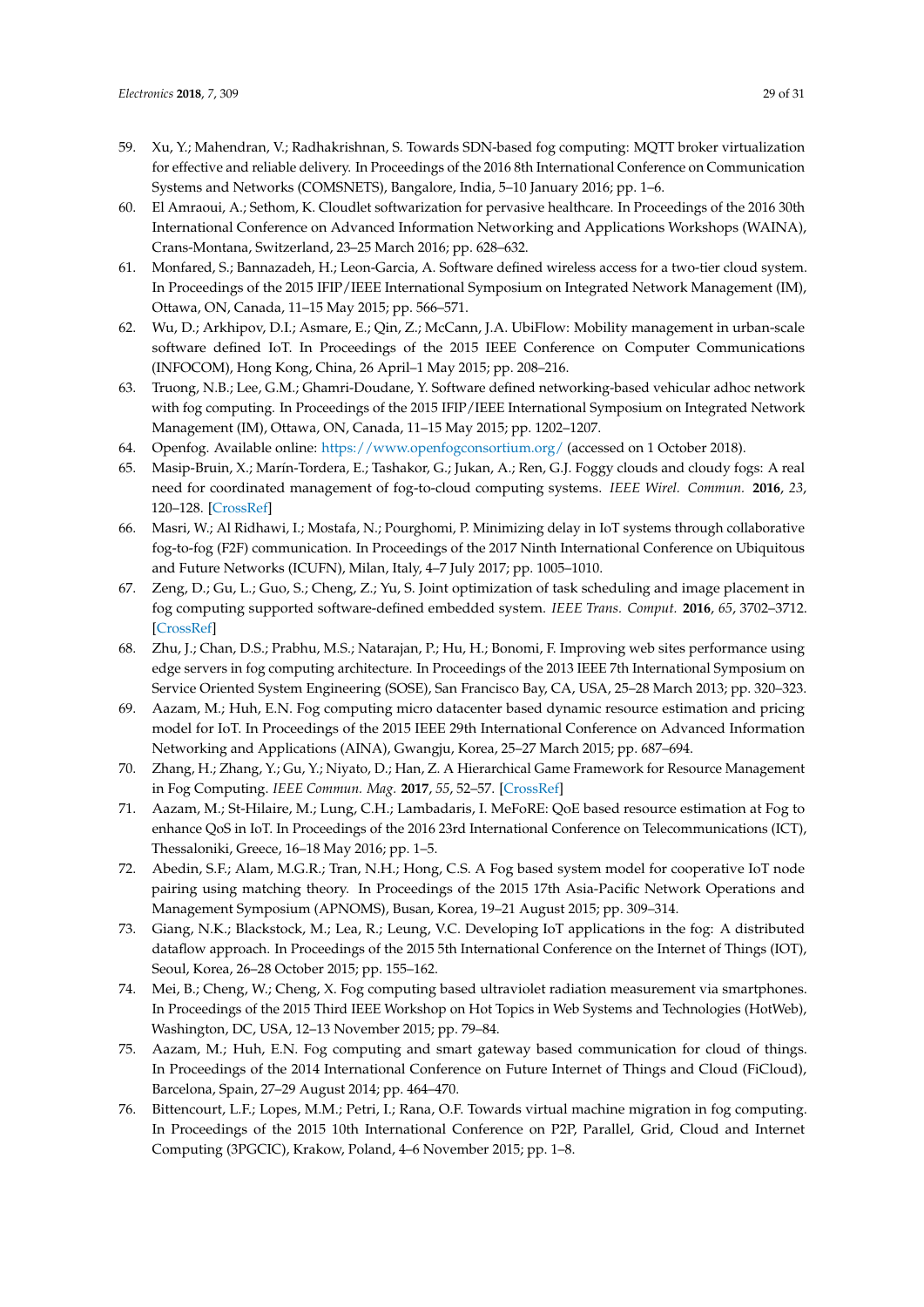- <span id="page-29-7"></span><span id="page-29-2"></span><span id="page-29-1"></span><span id="page-29-0"></span>77. Souza, V.B.C.D.; Ramírez, W.; Masip-Bruin, X.; Marín-Tordera, E.; Ren, G.; Tashakor, G. Handling service allocation in combined fog-cloud scenarios. In Proceedings of the 2016 IEEE International Conference on Communications (ICC), Kuala Lumpur, Malaysia, 23–27 May 2016; pp. 1–5.
- <span id="page-29-6"></span>78. Deng, R.; Lu, R.; Lai, C.; Luan, T.H. Towards power consumption-delay tradeoff by workload allocation in cloud-fog computing. In Proceedings of the 2015 IEEE International Conference on Communications (ICC), London, UK, 8–12 June 2015; pp. 3909–3914.
- <span id="page-29-3"></span>79. Taneja, M.; Davy, A. Resource aware placement of IoT application modules in Fog-Cloud Computing Paradigm. In Proceedings of the 2017 IFIP/IEEE Symposium on Integrated Network and Service Management (IM), Lisbon, Portugal, 8–12 May 2017; pp. 1222–1228.
- <span id="page-29-4"></span>80. Bartolí, A.; Hernández, F.; Val, L.; Gorchs, J.; Masip-Bruin, X.; Marín-Tordera, E.; Garcia, J.; Juan, A.; Jukan, A. Benefits of a Coordinated Fog-to-Cloud Resources Management Strategy on a Smart City Scenario. In Proceedings of the European Conference on Parallel Processing, Santiago de Compostela, Spain, 28–29 August 2017; Springer: Cham, Germany, 2017; pp. 283–291.
- <span id="page-29-5"></span>81. Worldsensing. Available online: <https://www.worldsensing.com/> (accessed on 1 October 2018).
- <span id="page-29-8"></span>82. Gupta, H.; Vahid Dastjerdi, A.; Ghosh, S.K.; Buyya, R. iFogSim: A toolkit for modeling and simulation of resource management techniques in the Internet of Things, Edge and Fog computing environments. *Softw. Pract. Exp.* **2017**, *47*, 1275–1296. [\[CrossRef\]](http://dx.doi.org/10.1002/spe.2509)
- <span id="page-29-9"></span>83. PTZ Camera. Available online: [https://en.wikipedia.org/wiki/Pan%E2%80%93tilt%E2%80%93zoom\\_](https://en.wikipedia.org/wiki/Pan%E2%80%93tilt%E2%80%93zoom_camera) [camera](https://en.wikipedia.org/wiki/Pan%E2%80%93tilt%E2%80%93zoom_camera) (accessed on 1 October 2018).
- <span id="page-29-10"></span>84. Ferrari, P.; Flammini, A.; Rinaldi, S.; Sisinni, E.; Maffei, D.; Malara, M. Impact of Quality of Service on Cloud Based Industrial IoT Applications with OPC UA. *Electronics* **2018**, *7*, 109. [\[CrossRef\]](http://dx.doi.org/10.3390/electronics7070109)
- <span id="page-29-11"></span>85. Chen, Z.; Chen, S.; Feng, X. A design of distributed storage and processing system for Internet of Vehicles. In Proceedings of the 2016 8th International Conference on Wireless Communications and Signal Processing (WCSP), Yangzhou, China, 13–15 October 2016; pp. 1–5.
- <span id="page-29-12"></span>86. Biswas, A.R.; Giaffreda, R. IoT and cloud convergence: Opportunities and challenges. In Proceedings of the 2014 IEEE World Forum on Internet of Things (WF-IoT), Seoul, Korea, 6–8 March 2014; pp. 375–376.
- <span id="page-29-13"></span>87. Alonso, L.; Barbarán, J.; Chen, J.; Díaz, M.; Llopis, L.; Rubio, B. Middleware and communication technologies for structural health monitoring of critical infrastructures: A survey. *Comput. Stand. Interfaces* **2018**, *56*, 83–100. [\[CrossRef\]](http://dx.doi.org/10.1016/j.csi.2017.09.007)
- <span id="page-29-14"></span>88. Lilis, G.; Kayal, M. A secure and distributed message oriented middleware for smart building applications. *Autom. Constr.* **2018**, *86*, 163–175. [\[CrossRef\]](http://dx.doi.org/10.1016/j.autcon.2017.10.030)
- <span id="page-29-15"></span>89. Fortino, G.; Guerrieri, A.; Russo, W.; Savaglio, C. Integration of agent-based and cloud computing for the smart objects-oriented IoT. In Proceedings of the 2014 IEEE 18th International Conference on Computer Supported Cooperative Work in Design (CSCWD), Hsinchu, Taiwan, 21–23 May 2014; pp. 493–498.
- <span id="page-29-16"></span>90. Yuan, D.; Jin, J.; Grundy, J.; Yang, Y. A framework for convergence of cloud services and Internet of things. In Proceedings of the 2015 IEEE 19th International Conference on Computer Supported Cooperative Work in Design (CSCWD), Calabria, Italy, 6–8 May 2015; pp. 349–354.
- <span id="page-29-17"></span>91. Hou, L.; Zhao, S.; Li, X.; Chatzimisios, P.; Zheng, K. Design and implementation of application programming interface for Internet of things cloud. *Int. J. Netw. Manag.* **2017**, *27*, e1936. [\[CrossRef\]](http://dx.doi.org/10.1002/nem.1936)
- <span id="page-29-18"></span>92. Vulpe, A.; Arseni, Ş.C.; Marcu, I.; Voicu, C.; Fratu, O. Building a Unified Middleware Architecture for Security in IoT. In Proceedings of the World Conference on Information Systems and Technologies, Madeira, Portugal, 11–13 April 2017; Springer: Cham, Germany, 2017; pp. 105–114.
- <span id="page-29-19"></span>93. Ngu, A.H.; Gutierrez, M.; Metsis, V.; Nepal, S.; Sheng, Q.Z. IoT middleware: A survey on issues and enabling technologies. *IEEE Internet Things J.* **2017**, *4*, 1–20. [\[CrossRef\]](http://dx.doi.org/10.1109/JIOT.2016.2615180)
- <span id="page-29-20"></span>94. Hossain, M.S.; Muhammad, G. Cloud-assisted industrial internet of things (iiot)–enabled framework for health monitoring. *Comput. Netw.* **2016**, *101*, 192–202. [\[CrossRef\]](http://dx.doi.org/10.1016/j.comnet.2016.01.009)
- <span id="page-29-21"></span>95. Manogaran, G.; Thota, C.; Lopez, D.; Sundarasekar, R. Big data security intelligence for healthcare industry 4.0. In *Cybersecurity for Industry 4.0*; Springer: Berlin, Germany, 2017; pp. 103–126.
- <span id="page-29-22"></span>96. Xu, G.; Gao, S.; Daneshmand, M.; Wang, C.; Liu, Y. A survey for mobility big data analytics for geolocation prediction. *IEEE Wirel. Commun.* **2017**, *24*, 111–119. [\[CrossRef\]](http://dx.doi.org/10.1109/MWC.2016.1500131WC)
- <span id="page-29-23"></span>97. Verma, S.; Kawamoto, Y.; Fadlullah, Z.M.; Nishiyama, H.; Kato, N. A survey on network methodologies for real-time analytics of massive IoT data and open research issues. *IEEE Commun. Surv. Tutor.* **2017**, *19*, 1457–1477. [\[CrossRef\]](http://dx.doi.org/10.1109/COMST.2017.2694469)